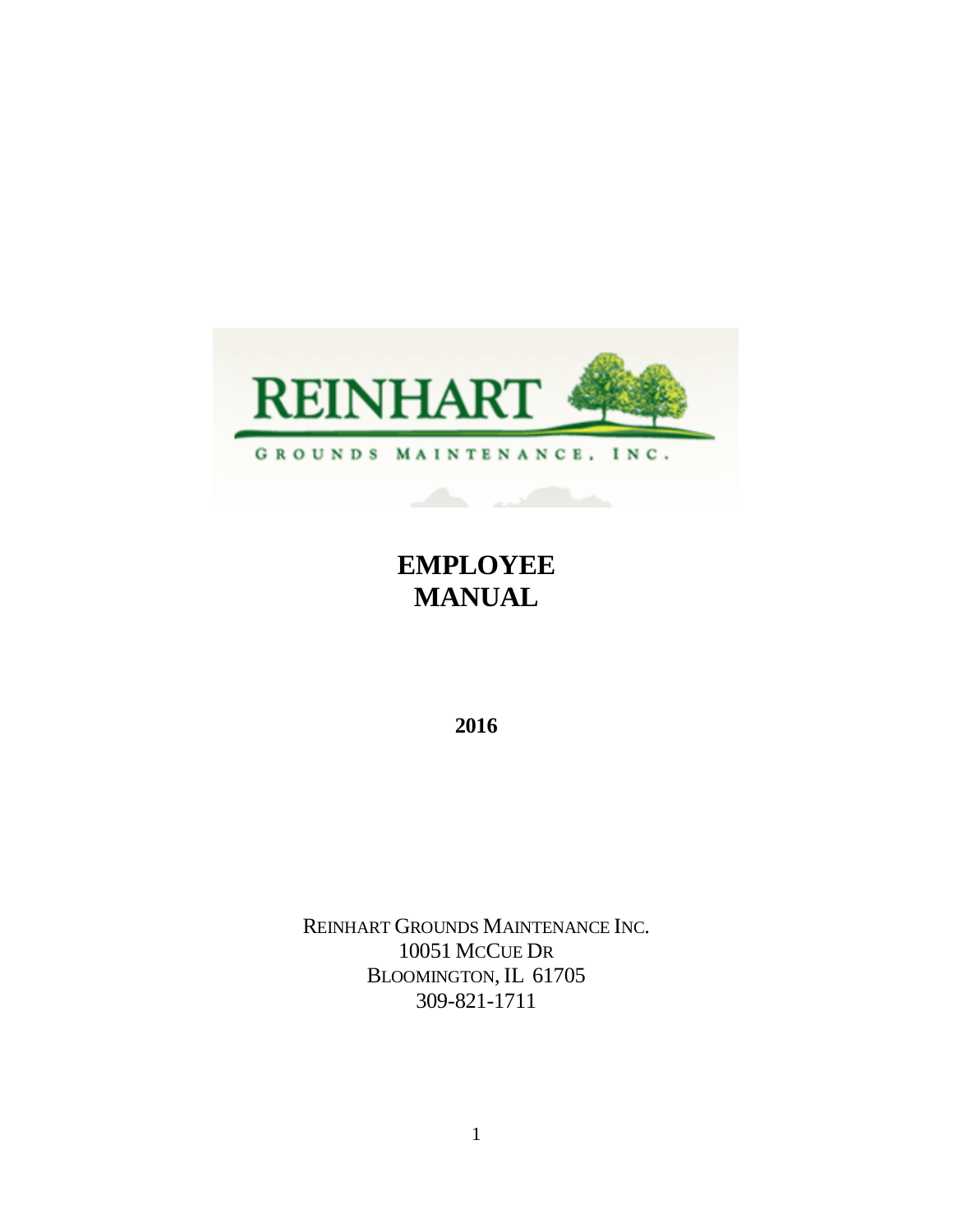# **INTRODUCTION**

To those of you who are joining us at Reinhart Grounds Maintenance Inc, (RGMI) a sincere welcome! And to those of you who have been with us throughout the years, our thanks for your loyal cooperation, which has contributed to our growth. We believe that each employee contributes directly to the organization's growth and success, and we hope you will take pride in being a member of our team.

This Employee Manual was developed to describe the various benefits and standards for which you, as an employee, may be eligible and discusses the policies and programs relative to your employment with RGMI. All employees are responsible for familiarizing themselves with the contents of the Employee Manual as it will provide answers to many questions about employment with RGMI. Please read the Employee Manual carefully and keep it for your reference. You are responsible for keeping informed of any changes complying with the information contained in the Manual. If you do not understand something contained herein, it is your responsibility to ask Management for clarification regarding any policies you do not understand.

We hope that your experience with Reinhart Grounds Maintenance Inc (RGMI) will be challenging, enjoyable and rewarding. Again, welcome!

Reinhart Grounds Maintenance Inc. will be referred to as RGMI henceforth

# **GENERAL NOTICES**

THIS EMPLOYEE MANUAL IS TO CLARIFY WHAT IS EXPECTED OF EMPLOYEES AND TO CLARIFY WHAT EMPLOYEES CAN EXPECT. THIS MANUAL IS NOT A CONTRACT, EXPRESS OR IMPLIED, GUARANTEEING EMPLOYMENT FOR ANY SPECIFIC DURATION. ALTHOUGH WE HOPE THAT YOUR EMPLOYMENT RELATIONSHIP WITH US WILL BE LONG TERM, EITHER YOU OR RGMI MAY TERMINATE THIS RELATIONSHIP AT ANY TIME, FOR ANY REASON, WITH OR WITHOUT CAUSE OR NOTICE. PLEASE UNDERSTAND THAT NO SUPERVISOR, MANAGER, OR REPRESENTATIVE OF RGMI, OTHER THAN THE PRESIDENT, HAS THE AUTHORITY TO ENTER INTO ANY AGREEMENT WITH YOU FOR EMPLOYMENT FOR ANY SPECIFIED PERIOD OF TIME OR TO MAKE ANY PROMISES OR COMMITMENTS CONTRARY TO THE FOREGOING. FURTHER, ANY EMPLOYMENT AGREEMENT ENTERED INTO BY THE PRESIDENT SHALL NOT BE ENFORCEABLE UNLESS IT IS IN A FORMAL WRITTEN AGREEMENT AND SIGNED BY YOU AND THE PRESIDENT. STATEMENTS OF POLICIES AND PRACTICES DESCRIBED IN THIS MANUAL DO NOT CONSTITUTE A LEGAL CONTRACT BETWEEN RGMI AND YOU, OR ANY OTHER INDIVIDUAL.

REVISIONS, AMENDMENTS, OR WRITTEN ANNOUNCEMENTS MAY BE MADE OCCASIONALLY WHICH CAN CHANGE THE INFORMATION IN THIS MANUAL. RGMI RETAINS THE RIGHT TO UNILATERALLY MODIFY AND/OR TERMINATE ANY POLICIES, PRACTICES, PROCEDURES AND STANDARDS IT HAS ADOPTED OR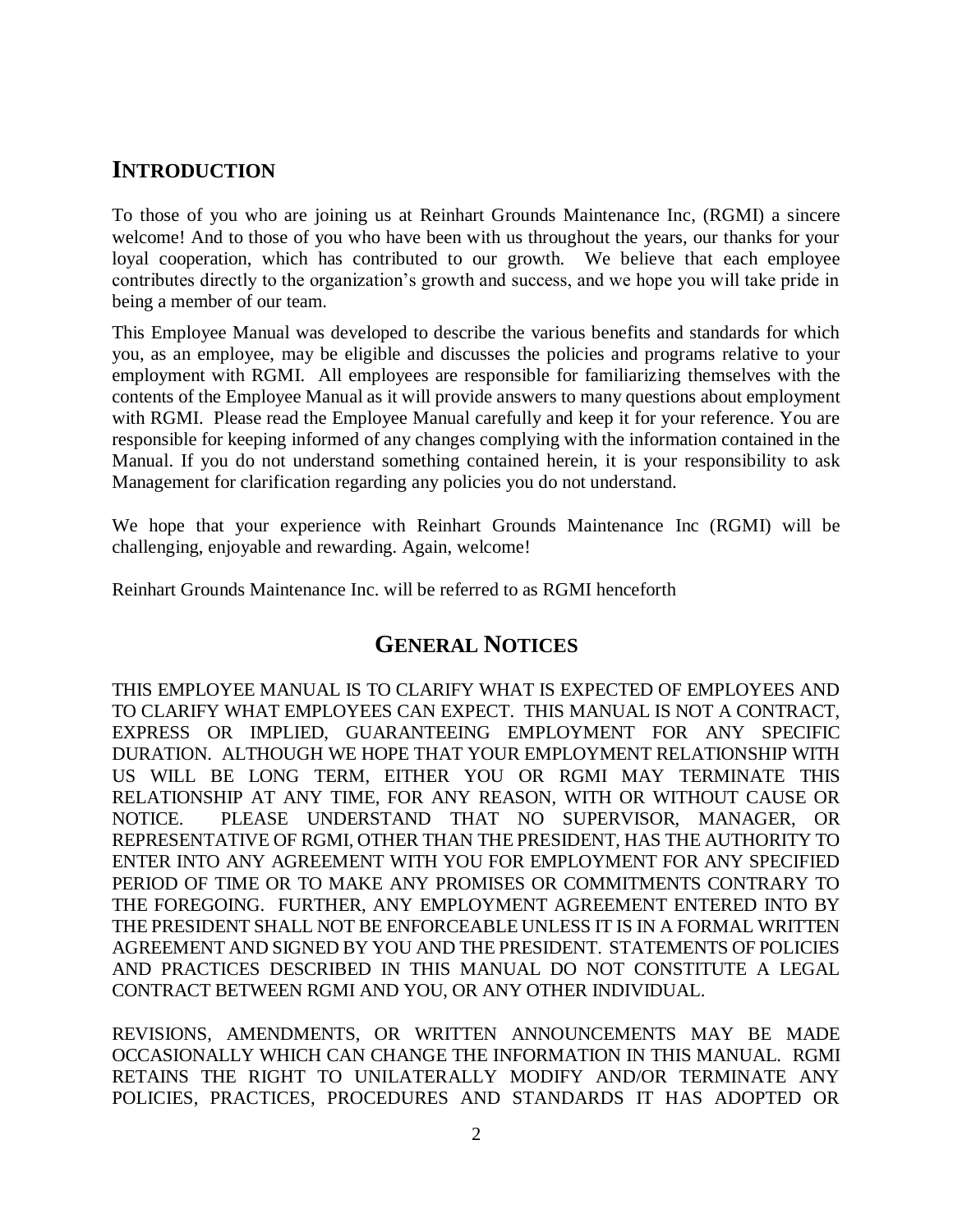IMPLEMENTED, TO THE EXTENT NOT LIMITED BY LAW. CHANGES WILL BE POSTED OR GIVEN TO YOU TO KEEP WITH YOUR MANUAL. IF YOU STILL HAVE ANY QUESTIONS AFTER READING THIS MANUAL, PLEASE DIRECT THEM TO MANAGEMENT.

THIS EMPLOYEE MANUAL SUPERSEDES ANY AND ALL OTHER OR PREVIOUS EMPLOYEE MANUALS OR OTHER POLICIES OF RGMI, WHETHER WRITTEN OR ORAL. THIS BOOKLET IS THE PROPERTY OF RGMI AND MUST BE RETURNED TO RGMI UPON LEAVING EMPLOYMENT. RGMI IS IN COMPLIANCE WITH ALL POSTINGS REQUIRED BY STATE AND FEDERAL LAW WHICH CAN BE FOUND IN THE OFFICE AREA ACCESSIBLE TO ALL EMPLOYEES. THROUGHOUT THIS EMPLOYEE MANUAL, MASCULINE PRONOUNS SUCH AS HE, HIS, OR HIM SHALL BE CONSTRUED SO AS TO INCLUDE BOTH GENDERS.

# **AT WILL EMPLOYMENT**

All employment and compensation with RGMI is "at will" which means that your employment can be terminated with or without cause, and with or without notice, at any time, at the option of either RGMI or you. If you voluntarily terminate employment, RGMI requires a four (4) week notice. No modifications can or will be made to the "at will" policy. You should not interpret anything, whether written or oral, as a modification of the "at will" policy.

# **NON-DISCRIMINATION/NON-HARASSMENT/ NON-RETALIATION POLICY**

#### **Equal Employment Opportunity**

RGMI provides an equal employment opportunity without regard to race, color, sex, age, disability, religion, national origin, marital status, sexual orientation, height, weight, ancestry, genetic information, political belief or activity, or status as a veteran. The policy applies to all areas of employment, including recruitment, hiring, training and development, promotion, transfer, termination, layoff, compensation benefits, social and recreational programs, and all other conditions and privileges of employment in accordance with applicable federal, state, and local laws.

#### **Important Notice**

It is the policy of RGMI to comply with all the relevant and applicable provisions of the Americans with Disabilities Act (ADA) and all State statutes regarding your employment rights. RGMI will not discriminate against any qualified employee or job applicant with respect to any terms, privileges, or conditions of employment because of a person's physical or mental disability.

#### **Harassment Policy**

RGMI intends to provide a work environment that is pleasant, healthful, comfortable, and free from intimidation, hostility or other offenses which might interfere with work performance. Harassment of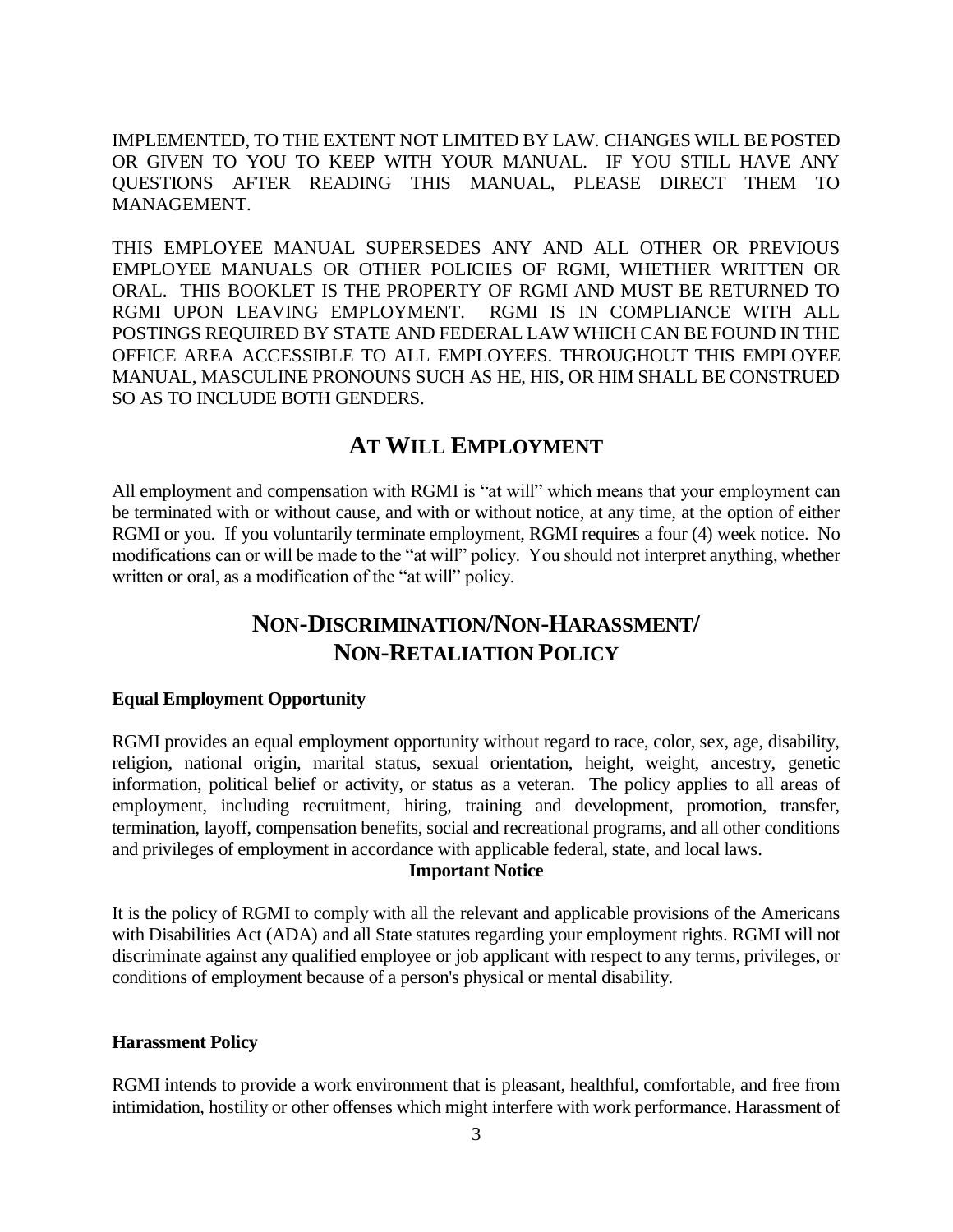any sort, whether verbal, physical, visual or otherwise will not be tolerated.

#### **What Is Harassment?**

Harassment can take many forms. It may be, but is not limited to, words, signs, jokes, pranks, intimidation, physical contact, or violence. Harassment may or may not be necessarily sexual in nature.

Sexual harassment is prohibited because it is intimidating, is often the result of an abuse of power and is wholly inconsistent with RGMI's policies and Management philosophy. Sexual harassment is defined, generally, as unwelcome sexual advances, requests for sexual favors, and other verbal or physical conduct of a sexual nature, express or implied. Sexual harassment can take the following forms:

- When submission to such conduct is made either explicitly or implicitly a term or condition of employment;
- When submission to or rejection of such conduct is used as the basis for decisions affecting an individual's employment; or
- When such conduct has the purpose or effect of creating an intimidating, hostile or offensive working environment.

#### **Non-Discrimination/Harassment**

It is our philosophy and policy that any unlawful discrimination and/or harassment against any employee or applicant based on race, color, sex, age, disability, religion, national origin, marital status, sexual orientation, height, weight, ancestry, political belief or activity, or status as a veteran will not be allowed or tolerated. This policy applies to all employment practices including recruiting, hiring, pay rates, training and development, promotions and other terms and conditions of employment and termination.

RGMI also prohibits any form of harassment, joking remarks, stories, nicknames, or other abusive conduct directed at employees, clients, or others doing business with RGMI because of their race, color, sex, age, disability, religion, national origin, marital status, sexual orientation, height, weight, ancestry, genetic information, political belief or activity, or status as a veteran.

#### **Responsibility of Employee**

All RGMI's employees have a responsibility for keeping our work environment free of all types of harassment and discrimination. Any employee who becomes aware of an incident of harassment or discrimination, whether by witnessing the incident or being told of it, must report it, in writing, to Management. When Management becomes aware of harassment or discrimination, it will review the situation and take the necessary prompt and appropriate action. Any individual who makes unwelcome advances, threatens or in any way harasses against another employee is personally liable for such actions and their consequences.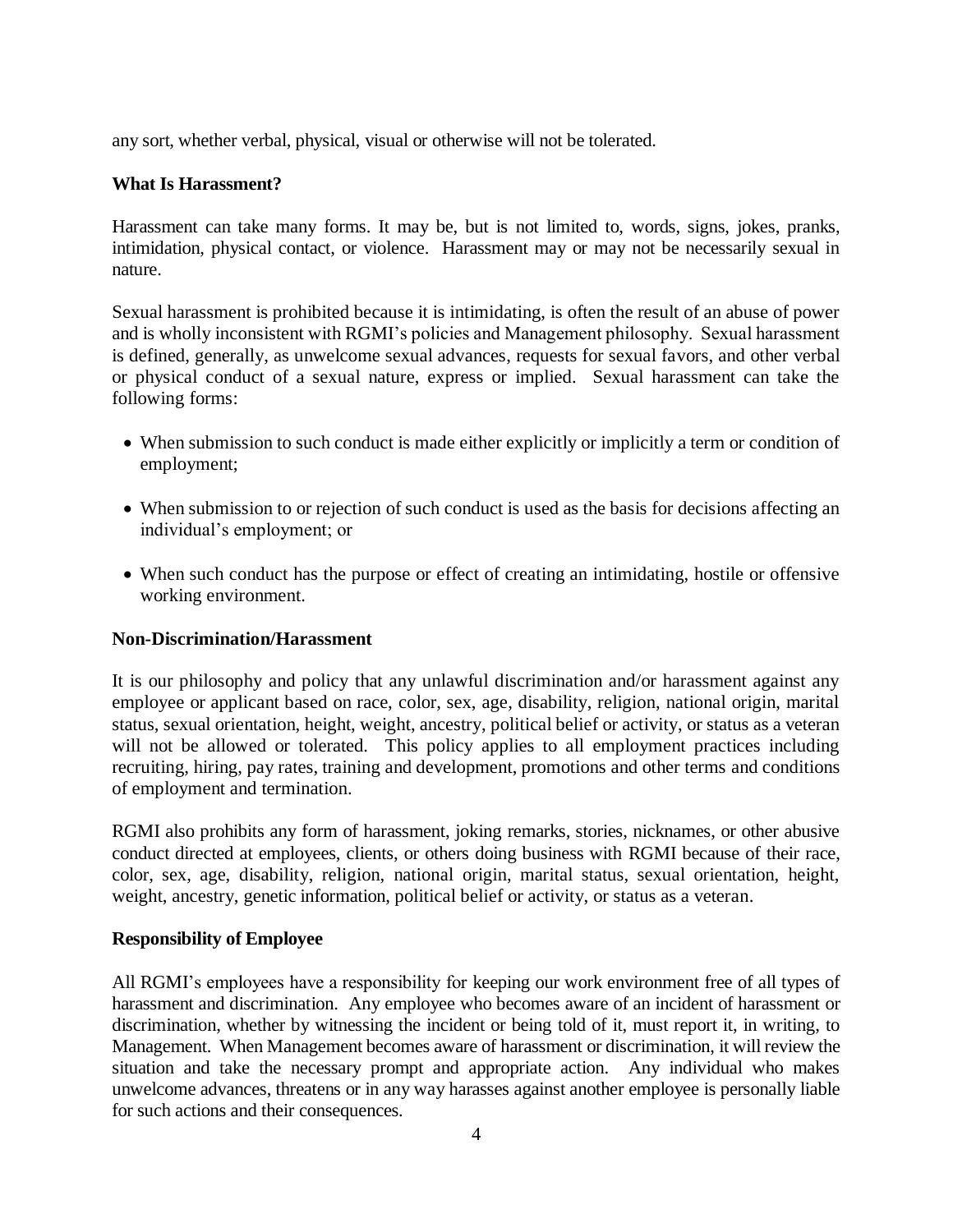#### **Employee Recourse/Non-Retaliation**

Any employee who feels subjected to discrimination or harassment, including sexual harassment, or who witnesses any conduct which appears to involve discrimination or harassment, should immediately report it in writing to Management, who will investigate the matter and take or recommend prompt and appropriate action. If the report has merit, disciplinary action will be taken against the offender. Depending on the severity of the misconduct, the disciplinary action could range from a warning to termination of employment, at the discretion of RGMI.

Complaints of this nature will be maintained in confidence and divulged only to the extent necessary to complete the investigation and determine the appropriate resolution. RGMI prohibits any form of retaliation against any employee for filing a complaint or reporting any form of discrimination or harassment under this policy, or for assisting in an investigation contemplated under this policy. However, if RGMI determines that false information was provided regarding the complaint or report of harassment or discrimination, disciplinary action may be taken against that individual up to and including discharge, at the discretion of RGMI.

# **PERSONNEL ADMINISTRATION**

#### **Personnel File**

Keeping your personnel file up-to-date can be important to you with regard to pay, deductions, benefits and other matters. If you have a change in any of the following items, you are required to notify Management, in writing, as soon as possible:

- 1. Legal name
- 2. Home address
- 3. Home telephone number
- 4. Person to call in case of emergency
- 5. Number of dependents
- 6. Marital status
- 7. Exemptions on your W-4 tax form

Coverage or benefits that you and your family may receive under RGMI's benefits package could be negatively affected if the information in your personnel file is incorrect.

Since RGMI may refer to your personnel file in connection with promotions, transfers, lay-offs and recalls, it is to your benefit to be sure your personnel file includes information about completion of educational or training courses, outside civic activities, and areas of interest and skills that may not be part of your current position here.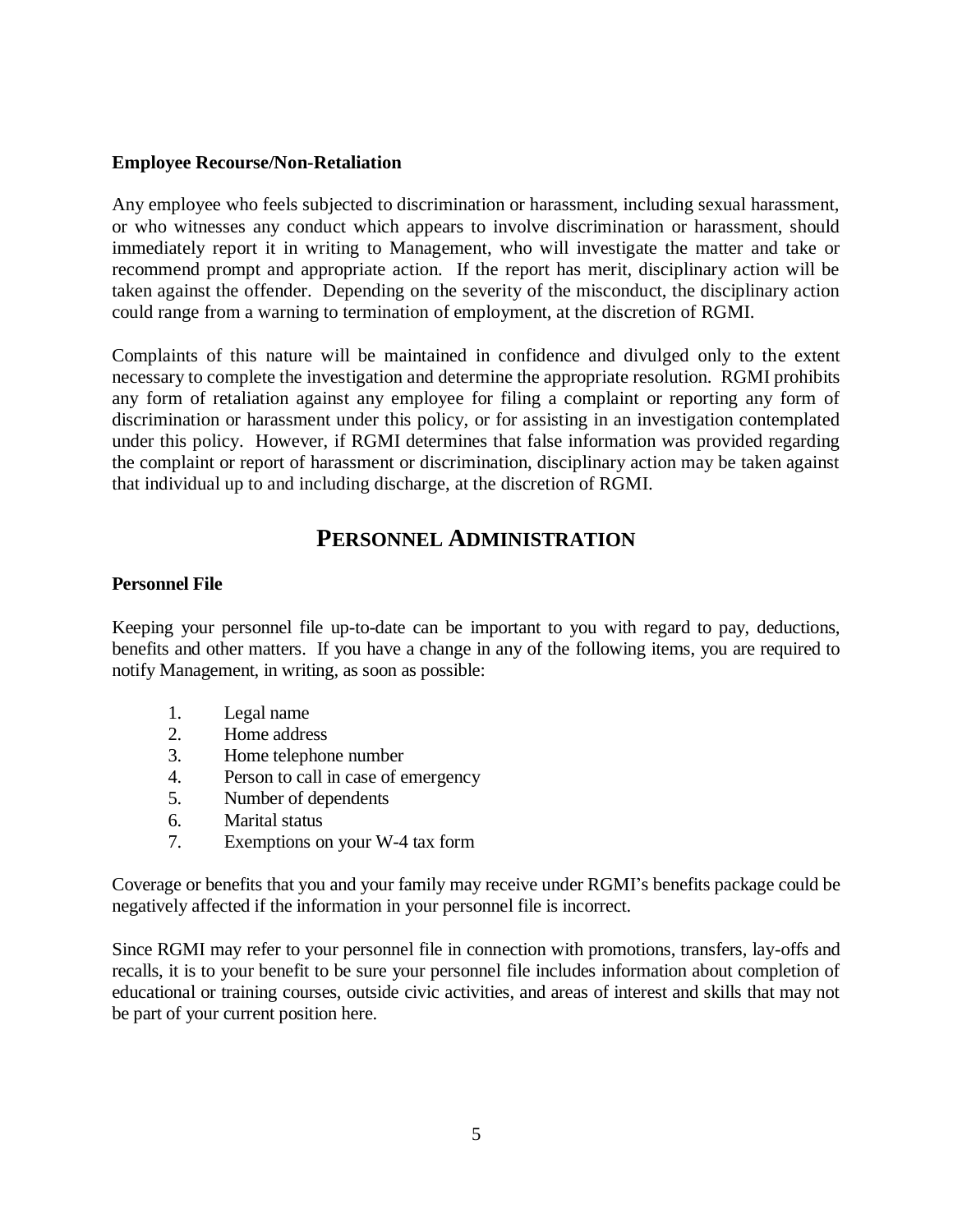#### **Pre-Employment Physical & Background Check**

Due to the nature of RGMI's business, each prospective employee must undergo a preemployment physical examination and drug screen performed at a facility of the Company's choice. The results of the pre-employment physical and drug screen shall be kept confidential. Only the applicant and Company official(s) with a need to know will have access to the results. A background check will also be conducted that consists of checks for any possible criminal convictions as checks on the applicant's driving record.

Any offers of employment and assignment to job duties are contingent upon completion of the physical examination and drug screen, as well as a background check satisfactory to RGMI.

After employment begins, RGMI may continue to do annual background checks relative to criminal convictions and traffic law violations, as well as drug screens should the need arise.

#### **Anniversary Date**

The first day you report to work is your official anniversary date. Your anniversary date and length of service may be used to compute various conditions and benefits described in this Manual.

#### **Introductory Period**

Your first sixty (60) days of employment at RGMI are considered an Introductory Period and during that period you will not be eligible for benefits until the completion of your introductory period.

This Introductory Period will be a time for getting to know your fellow employees, Management and the tasks involved in your position, as well as becoming familiar with the services offered by RGMI. This Introductory Period is a try-out time for both you, as an employee, and RGMI, as an employer. During this Introductory Period, RGMI will evaluate your suitability for employment, and you can evaluate RGMI as well. At any time during these first sixty (60) days you may resign without any detriment to you or your record. If, during this period, your work habits, attitude, attendance or performance do not measure up to our standards, we may release you, or in the alternative and at the discretion of RGMI, your Introductory Period may be extended beyond the initial sixty (60) days for a time to be determined by RGMI to further evaluate your work habits, attitude, attendance and performance. The at-will policy of RGMI will be in full force and effect at all times, including the Introductory Period.

At the end of the Introductory Period, Management may discuss your job performance with you. This review will be much the same as the normal job performance review that is held for regular full-time or part-time employees on an annual basis. During the course of the discussion, you are encouraged to give your comments and ideas as well.

Please understand that completion of the Introductory Period does not guarantee continued employment for any specified period of time, nor does it require that an employee be discharged only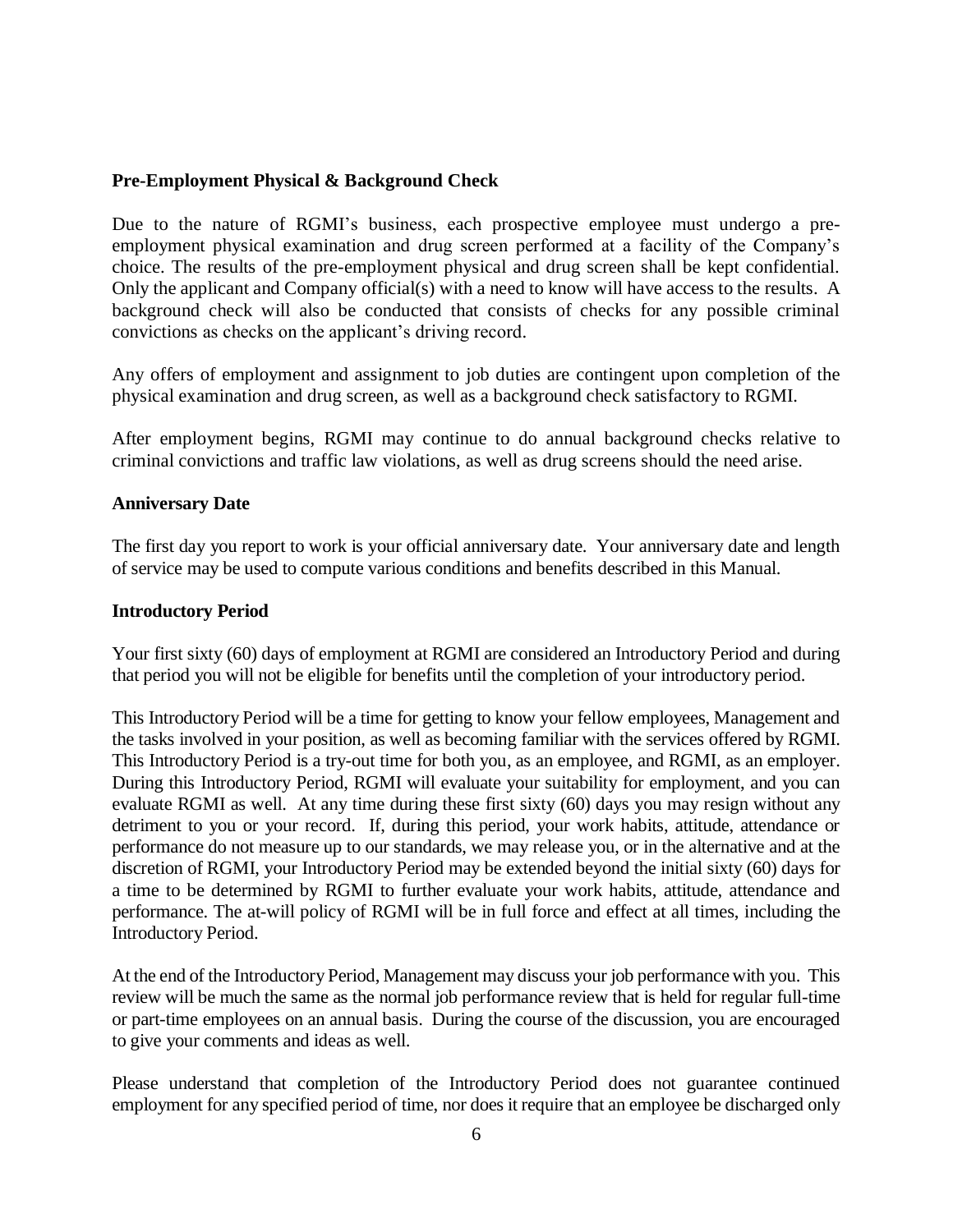for cause or alter the RGMI's "at will" policy.

A former employee who has been rehired after a separation from RGMI of more than one (1) year is considered an introductory employee during their first sixty (60) days following rehire.

#### **Property Issued at Hire**

Upon hire by RGMI, employees may be issued numerous pieces of property. Employees are responsible for the following items, or those items in their possession or control:

| Credit Cards                 | Equipment              | Mobile Phones            |
|------------------------------|------------------------|--------------------------|
| <b>Identification Badges</b> | Keys                   | Vehicles                 |
| <b>Manuals</b>               | Protective Equipment   | <b>Tools</b>             |
| <b>Written Materials</b>     | Computer Disks or CD's | <b>Uniforms</b>          |
| Hand-held Devices            | Computer Equipment     | <b>Bar Code Scanners</b> |

Employees who are leaving RGMI for any reason must turn in all Company equipment and documents, and must return any equipment and documentation relating to any client of RGMI, and any supplies, identification badges or passes, keys, credit cards and other miscellaneous property immediately. In addition to the above listed property, employees must also return any and all writings, floppy and/or laser diskettes (including CDs and DVDs), information or data stored in any medium, all copies of e-mail messages, recordings and drawings pertaining to the Company or your employment with the Company, all trade secrets, confidential information, inventions and works of the Company or related to the Company.

#### **Business Hours/Work Schedules/Overtime**

Regular office hours of operation are Monday through Friday from 8:00 a.m. to 5:00 p.m. Saturday and Sunday, the offices are closed. However, due to the nature of the business and the staffing and operational demands which often arise, variations in starting and ending times may occur, as well as variations in the total hours that may be scheduled each day and week.

When operating requirements or other needs cannot be met during regular working hours, employees may be scheduled to work overtime hours. When possible, advance notifications of these mandatory assignments will be provided. All overtime work must receive Management's prior authorization. Overtime assignments will be distributed as equitably as possible to all employees qualified to perform the required work. Overtime compensation, at time and one-half, is paid to non-exempt employees for all hours worked in excess of forty (40) hour in any work week. Failure to work scheduled overtime or overtime worked without prior authorization from Management may result in disciplinary action, up to and including immediate discharge.

As required by law, overtime pay is based on actual hours worked. Time off on personal leave, vacation, holidays or any leave of absence will not be considered hours worked for purposes of calculating overtime pay.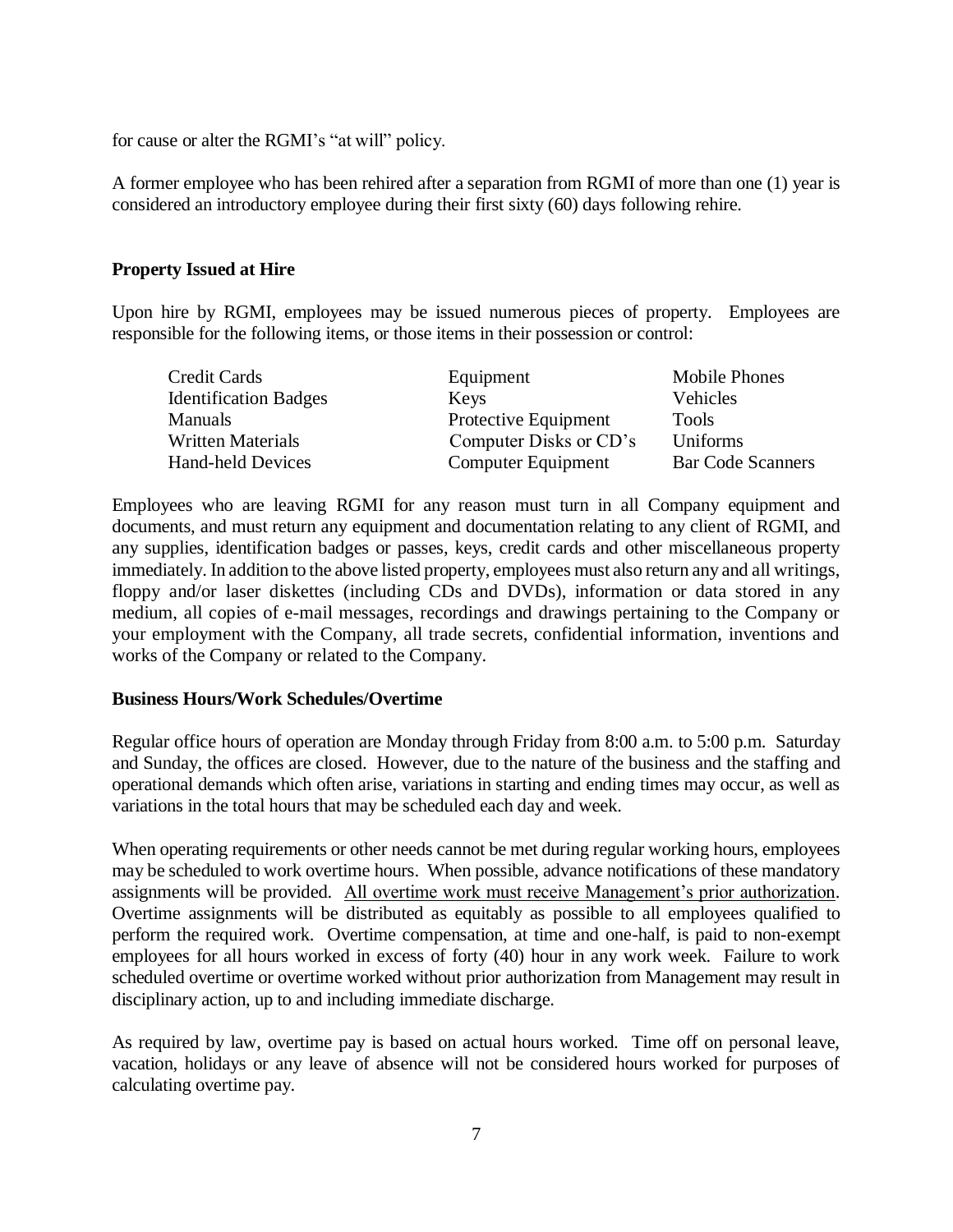To maintain the quality of service RGMI's clients have come to expect, we expect our employees to be ready for work at their appointed time and to be productive while at work. Promptness in arriving to work and returning after designated breaks is imperative. Given the nature of our business and dependency of our clients upon us, tardiness will not be tolerated and will lead to discipline up to and including discharge. Any errands or personal appointments are to be made before or after work, or during designated breaks.

### **Snow Operations and Snow Pay**

Snow pay is a privilege that Reinhart Grounds Maintenance, Inc. chooses to pay due to the irregular nature of the snow and ice management hours. Snow pay may be denied at any time at the sole discretion of management based on the employee's performance, job abandonment, termination, resignation, and adherence to the following guidelines.

Reinhart Grounds Maintenance, Inc. will pay snow pay at a rate of time and a half to all eligible employees that perform Snow and Ice Management Services.

The employee will be eligible for snow pay under the following conditions:

- 1. Services are being performed during the weather event.
- 2. Accurate paperwork:

A. It is the entire crew's job to assure that all paperwork is correct. If the crew leader does not fill out the paperwork correctly the entire crew may become ineligible for snow pay.

B. Accurate times and material are recorded correctly and as work is performed. Correct people are accounted for, including full names and times including on all additional HR paperwork fill out and (Union Operators)

C. Correct material and quantity of that material is recorded.

- D. Paperwork is turned in prior to clocking out and leaving the shop/job site 3. Employee reports to work
	- A. Employee responds to call out text message or phone call within 15 minutes
	- B. Employee arrives at designated location within 60 minutes of call out
- 4. Employee stays in communication with the office/dispatcher
	- A. Employee should answer any call from dispatcher within a timely manner
	- B. Employee should be reachable every ½ hour or less
	- C. Employee should periodically call in to report status of jobsite/route

Disqualifications of the snow pay:

1. If employee fails to follow the above requirements, he/she will lose snow pay for the current event as well as the following 2 full events.

The following circumstances will be paid at a rate of the employees' regular hourly rate, not snow pay:

1. Shop work

A. Prepping trucks and equipment prior to event

B. Loading trucks prior to event

- C. Washing trucks and equipment
- D. Staging equipment on sites in preparation for event
- E. Spot treating during regular business hours after the event is over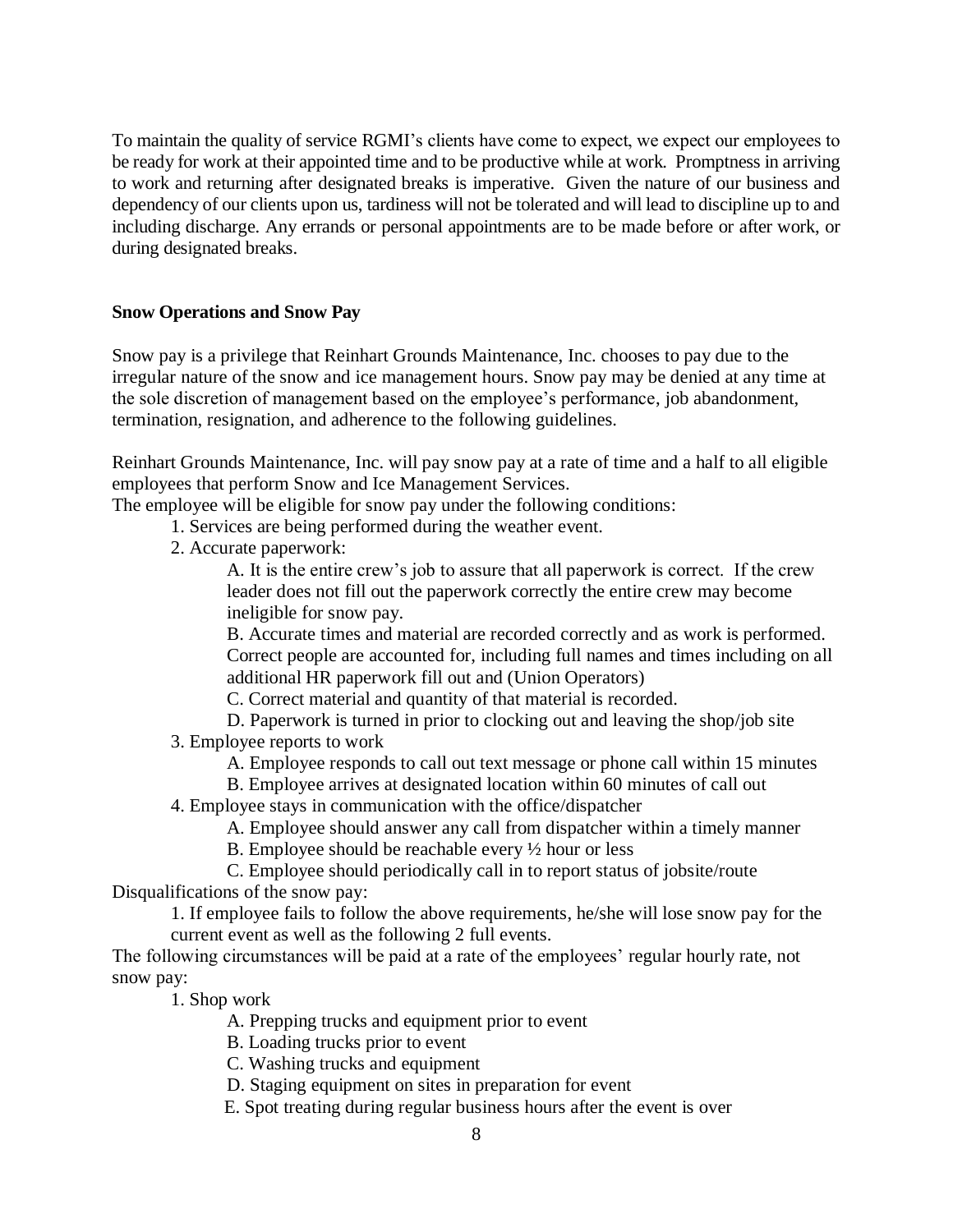#### **Meal Periods**

All regular, full-time employees are provided with one meal period each workday. Generally, all fulltime office staff and managers will be afforded a non-paid, 60 minute meal period and full-time field employees will be provided a non-paid, 30 min. minimum to 60 min. maximum meal period. If you work 5 hours, you are required to take at least a 30 min. break period. Employees will be relieved of all active work responsibilities during the meal period.

#### **Dress and Appearance**

Dress, grooming, and personal cleanliness standards contribute to the morale of all employees and affect the business image we present to customers and visitors. During business hours, or anytime employees are meeting with customers, employees are expected to present a clean and neat appearance and to dress according to the requirements of their position. Employees who appear for work inappropriately dressed, as determined by the Company, will be sent home and directed to return to work in proper attire. Under such circumstances, employees will not be compensated for the time away from work.

#### **Dress and Appearance**

As Reinhart Grounds Maintenance employee, you are our representative to the public, and your appearance should reflect the company's professional image. Cleanliness, neatness, good personal hygiene and appropriate dress are expected of staff at all times.

Employees are required to wear the company uniform to help customers recognize staff more easily. T-Shirts, sweatshirts, jackets and hats are paid for by, and are the property of, the company. Worn out uniforms may be turned back in to the company and a replacement will be provided. Uniforms are locked up and only available upon request. Upon termination, employees must return these items to the company. Employees are required to wear moss green type Carhartt pants, a company t-shirt/sweatshirt/jacket, and work boots (steel toe required). It is the employee's responsibility to furnish the moss green Carhartt type pants and work boots; all other clothing outlined above is furnished by the company. Tennis shoes and cowboy boots are prohibited. Brown, blue or green type Carhartt coveralls are acceptable in inclement weather.

Employees who appear for work inappropriately dressed will be sent home and will not be compensated for time away from work or a company uniform will be issued and there will be a deduction from the employee's paycheck for that uniform at the following rates.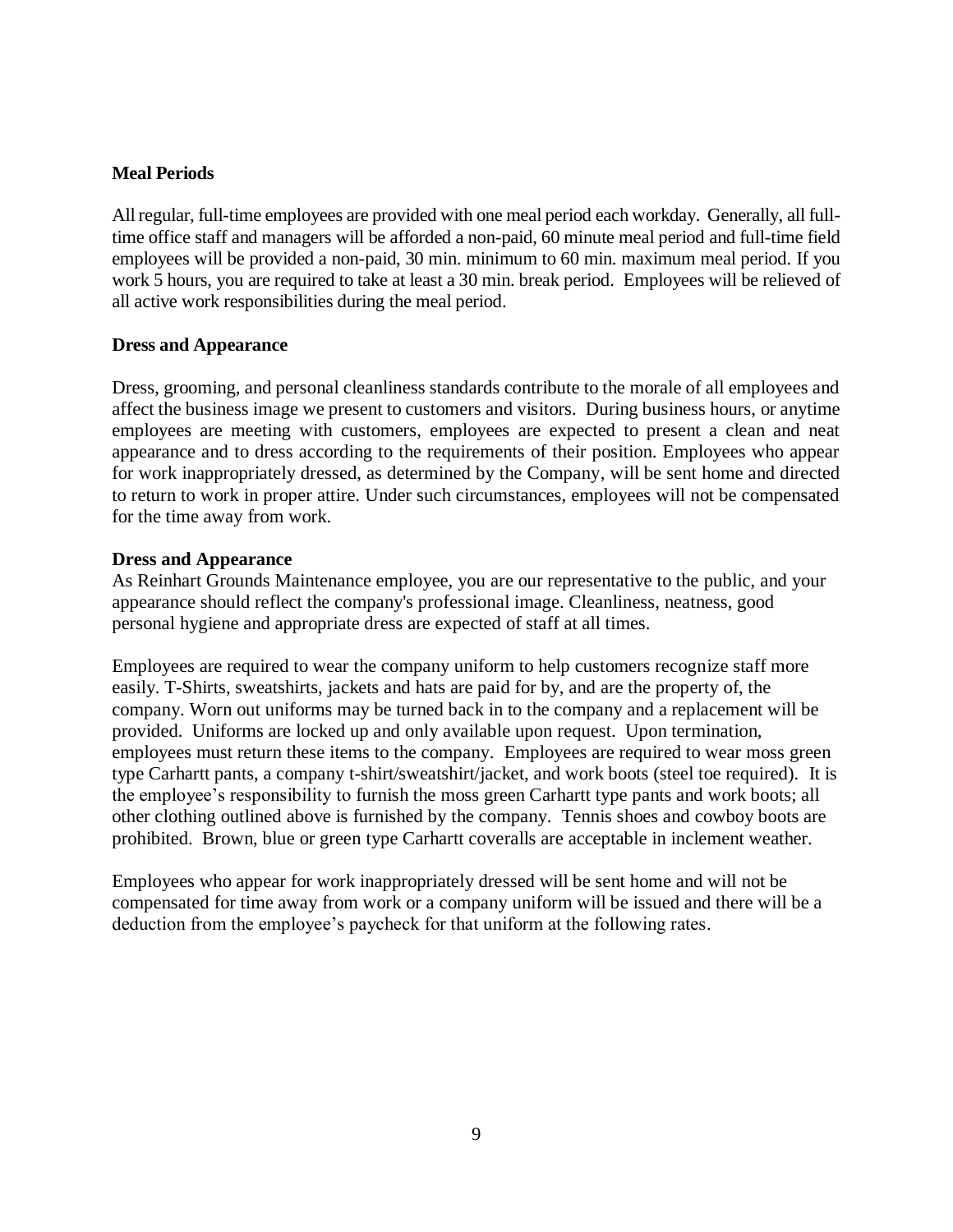#### *Management maintains sole discretion as to what is and is not permitted.*

| <b>Clothing and or PPE</b>  | <b>Size</b> | <b>Number Issued</b> | <b>Value</b> | <b>EE</b> Initials |
|-----------------------------|-------------|----------------------|--------------|--------------------|
| T-shirt                     |             |                      | \$10 each    |                    |
| Sweatshirt                  |             |                      | \$30 each    |                    |
| Jacket                      |             |                      | \$30 each    |                    |
| <b>Clear Safety Glasses</b> |             |                      | \$10 each    |                    |
| Dark Safety Glasses         |             |                      | \$10 each    |                    |
| Earplugs                    |             |                      | \$10 each    |                    |
| Hat                         |             |                      | \$15 each    |                    |

#### **Returning Company Equipment and Uniforms**

Upon leaving the company, employees must return all RGMI equipment and/or clothing "uniforms" that were issued. A final paycheck will only be available after the equipment and/or uniforms have been returned to the company. If RGMI has not received the company equipment and/or uniforms within two weeks of the employee's departure, the full replacement cost of new equipment and/or uniforms will be deducted from the employee's final paycheck and/or expected to be paid in full upon receipt of a bill. The standard items that will need to be returned to RGMI include but are not limited to: earplugs, hats, jackets, T-shirts and sweat shirts. After 60 days, all unclaimed paychecks will be turned over to the Illinois Department of Unclaimed Property.

All employees are expected to uphold the standards as outlined in "Uniform Standards" attached hereto as **Appendix A**. Please consult your Management if you have any questions as to what constitutes appropriate attire.

#### **Damage Claims**

If a client's property is damaged in any way it is the responsibility of the employee to immediately inform The Company of the damage by completing and filing a Damage Claim Form with Management. Management will thereafter conduct an investigation to determine if the damages were a caused by the actions of the employee. If the damages were caused by the employee's actions, said employee will be responsible for the amount of said damages or the deductible whichever is greater.

#### **Housekeeping**

Neatness and good housekeeping are signs of efficiency. You are expected to keep your work area neat and orderly at all times.

Whenever you are not at your work station, everything is to be put away in an orderly fashion so that the work station maintains a clean and professional appearance at all times.

#### **Smoking**

In keeping with the Company's intent to provide a safe and healthy work environment, RGMI is a non-smoking campus. All RGMI company vehicles are Non-Smoking. All RGMI employees are not permitted to smoke on customer's sites.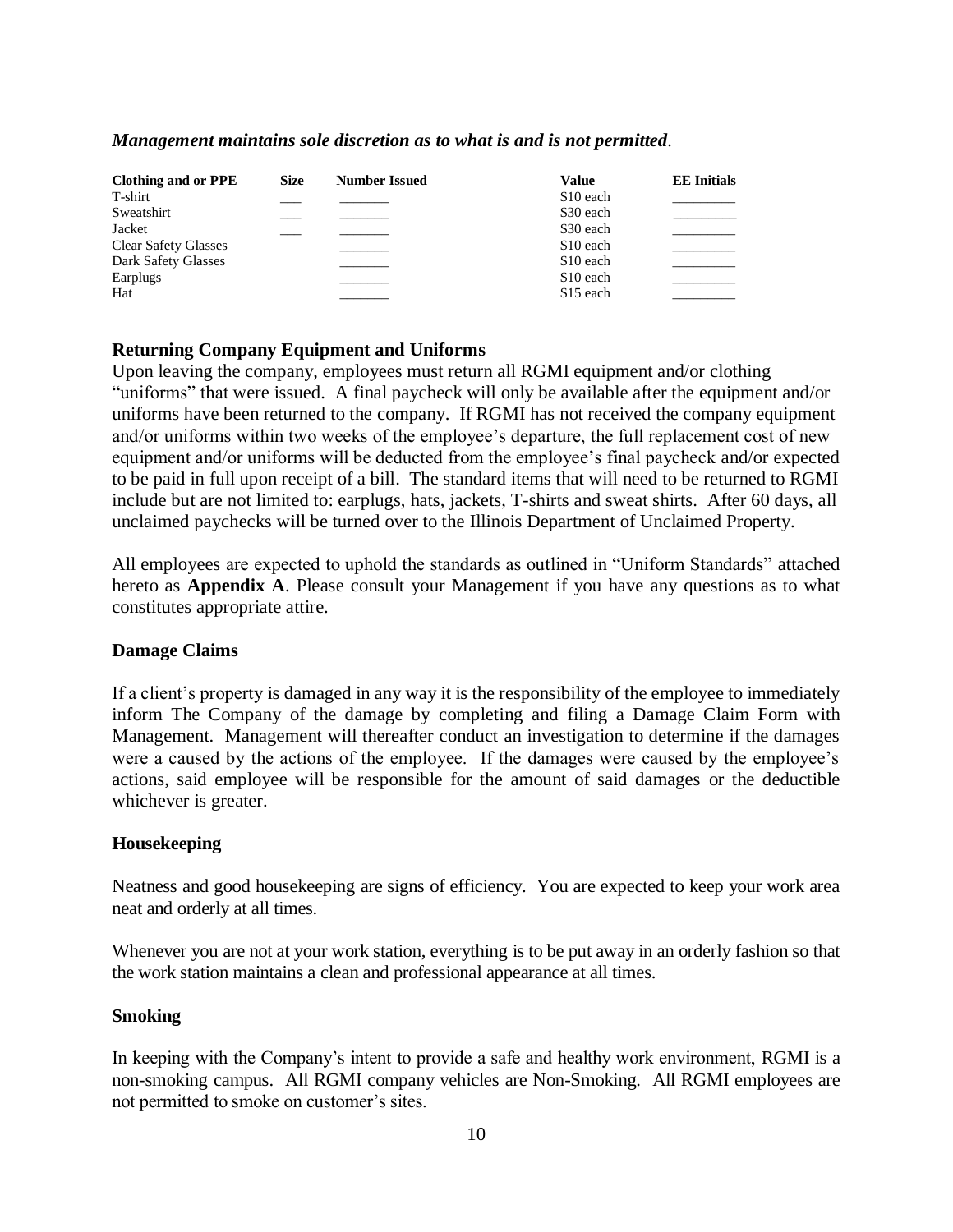### **Drugs and Alcohol**

Employment with RGMI may be conditioned upon successful completion of a drug screening/test. Once employed, it is essential that all employees be alert and in full possession of their faculties when working. Reporting to work while impaired by alcohol or drugs is strictly prohibited. Employees are expected to be in a suitable mental and physical condition during work, performing their jobs satisfactorily and behaving properly. When the use of alcohol and/or illegal drugs, or any other intoxicant or stimulant interferes with such expectations, disciplinary action will result. In compliance with existing law, RGMI may require alcohol and drug screening and/or tests. The Company views any violation of this policy as a very serious offense. Violation of this policy will result in discipline up to and including immediate discharge.

Employees who use, purchase, sell, or possess alcohol, illegal drugs, controlled substances, or any associated drug paraphernalia while on the job or on Company property will be discharged.

Employees who operate a vehicle or equipment as part of his or her job and who take or are prescribed medication which may affect his/her ability to safely operate a vehicle or equipment must advise Management immediately.

# **Legal Requirements for Field Employees**

There are legal mandates requiring minimum training for individuals working with applications of pesticides. As such, employment as a Technician with RGMI is contingent upon passing the General Standards Exam and other category specific exams necessary to be a Certified Technician. RGMI will pay the cost for study books and certification testing cost.

It is the employee's responsibility to notify Management of all re-certification information received from the Department of Agriculture.

# **Union Dues**

If RGMI employees is a member of a Local union Hall it is his/her responsibility to keep their dues up to date. Employee will be suspended from RGMI work if notified of delinquency by the Local.

# **RGMI Corporate Travel Policy**

#### **Purpose**

This document defines the specific policy to be followed when traveling on Company business, as well as employee accountability for Company funds.

#### **Scope**

This corporate policy applies to all RGMI employees.

#### **Policy**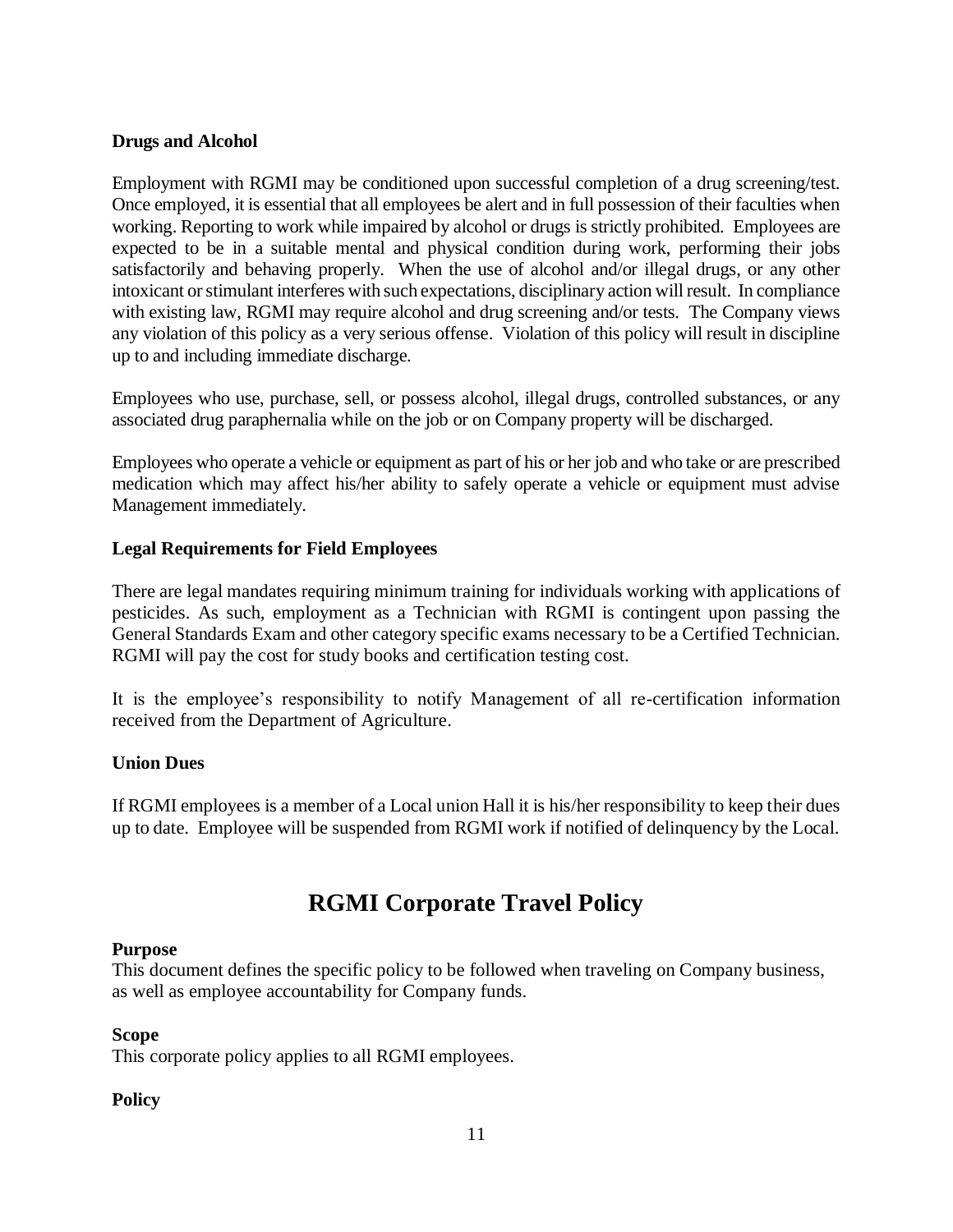Either the Vice President or President must authorize each business trip in advance.

### **Expense Reports**

To request reimbursement, all authorized travel must be itemized on the expense report. Expense reports must be submitted upon completion of each trip. Receipts are required for all expenses. Reimbursement for items or activities requiring receipts will not be made unless receipts are included with the expense report. A receipt must be the original and must include sufficient information to establish the amount, date, place and essential character of the expenditure. Credit card receipts are not considered adequate support, except for restaurant expenses, if they do not detail the nature of the expenditure.

Reimbursements will be made by Company check, if the amount of expenses exceeds the amount of any cash advances or prepaid items.

#### **Reimbursable Expenses**

The following types of expenses, if incurred in compliance with this Company policy and while on RGMI business may be submitted for reimbursement:

- Air travel (basic travel only-not for preferred seats and/or first class)
- Airport taxes
- Baggage handling
- Business entertainment (as pre-approved)
- Car rental (reasonable car types only)
- Copy services (for business purposes)
- Fax charges (for business purposes)
- Hotel accommodations (within reasonable limits)
- Meals (within reasonable limits)
- Public transportation
- Reasonable tips/gratuities
- Business telephone calls
- Tolls and parking

#### **Non-Reimbursable Expenses**

Purely personal expenses while traveling are not reimbursable by the company. The following are a partial listing of items that are considered non-reimbursable:

- Dues to airline clubs
- Fines for traffic violations while on Company business
- Damages to an employee's vehicle while on Company business
- Loss of personal property while on Company business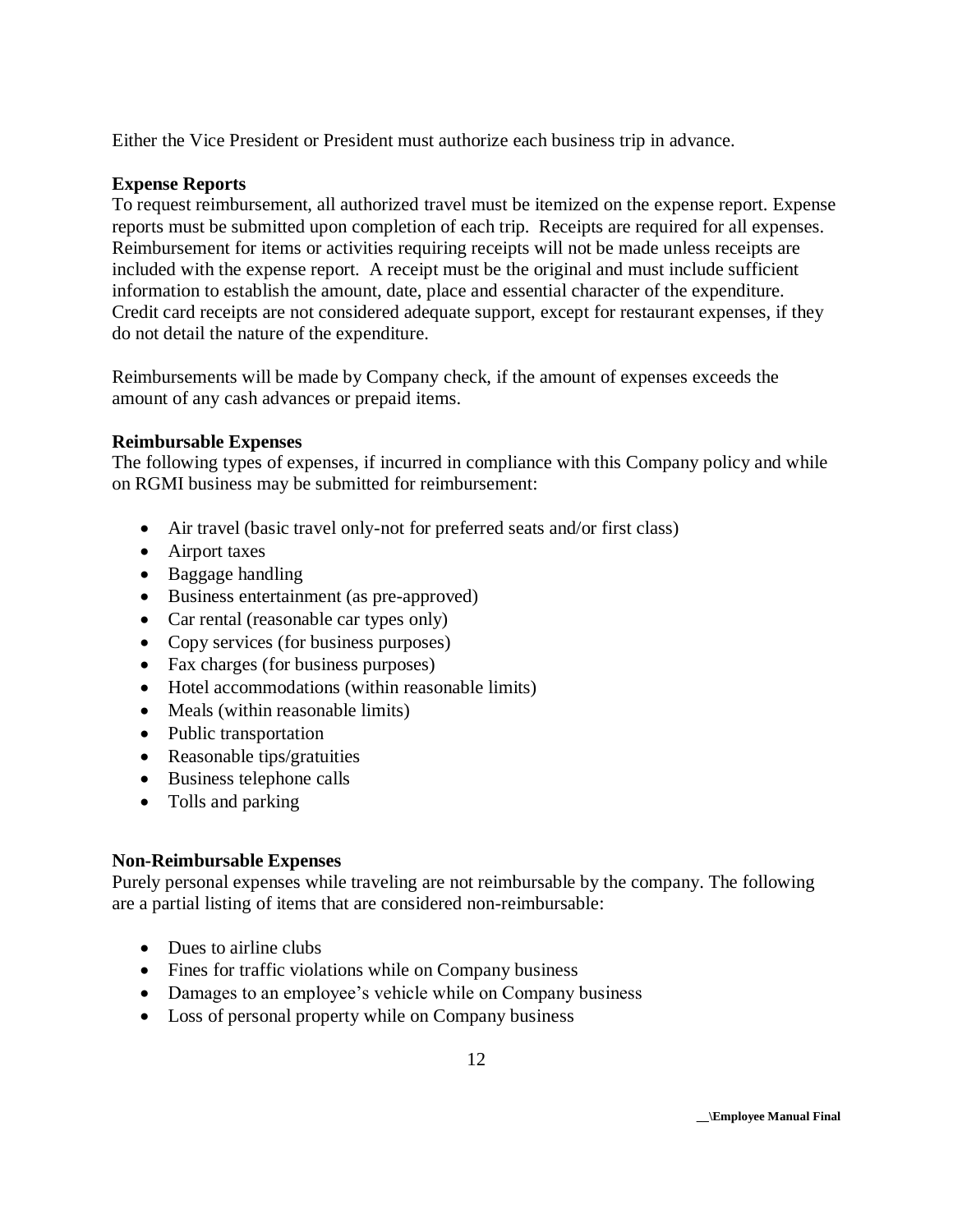- Loss of cash advance, Company paid airline tickets or personal funds
- Cost of personal credit cards
- Purchase of liability insurance coverage on car rental agencies
- Any expenditures on behalf of a terminating or transferring employee
- Purchase of clothing and other personal items such as haircuts, shoe shines, newspapers, magazines, alcohol etc
- Purchase of in-room movies and entertainment

# **EMPLOYMENT POLICIES**

# **Open Door Policy**

The Objective of the Open Door Policy is to make sure you have an open channel of communication with Management when you have a question, concern or complaint about any aspect of your relationship with RGMI. Our goal at RGMI is to provide a pleasant working environment for all employees. Developing and maintaining a cooperative working relationship among employees based on mutual respect and understanding achieves this. We recognize the need for procedures that will allow employees to call attention to work-related matters that they feel need correction.

RGMI's Open Door Policy is in effect during each working day. Our success has been built on the free exchange of ideas, creative management and the identifying of problem areas and the quick resolution thereof. The Open Door Policy provides you with three (3) different ways to let us know your problems, suggestions or ideas. They are as follows:

- 1. Your direct day-to-day communications with your supervisor;
- 2. Company meetings scheduled periodically;
- 3. The Employment Review Process.

# **The Employment Review Process**

RGMI strongly believes in your right to speak for yourself and to have your own say about employment issues, and as such, we encourage you to make your issue(s) known. If you feel you have an employment problem, then use the following procedure to bring your issue to the forefront. Using this procedure in no way jeopardizes your employment with RGMI. If your problem is found to be valid, appropriate corrective action will be initiated.

To initiate the process you take your employment problems to your direct supervisor for resolution. If you are not satisfied with the decision of your direct supervisor, take your employment problem to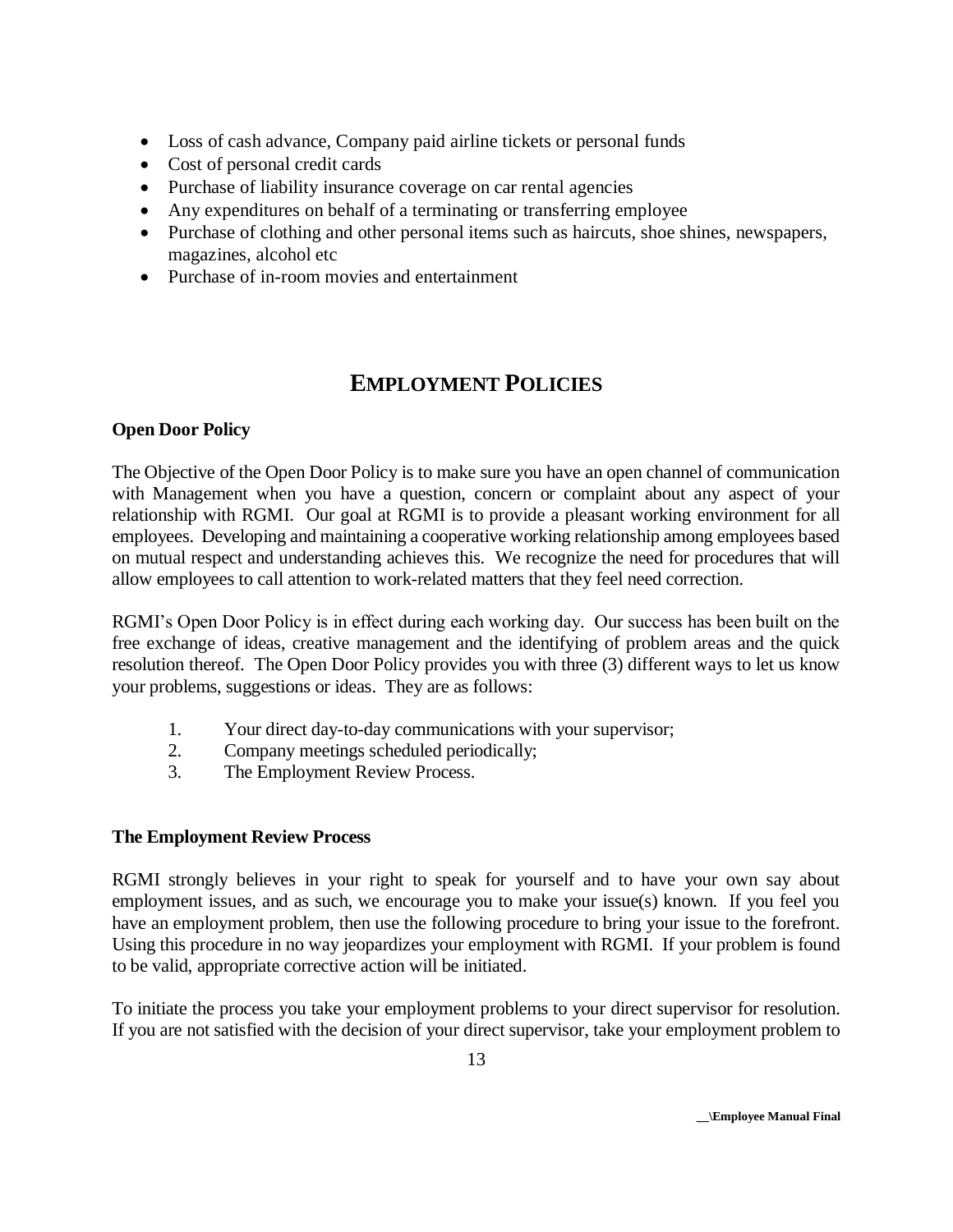the Department Manager. If you are still not satisfied, you can take your problem to the Division Manager. If you are still not satisfied, you can take your problem to the Corporate Executives.

### **Non-Compete Agreement**

As a condition of employment, all employees will be required to sign a Business Security Agreement which contains a non-compete clause. Specifically and additionally, an RGMI employee may not: (1) engage in any activities, perform any services or conduct any business with or for any customer of RGMI; (2) compete with the business of RGMI, or any part of that business, with respect to any Customer; (3) be engaged by, employed by, consult with, own any stock of or have any financial interests of any kind in, any individual, person or entity wherever located, which conducts business with any customer or supplier.

### **Non-Disclosure of Confidential Information**

Protecting RGMI's information is the responsibility of every employee, and we all share a common interest in making sure it is not improperly or accidentally disclosed. Additionally, you may become aware of confidential information belonging to RGMI, or confidential and/or personal information pertaining to your co-workers at RGMI, including but not limited to cell phone numbers, personnel information, information related to personal phone calls, e-mail addresses and messages, etc.

In order to protect the legitimate interests of RGMI, it is necessary that, as an employee, you respect and maintain the confidentiality of information, including but not limited to processes, client lists, supplies, payroll, and miscellaneous data from computer printouts, software, profits, costs and any other information not available to the public, including but not limited to compensation data, financial information, labor relations strategies, marketing strategies, new material research, pending projects and proposals, personnel information of employees, proprietary production processes, research and development strategies, scientific data, scientific formulae, scientific prototypes, technological data and technological prototypes. These items above, for example, are considered confidential information, even if not specifically marked "CONFIDENTIAL". Your employment with RGMI requires that you maintain the confidentiality of this information, even after you leave our employ. Further, employment with RGMI is contingent upon signing a Business Security Agreement which addresses this issue in further detail.

Any violation of confidentiality seriously injures RGMI's reputation and effectiveness. Therefore, you must refrain from discussing RGMI's business with anyone who does not work for us, and must never discuss business transactions with anyone who does not have a direct association with the transaction. Even casual remarks can be misinterpreted and repeated, so develop the personal discipline necessary to maintain confidentiality. If you hear, see or become aware of anyone else breaking this trust, consider what they might do with information they get from you.

If you are questioned by someone outside the company and you are concerned about the appropriateness of giving them certain information, remember that you are not required to answer,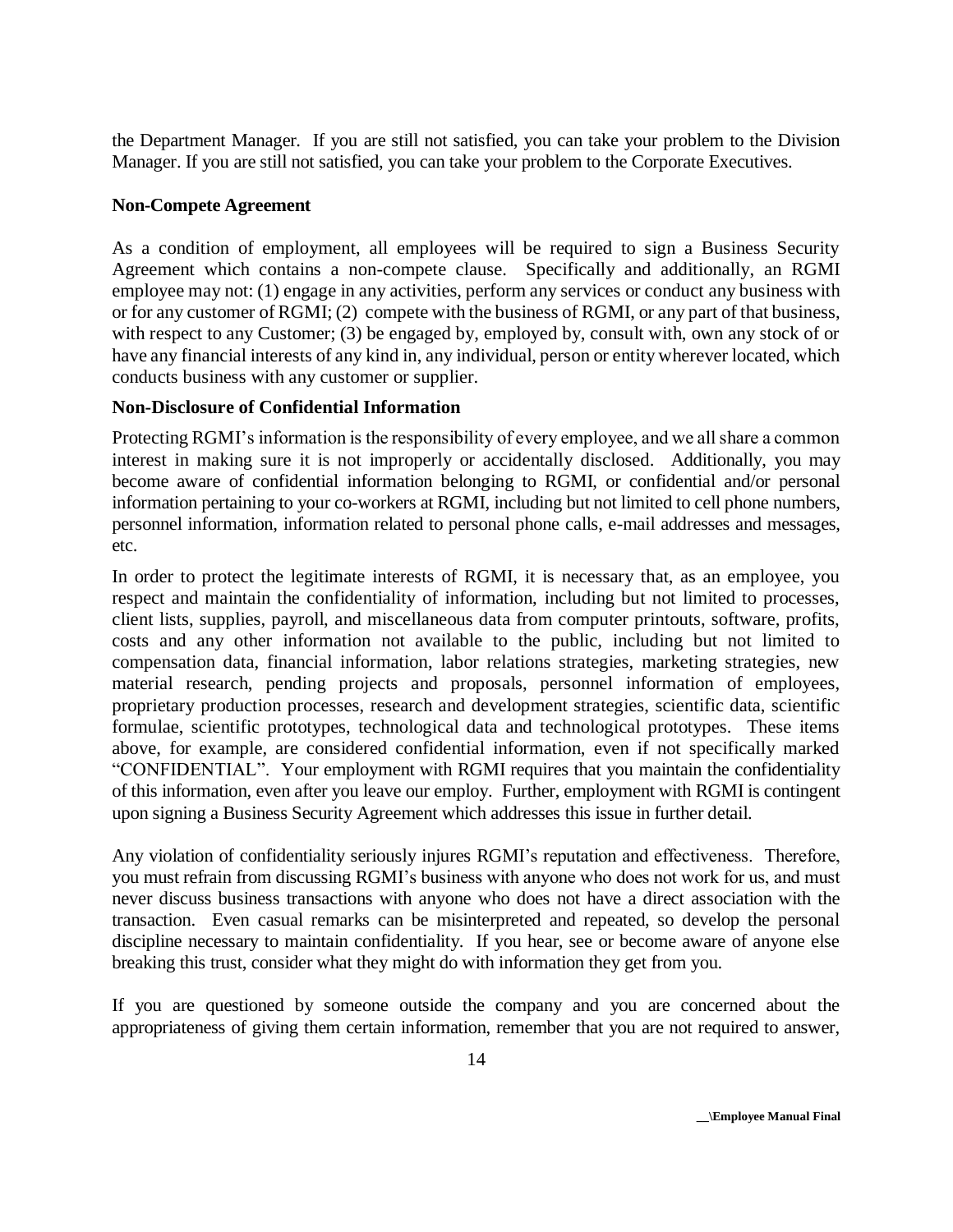and that we do not wish you to do so. Instead, as politely as possible, refer the request to Management.

No one is permitted to remove or make copies of any RGMI records, reports or documents without prior, written Management approval. This information includes but is not limited to agendas, e-mail messages, policies, computer documents and records, other documents, customer lists, price lists, contracts, and any other document at RGMI. Because of its seriousness, disclosure of confidential information could lead to immediate discharge and/or the pursuit by RGMI of any other remedies. Violation of the non-disclosure policy may lead to discipline up to and including discharge.

#### **Conflict of Interest**

Employees have an obligation to conduct business within guidelines that prohibit actual or potential conflicts of interest. This policy establishes only the framework within which the Company wishes the business to operate. The purpose of these guidelines is to provide general direction so that employees can seek further clarification on issues related to the subject of acceptable standards of operation.

No employee shall directly or indirectly maintain an outside business or financial interest, or engage in any outside business or financial activity which conflicts with the interests of RGMI or which interferes with his/her ability to discharge his/her duties fully. Therefore, any business or financial activity with outside firms must be conducted within a framework established and controlled by the executive level of the organization. Executive-level approval is required for all such activity with outside firms.

The mere existence of a relationship with an outside firm does not automatically create a conflict of interest. However, if an employee has any influence on business/financial transactions involving purchases, contracts, or leases, it is imperative that he/she discloses the existence of any actual or potential conflict of interest to an officer of RGMI as soon as possible so that safeguards can be established to protect all parties.

Unauthorized and/or undisclosed conflicts of interest, as determined by the executive level of the organization, may result in discipline up to and including immediate discharge.

#### **Outside Employment**

Employees may hold outside jobs as long as they meet the requirements of their job with RGMI. Employees should consider the impact that outside employment may have on their ability to meet the requirements of their job with this Company. All employees will be subject to the same scheduling demands, regardless of any existing outside work requirements. If the Company determines that an employee's outside work interferes with his/her ability to meet RGMI's requirements, the employee may be asked to terminate the outside employment.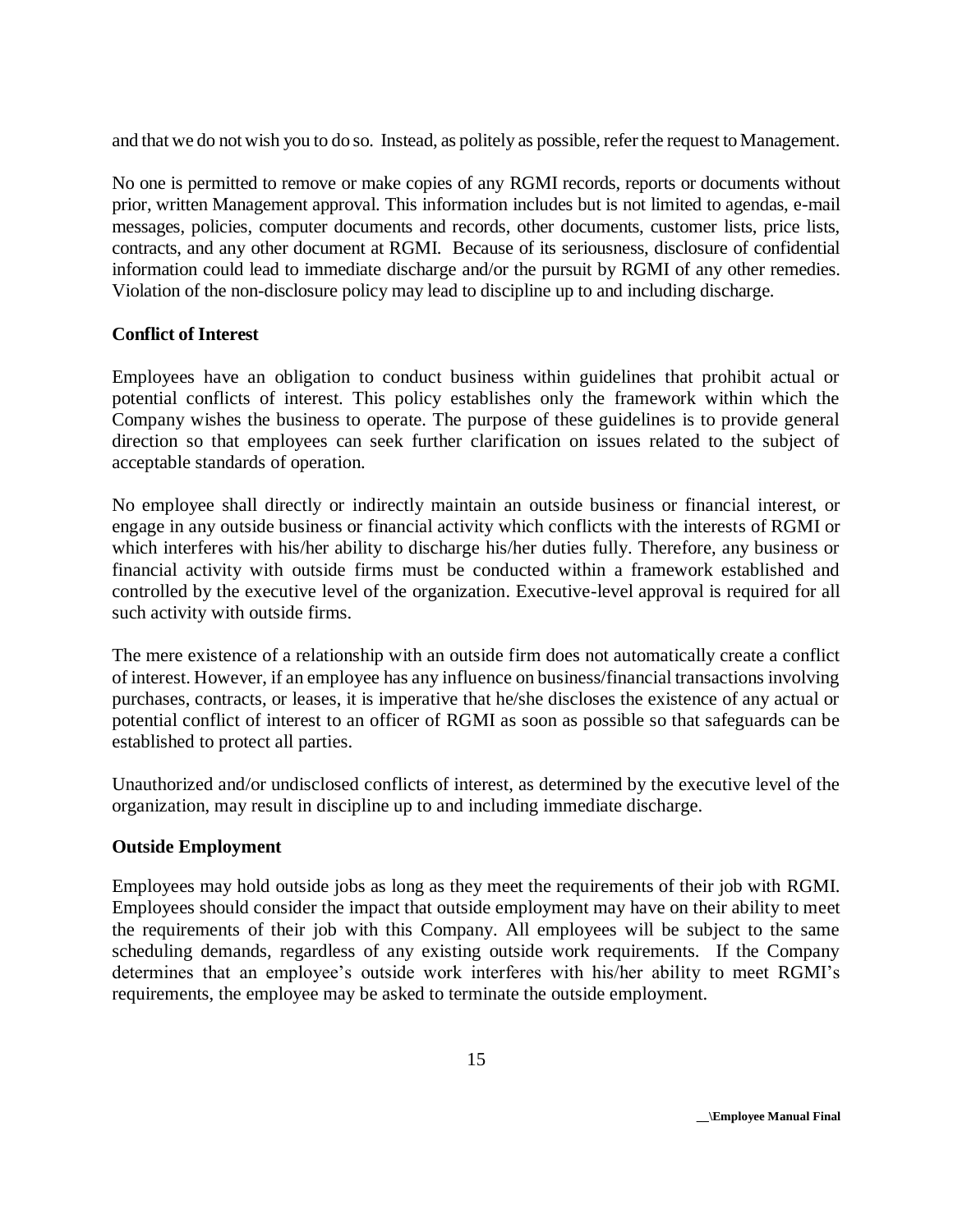Outside employment that constitutes a conflict of interest, as determined by the Company, is prohibited. Employees may not receive any income or material gain from individuals outside the organization for materials produced or services rendered while performing their jobs.

Employees are prohibited from providing any services and/or employment, as an employee or otherwise, that involve any service which RGMI provides, either now or in the future. Violation of this policy can result in discipline up to and including discharge.

#### **Non-Solicitation**

In an effort to assure a productive and harmonious work environment, persons not employed by this Company may not solicit or distribute literature in the workplace at any time for any purpose.

The Company recognizes that employees may have interests in events and organizations outside the work place. However, employees may not solicit or distribute literature concerning these activities during work time. (Working time does not include lunch periods, work breaks, or any other periods in which employees are not on duty.) In the interest of maintaining clean and orderly facilities, the distribution of any literature in working and non-working areas during working time is prohibited.

In addition, the posting of written solicitation on Company bulletin boards is restricted. These bulletin boards are the property of RGMI and used to display important information. Employees should consult the bulletin boards frequently for employee announcements, internal memoranda, job openings, and organization announcements. If an employee has a message of interest to the work place, he/she may submit it to the Service Center Manager for approval. The Service Center Manager will post all approved messages.

# **STANDARDS OF CONDUCT**

Whenever people gather together to achieve goals, some rules of conduct are needed to help everyone work together efficiently, effectively, and harmoniously. Some people have problems with "rules" and "authority figures," and past experience may have justified these thoughts and feelings; however, at RGMI, we hold ourselves to a high standard of quality where the rules and authority figures simply assure that quality is maintained.

By accepting employment with us, you have a responsibility to RGMI and to your fellow employees to adhere to certain rules of behavior and conduct. The purpose of these rules is not to restrict your rights, but rather to be certain that you understand what conduct is expected and necessary. When each person is aware that he or she can fully depend upon fellow workers to follow the rules of conduct, then our organization will be a better place to work for everyone. **General Job Performance**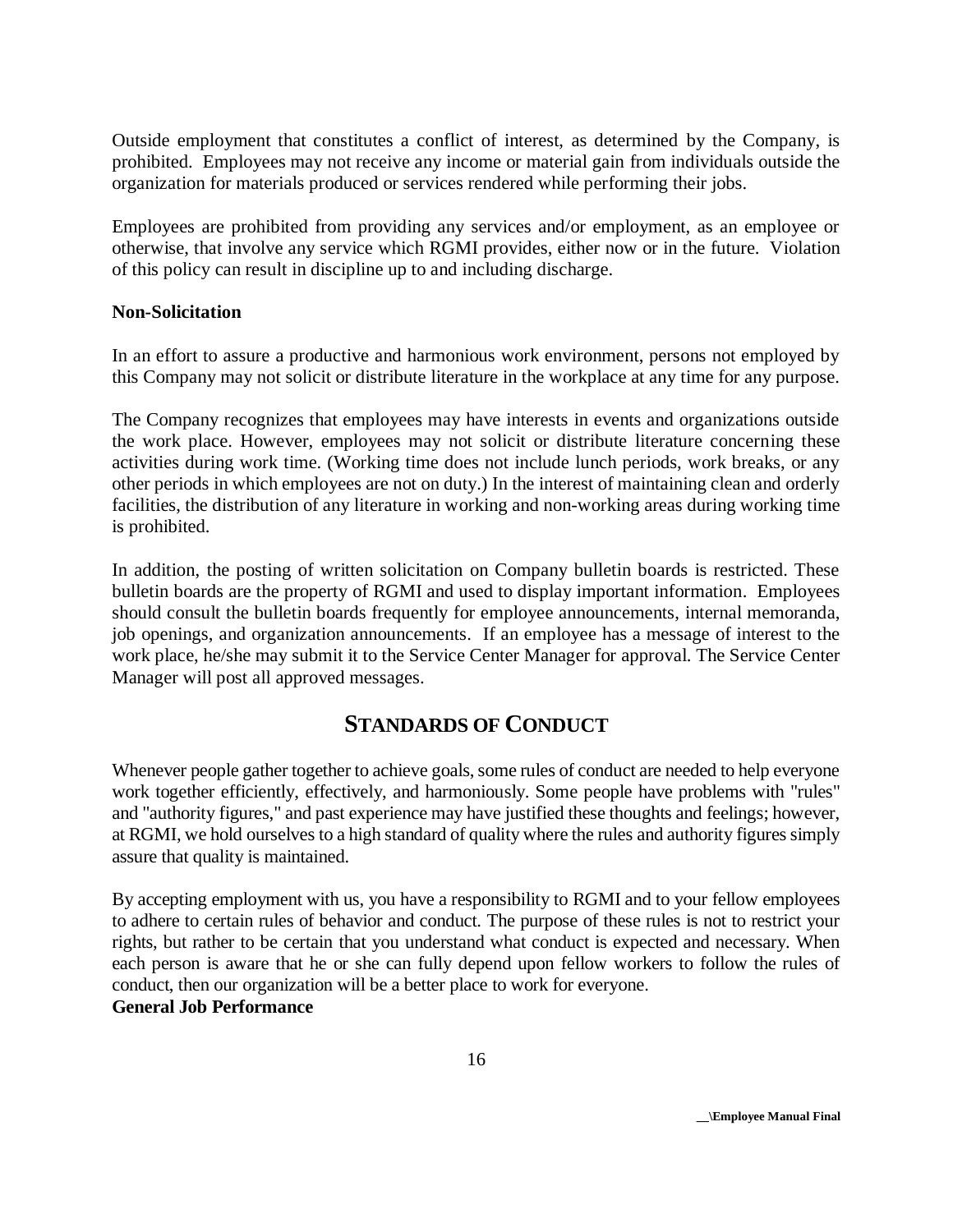Every employee is expected to strive to achieve excellence in performance and personal conduct. The best interests of the employees and RGMI depend upon a spirit of teamwork. Teamwork can only be achieved if all employees work together as successfully as possible in an orderly environment.

All employees are expected to comply with and uphold the general operating standards of RGMI attached hereto as **Appendix A**. Each employee is responsible for conducting all business affairs in a manner that is honest and ethical. Every employee must maintain a constant awareness of the importance of ethical conduct and refrain from taking part or asserting any influence in any transaction where the employee's well-being or the well-being of the family may conflict with the best interests of RGMI.

All employees are responsible for acting in the best interests of RGMI in all matters relating to RGMI. The burden is, and must be, on the employee to determine whether any conduct or action might be inappropriate. All employees are encouraged to seek guidance from Management in the event that they have a question about a potential action or inaction. On important matters, the employee should request written confirmation from Management.

### **Standards of Conduct**

Compliance with RGMI's rules and policies is important to its success. The following list of rules and regulations should not be viewed as being all-inclusive. RGMI reserves the right to take disciplinary action for other offenses not specifically listed below. These rules and policies are intended to make certain expectations clear in advance and to guide your conduct during employment. Types of behavior and conduct that RGMI considers inappropriate and which could lead to disciplinary action up to and including termination of employment without prior warning, at the sole discretion of the company, include, but are not limited to, the following:

- 1. Theft, unauthorized removal or possession of Company or fellow employee's property;
- 2. Falsification of personnel, timekeeping or other records and/or Company documents;
- 3. Being on Company premises or time under the influence of alcohol or drugs;
- 4. Violation of the non-harassment, non-discrimination, non-retaliation policy;
- 5. Possession, distribution, sale, transfer, or use of alcohol or drugs in the work-place, while on duty or while operating Company-owned/leased vehicles or equipment;
- 6. Fighting or threatening violence in the work place or intimidating, coercing or interfering with employees;
- 7. Boisterous or disruptive activity in the work place;
- 8. Careless, improper or unauthorized conduct leading to damage of Company owned/leased, employee-owned, or customer-owned property;
- 9. Insubordination (disobedience to authority or failure to follow instructions) or other disrespectful conduct;
- 10. Violation of safety or health rules;
- 11. Smoking in prohibited areas;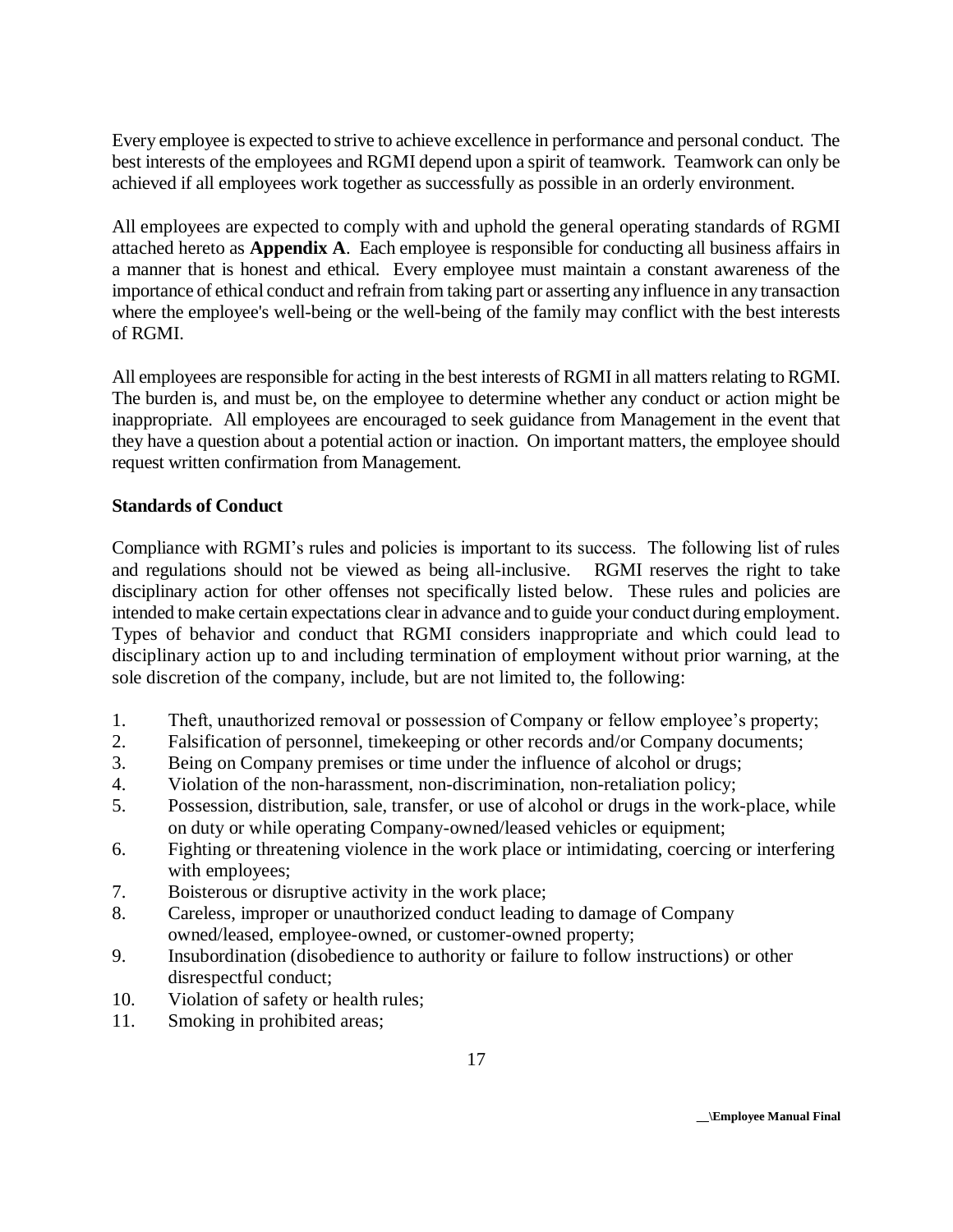- 12. Threatening, intimidating, harassing, coercing or interfering with employees;
- 13. Possession of dangerous or unauthorized materials, such as explosives, firearms, or other weapons in the work place;
- 14. Excessive absenteeism or tardiness, absences or tardiness without prior notice or inadequate reasons for absence or tardiness;
- 15. Unauthorized absence from work station during the work day;
- 16. Unauthorized use of telephone, cell phone, mail system, or other Company-owned/leased equipment;
- 17. Unauthorized disclosure of business practices or other confidential information or making oral or written statements which are adverse to the Company;
- 18. Poor work performance;
- 19. Restricting or interfering with production or attempting to induce others to do so;
- 20. Defacing or destruction of Company property;
- 21. Failure to cooperate in the investigation of an offense, or in the maintenance of a safe workplace;
- 22. Violation of no solicitation policy or unauthorized use of Company bulletin board;
- 23. Causing hazardous or unsafe conditions;
- 24. Refusal to work overtime or working overtime without authorization;
- 25. Conducting personal business on Company time and/or property;
- 26. Unauthorized entry into Company buildings during non-working hours;
- 27. Improper recording of time or recording another employee's time;
- 28. Failure to report to work wearing a Company uniform;
- 29. Failure to maintain a well-groomed appearance and proper hygiene;
- 30. Use of Company time or vehicles for personal affairs;
- 31. Failure to maintain a clean uniform, equipment or vehicle;
- 32. Driving vehicles without a valid driver's license or not meeting the requirements for automobile insurance;
- 33. Unauthorized purchases with Company credit card or use of Company credit card for personal affairs;
- 34. Performing services without an authorized Company order;
- 35. Failure to lock and secure a vehicle containing pesticide when away from vehicle;
- 36. Improper, careless or unsafe application of pesticides;
- 37. Distribution or sale of pesticide without prior written authorization of Company officials;
- 38. Removal, alteration or tampering with nameplates or tags of an instructive nature;
- 39. Transporting non-employee passengers in Company vehicles or on Company time;
- 40. Taking part in gaming, office pools, or gambling of any kind on Company property, or during working hours;
- 41. Failure to fill out or turn in appropriate paperwork when required to do so;
- 42. Violation of any Company policy.

# **Disciplinary Procedure Guidelines**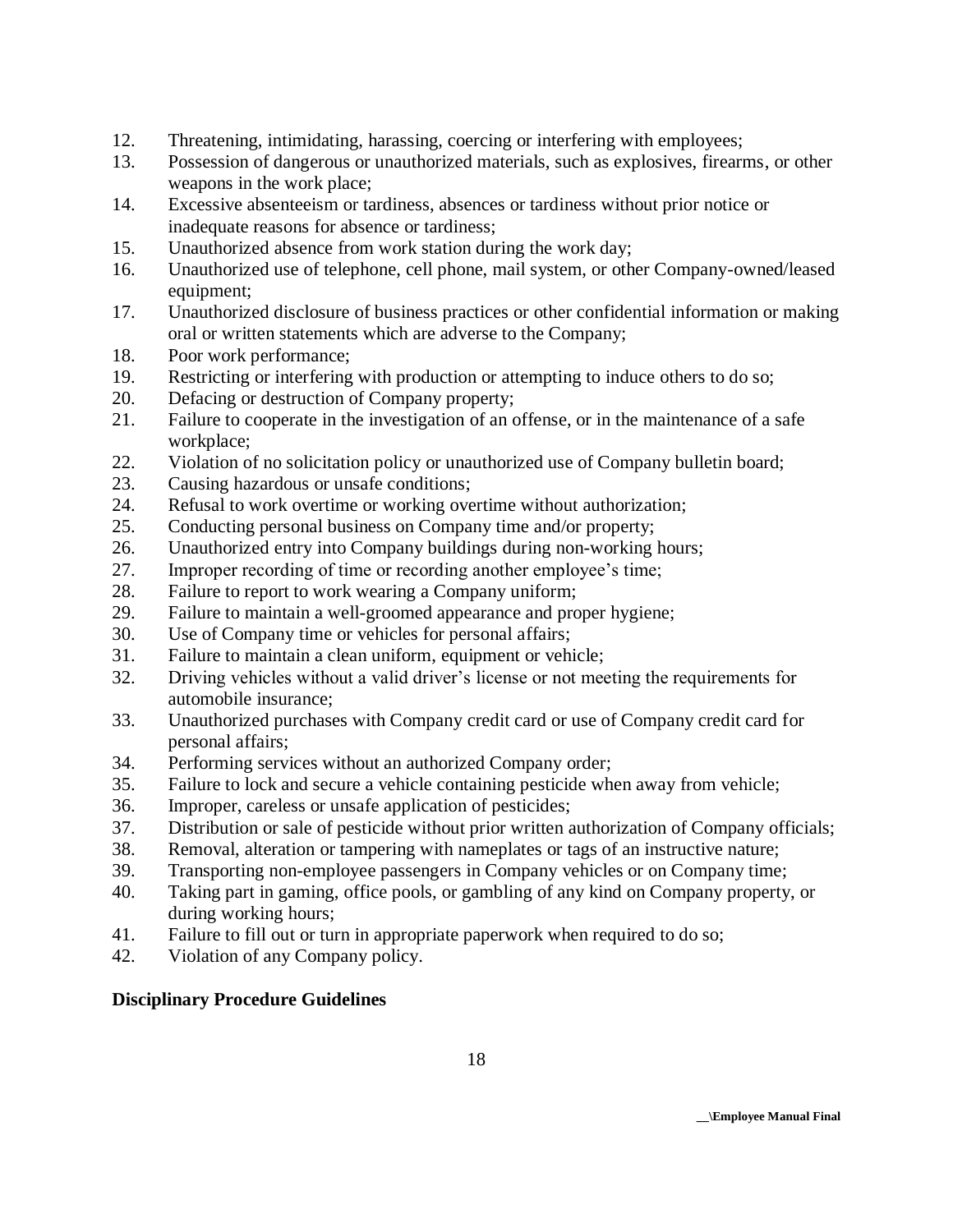The following disciplinary procedure is only a guideline to help RGMI and employees identify and remedy performance or conduct problems. Discipline may be required for policy violations or less than satisfactory work performance. The following guidelines of potential action in no way modify RGMI's "at-will" employment policy. These guidelines may or may not be used at the sole discretion of RGMI in accordance with the law. Generally, the discipline guidelines are as follows:

Verbal Warning: First offenses or minor infractions may result in a verbal warning and discussion between the employee and the employee's direct management. Efforts should be made to identify, discuss and solve the existing problem. Management should document the discussion with a written summary or notes to be placed in the employee's personnel file.

Written Warning: Repeated problems or more serious policy offenses may require a written warning. Management will advise the employee in writing of the problem and what is expected to resolve the problem. Any action taken to resolve the problem and a time frame for compliance should also be noted. A copy will be placed in the employee's personnel file.

Final Warning or Suspension: Very serious policy offenses or an inability to resolve continuous problems may result in a written final warning and/or suspension. A copy will be placed in the employee's personnel file.

Termination: Termination may result due to, but not limited to, unresolved problems, serious policy offenses or an inability to satisfactorily perform job responsibilities. Discharge may be with or without notice, at the sole discretion of RGMI.

Management will use its own discretion in handling disciplinary situations, including but not limited to discipline involving loss of pay, suspension, or termination. This policy is not intended to alter or change the "at-will" employment relationship between the employee and RGMI. If RGMI determines that an employee's disciplinary situation warrants immediate action, an employee may be suspended or terminated without following any of the above procedures.

#### **Timekeeping**

Accurately recording time worked is the responsibility of every employee. Federal and State laws require the Company to keep accurate record of time worked in order to calculate employee pay and benefits. Time worked is all the time actually spent on the job performing assigned duties.

While you are not permitted to work prior to or after your shift without the prior approval of Management, employees should accurately record the time they begin and end work, as well as the beginning and ending of each meal period. Employees should also record the beginning and ending time of any split shift or departure from work for personal reasons. Management must always approve non-scheduled work and overtime work in advance before it is performed. If your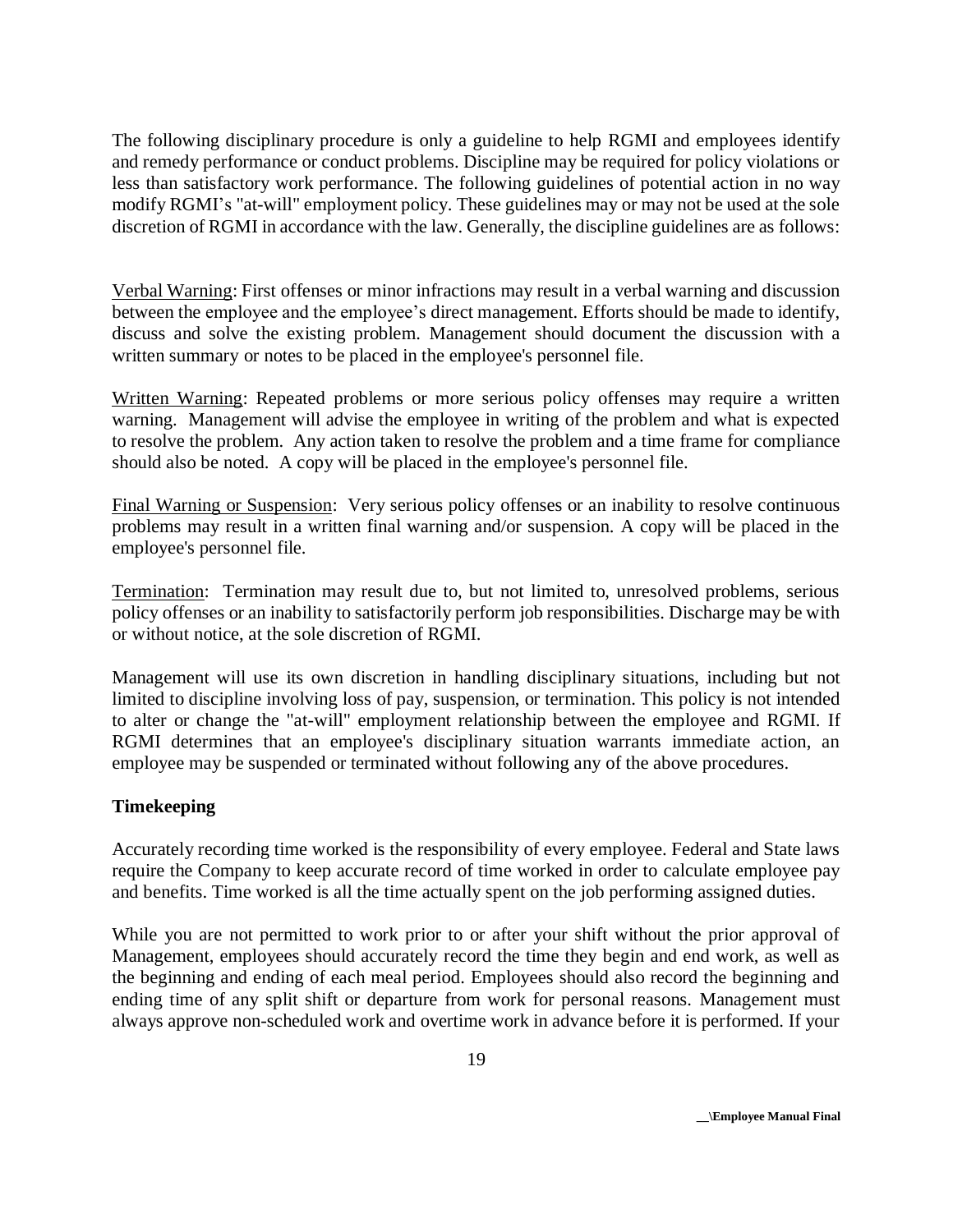time record includes work prior to or after your scheduled shift, you will not be paid for this excess time unless approved by Management in advance.

It is the employee's responsibility to review his/her time record to certify the accuracy of all time recorded. Management will review time record before submitting it for payroll processing.

Tampering, altering, or falsifying time records, or recording time on another employee's time record, is a violation of Company policy and may result in disciplinary action, up to and including discharge.

#### **Absence or Lateness**

Given the nature of the business of RGMI, tardiness and unexcused absences will not be tolerated. If you are unable to report to work, or if you will arrive late, it is your responsibility to contact Management **before** the start of your shift so as to allow Management as much time as possible to arrange for someone else to cover your position until you arrive. If you know in advance that you will need to be absent, you are required to request this time off directly from Management, in accordance with the vacation and personal leave policies contained herein. Management will determine when the most suitable time for you to be absent from your work will be. Even if you follow this procedure in notifying Management, your absence will be considered unexcused unless Management notifies you that the absence is deemed excused.

Excessive absenteeism or tardiness, and failing to report an absence or tardiness prior to the start of a shift are disruptive. Either may lead to discipline, up to and including discharge. Absence from work for three (3) or more consecutive days without notifying Management will be considered a voluntary resignation.

#### **Excessive Absenteeism or Lateness**

In general, three (3) unexcused absences or tardies in a 90-day period, or a consistent pattern of either will be considered excessive. Tardiness or leaving early is as detrimental to RGMI as an absence. Other factors, like the degree of lateness, may be considered. Be aware that excessive absenteeism, lateness or leaving early may lead to disciplinary action, up to and including discharge.

#### **Record of Absence or Lateness**

If you are absent because of illness for three (3) or more successive days, Management may request that you submit written documentation from your doctor. If you are absent five (5) or more days because of illness, you may be required to provide written documentation from a doctor that you are able to resume normal work duties before you will be allowed to return to work. You will be responsible for any charges made by your doctor for this documentation.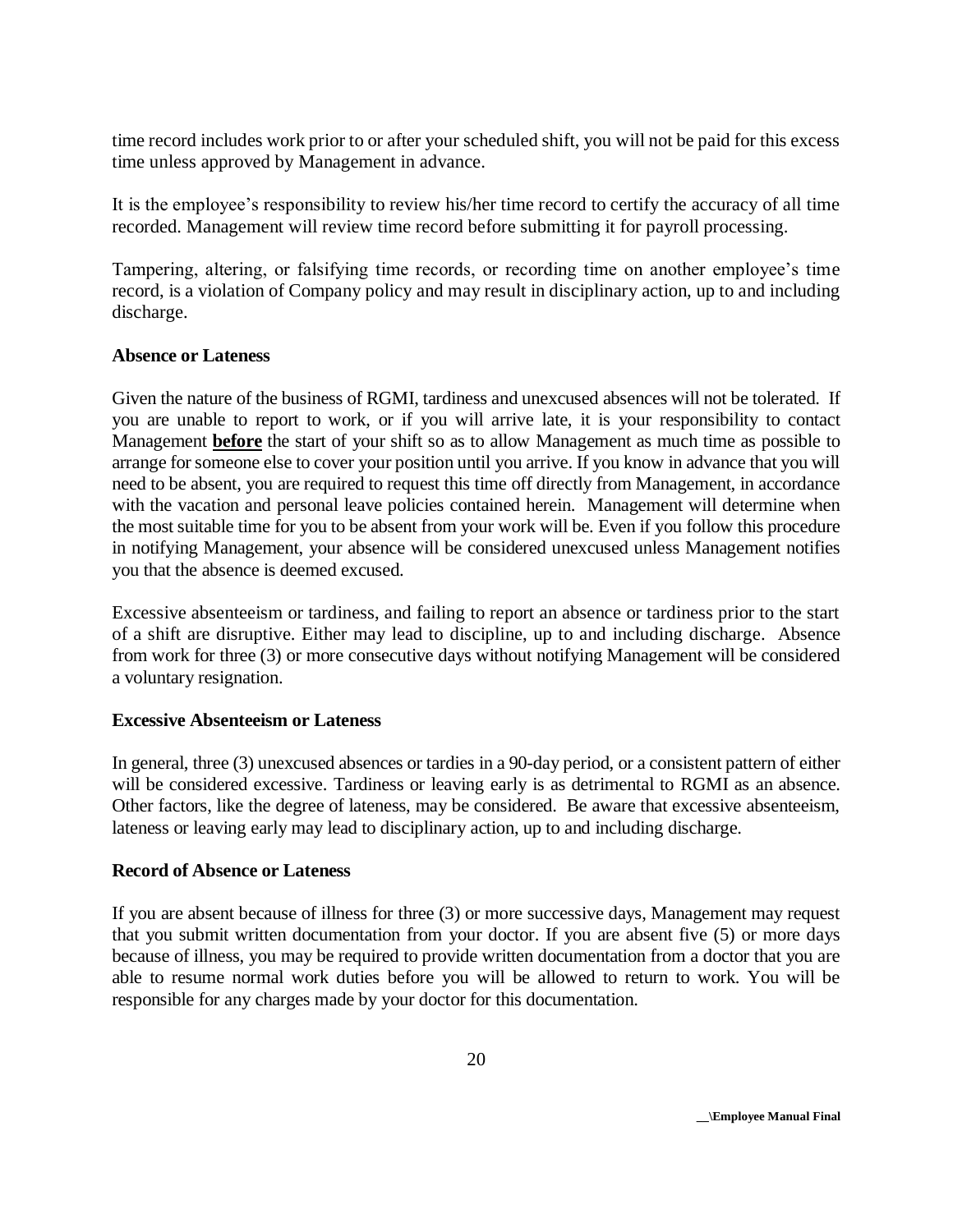Your attendance record will be considered when evaluating requests for promotions, transfers, leaves of absence, and approved time off, as well as scheduling layoffs, etc.

# **COMPENSATION AND PERFORMANCE POLICIES**

An employee's salary is confidential and discussion with fellow employees, clients or other individuals is highly discouraged.

### **Deductions from Paycheck**

RGMI is required by law to make certain deductions from your paycheck each time one is prepared. Among these are your federal, state and local income taxes and your contribution to Social Security as required by law. These deductions will be itemized on your check stub. The amount of the deductions may depend on your earnings and on the information you furnish on your W-4 form regarding the number of dependents/exemptions you claim. Any change in name, address, telephone number, marital status or number of exemptions must be reported to Management immediately, to ensure proper credit for tax purposes, the W-2 form you receive indicates precisely how much of your earnings were deducted for these purposes.

Any other mandatory deductions to be made from your paycheck, such as court-ordered attachments, will be explained whenever RGMI is ordered to make such deduction. Additionally, RGMI may make deductions from pay for insurance premiums and/or any other deductions agreed upon between RGMI and an employee, as permitted by law.

# **Error in Pay**

Every effort is made to avoid errors in your paycheck. If you believe an error has been made contact Management. They will take the necessary steps to research the problem and to assure that any necessary correction is made properly and promptly.

#### **Salesforce and Account management pay**

Sales Representatives earn 4% commission on newly sold Grounds Maintenance contracts, Enhancement sales, and Snow and Ice Management contracts. Commissions are paid in addition to the base pay in the last paycheck of each month according to the payment schedule. It is your responsibility to keep record and complete the Commission Report form to review with your supervisor the Friday before payday Monday. Turn in the approved commission report and accompanying paperwork to the office manager by no later than Monday morning at the start of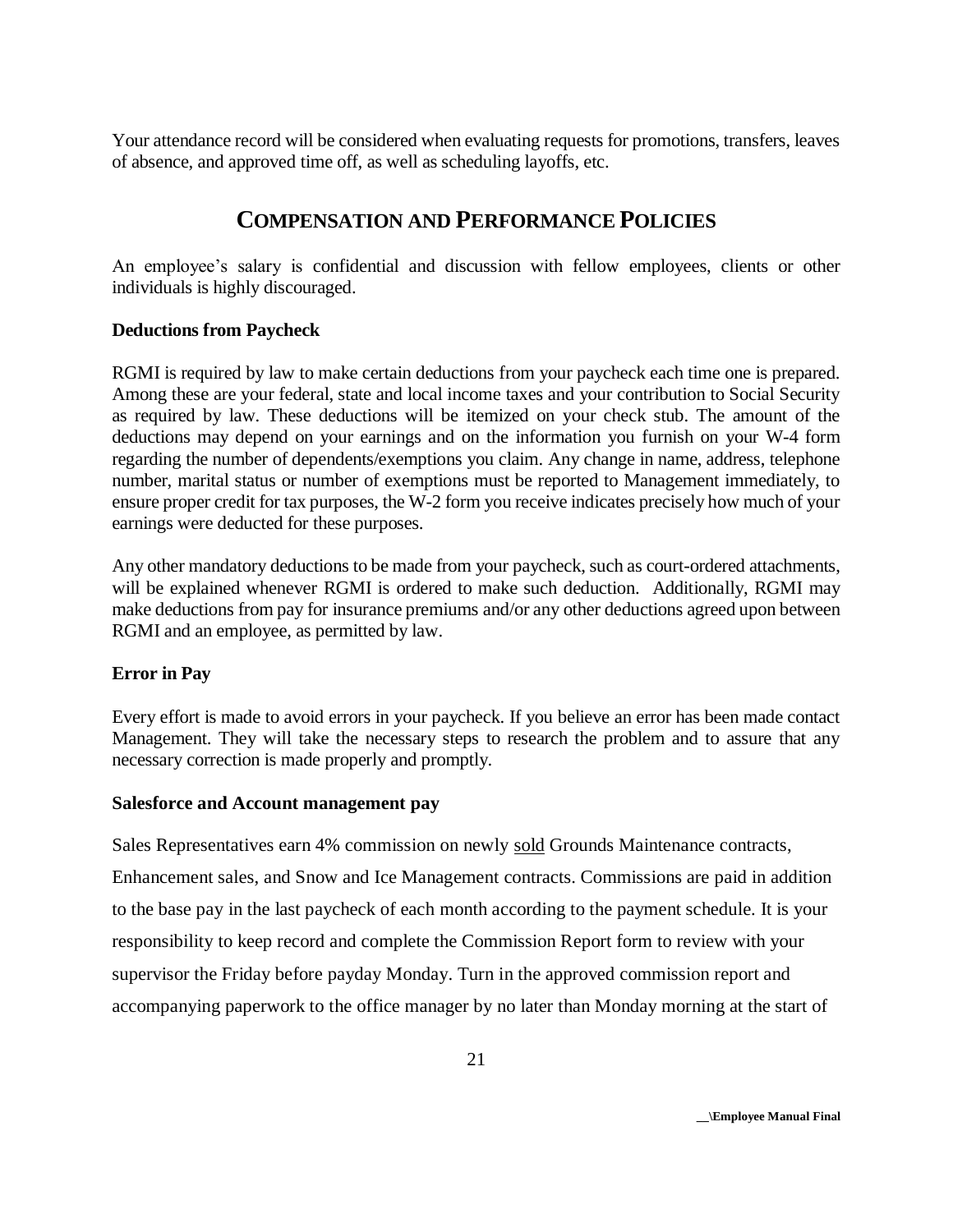the day. The Commission Report forms can be found on the online company shared drive in the Sales folder under Forms.

#### *Grounds Maintenance Contracts*

The total 4% commission for each property is divided into equal monthly payments for the contracted payment months. A copy of the spreadsheet and accompanying paperwork will be provided with the check.

If a new property signs a multi-year contract, the sales representative will only receive the 4% commission for one service year. The contract for subsequent years is considered a renewal.

#### *Enhancement Sales*

The entire 4% commission is paid monthly for each work order sold.

#### *Snow and Ice Management Contracts*

- For seasonal (budget) contracts: The 4% commission is divided into equal monthly payments for the contracted payment months. (Example: December through March; December through May)
- For per occurrence contracts: 4% of the total monthly invoice amount for each property will be paid as commission. Use the Snow Commission Report to list the properties with per occurrence contracts in which you sold and email a copy of the form to the office manager the Friday before last payroll. The office manager will enter the total invoice amount, if any, for the month and calculate the 4% commission. A copy of the form will be provided along with the check.
- If a new property signs a multi-year contract (per occurrence or seasonal), the sales representative will only receive the 4% commission for one service year described above. The contract for subsequent years is considered a renewal.

#### **Payroll Distribution/Commission**

All employees are paid bi-weekly, every other Thursday through Direct Deposit, for the pay period ending on the Saturday prior. Direct deposit is mandatory and the employee is responsible for proving RGMI with his/her banking information. Each employee will have to sign a direct deposit authorization form. Each paycheck will include earnings for all work performed through the end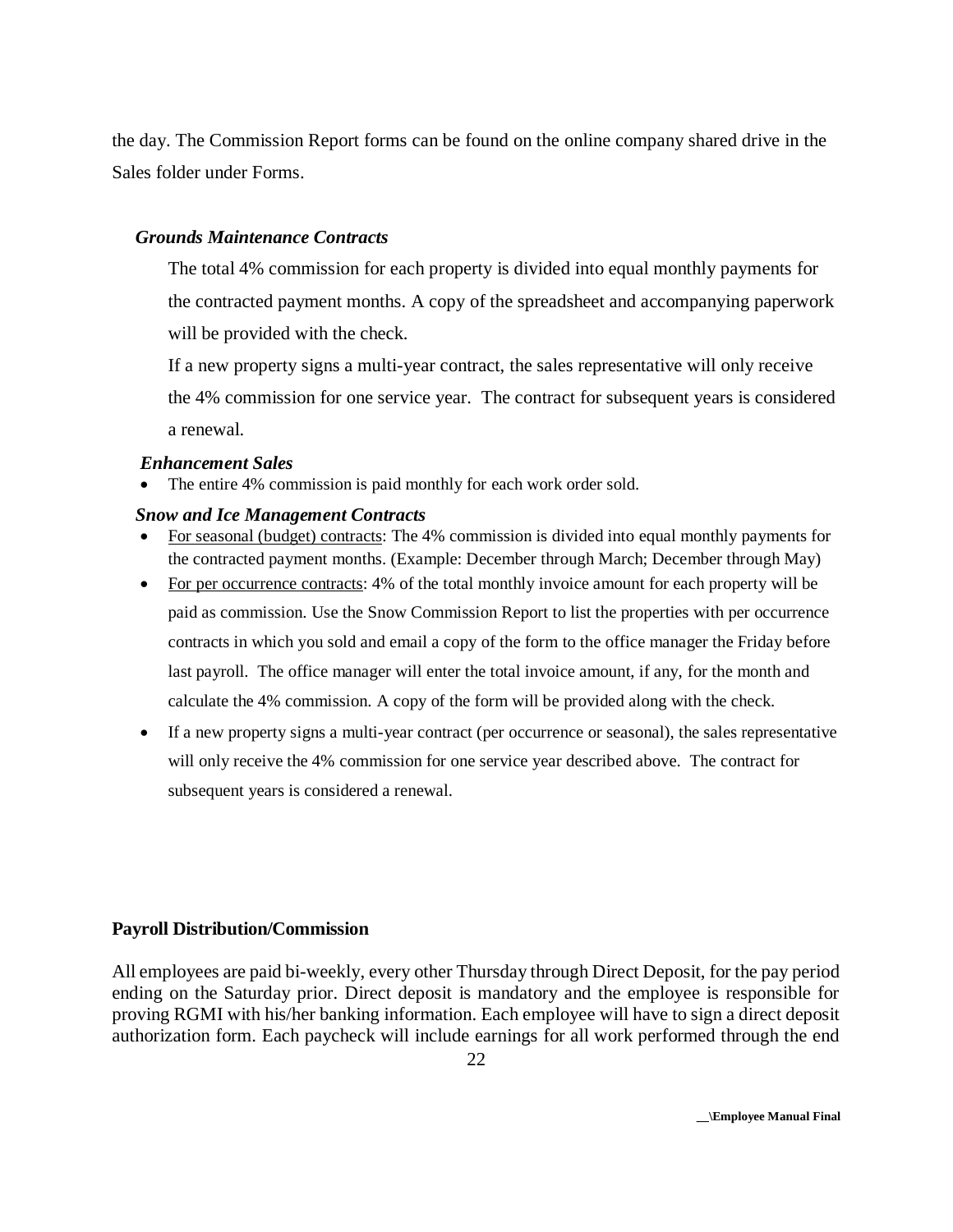of the previous payroll period. In the event that a regularly scheduled payday falls on a day off (i.e.: holiday), employees will receive pay on the last day of work before the regularly scheduled payday.

When a salesperson's employment is terminated, they will receive commission on all accounts which s/he has sold and fully serviced by the last working day of the month in which employment ends. Final commission will be paid at the next regularly scheduled commission pay date.

No commission will be paid for any accounts which have been sold and are to be started in months after the month of termination/resignation. The salesperson is not entitled to commission on any accounts after the date of termination/resignation. No commissions will be paid or are due to any employee after the date of termination/resignation.

#### **Discretionary Bonus**

From time to time RGMI may wish to reward its Employees by paying a bonus in the form of compensation, or otherwise. Any bonus will be considered and provided at the sole discretion of Management. Any employee who leaves employment with RGMI, for any reason, prior to the end of the bonus period will not be eligible to receive a bonus, or any portion thereof.

#### **Anniversary Bonus**

RGMI believes that the key ingredient in any organization is the quality of its people. Over the years we have been extremely proud of the people who make up this Company. We have grown and moved forward in the green industry due in large measure to the dedication and commitment of our employees. To honor that dedication and commitment, we have instituted an awards program for employment longevity.

Therefore, each co-worker who reaches his/her five year, ten-year, fifteen-year, twenty-year, or twenty-five-year (or more) anniversary with RGMI will receive the following designated award. This program may be changed or eliminated at any time at the discretion of Management.

| Five Years             | \$50.00  | <b>Twenty-five Years</b> | $$250.00$ and one (1) paid day off |
|------------------------|----------|--------------------------|------------------------------------|
| Ten Years              | \$100.00 | Thirty Years             | $$300.00$ and one (1) paid day off |
| Fifteen Years \$150.00 |          | Thirty-five Years        | \$350.00 and one (1) paid day off  |
| Twenty Years \$200.00  |          | <b>Forty Years</b>       | $$400.00$ and one (1) paid day off |

#### **Referral Bonus**

RGMI is always looking for hard working, dedicated individuals and we believe the best way to find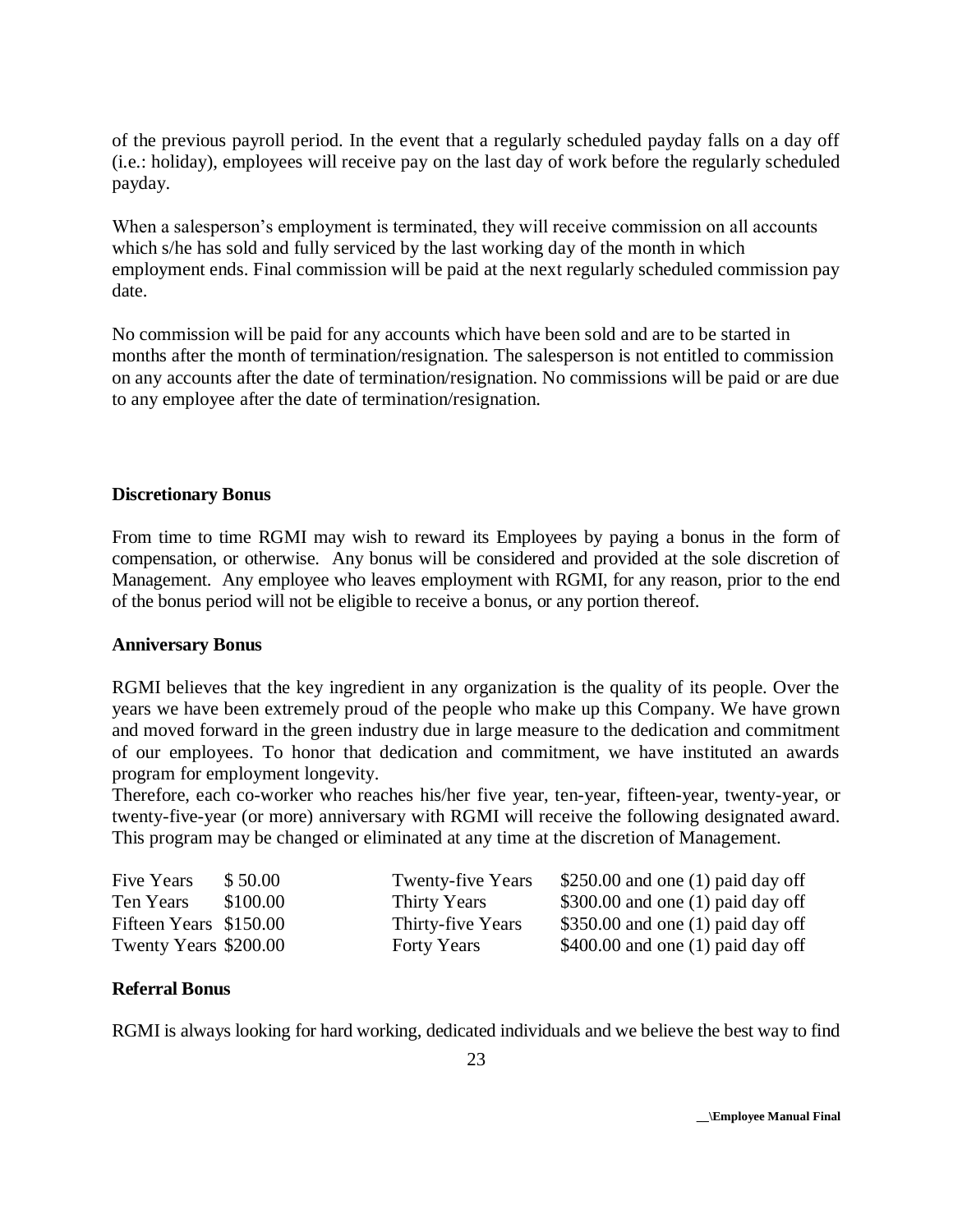those individuals is through the hardworking people that are already on the team here at RGMI. As such, we have initiated a Referral Bonus Program. If you refer someone who becomes a full time employee, you will earn \$300.00. If you refer someone who becomes a Seasonal employee, you will earn \$150.00. If you refer a Seasonal employee who becomes a full time employee, that referral will be treated as a full time referral and you will earn a total of \$300.00.

The payment schedule is as follows:

| <b>Full Time Employee Hired:</b>                                                                                                     | <b>Full Season Seasonal Employee Hired:</b>                                               |
|--------------------------------------------------------------------------------------------------------------------------------------|-------------------------------------------------------------------------------------------|
| \$100 at time of hire<br>\$50 after 30 days of employment<br>\$50 after 120 days of employment<br>\$100 after 6 months of employment | \$50 at time of hire<br>\$25 after 30 days of employment<br>\$50 at the end of the season |
|                                                                                                                                      |                                                                                           |

The new employee (including Seasonal employees) must work the entire time period in order for the referral bonus to be due to the referring employee. This program may be changed or eliminated at any time at the discretion of Management.

### **Performance Reviews**

Management and employees are strongly encouraged to discuss the job, goals and ways to improve on an informal, day-to-day basis. Formal job reviews may be conducted approximately every six (6) months for Field Employee and annually for staff, coinciding generally with the anniversary of the employee's original date of hire. The review allows Management and the employee the opportunity to discuss the job responsibilities and standards, identify and correct weaknesses, encourage and recognize strengths, and discuss positive, purposeful approaches for meeting goals and performance requirements of the position, as well as discuss the expectations going forward.

The Company provides merit-based pay adjustments in an effort to recognize truly outstanding employee efforts. Adjustment in compensation is dependent upon numerous factors, including the information documented by this formal job review process. Pay adjustments are within the sole discretion of the Company.

# **BENEFITS, HOLIDAY AND VACATION POLICIES**

# **The Benefits Package**

In addition to receiving an equitable salary and having an equal opportunity for professional development and advancement, you may be eligible to enjoy other benefits which will enhance your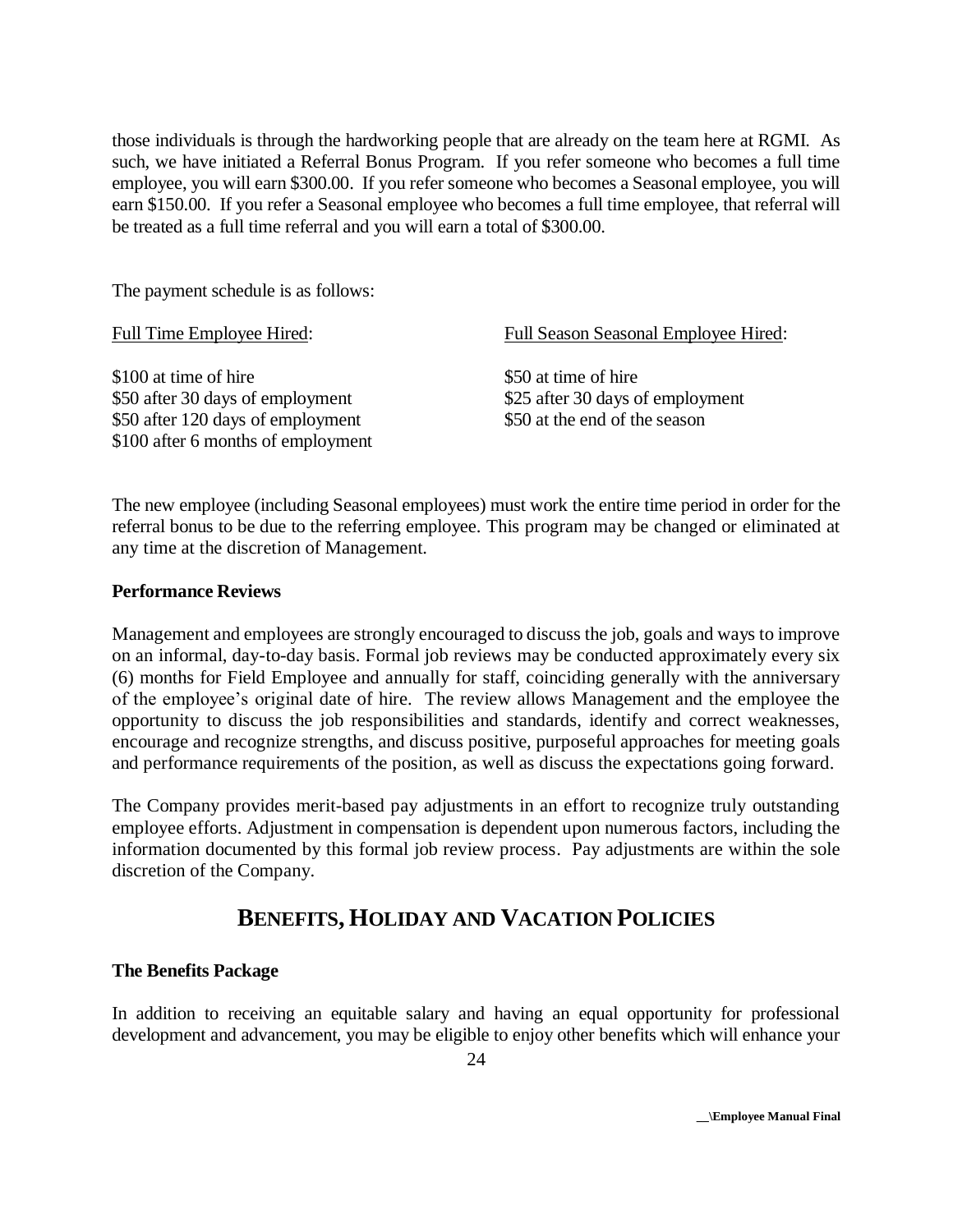job satisfaction, including but not limited to, medical, dental and vision insurance, disability insurance, Aflac insurance, 401K eligibility (after one year of employment), and life insurance. We are certain that you will agree that the benefits program described in this Manual represent a very large investment by RGMI, and we trust that you will avoid abusing any of the program benefits. RGMI will periodically reviews the benefits program and will make modifications as appropriate to the Company's condition. However, all benefits granted by RGMI are solely at its discretion, and may be discontinued at any time.

#### **Employee Designations**

There are four types of employee designations at RGMI as described which will determine benefit eligibility:

| 1. Full Time:           | At will employment year round with benefits;                      |
|-------------------------|-------------------------------------------------------------------|
| 2. Full Time Seasonal*: | At will employment with a lay-off period less than 4 months, with |
|                         | benefits year round;                                              |
| 3. Seasonal Employee:*  | At will employment with a lay-off period greater than 4 months,   |
|                         | with benefits year round;                                         |
| 4. Part time Employee:  | At will employment for any period of time without benefits        |
|                         |                                                                   |

\*Please refer to section below pertaining to Seasonal Employees.

# **Eligibility for Benefits**

If you are a full-time or full time seasonal employee, you will enjoy all of the benefits described in this manual as soon as you meet the eligibility requirements for each particular benefit. If you are a part-time employee, you will enjoy only those benefits which are required by law to be afforded to you, provided that you meet the minimum requirements set forth by law and in the benefit plan(s).

#### **Holidays**

The Company will grant holiday time off to all employees on the holidays listed below. Holidays will be paid except when they fall on a non-scheduled work day (i.e., Saturday or Sunday).

| Thanksgiving Day |
|------------------|
| Christmas Eve    |
| Christmas Day    |
| New Year's Eve   |
|                  |

According to the applicable restrictions, the Company will grant holiday time off to all regular full-time employees, except as noted, who have completed 60 calendar days of continuous service for RGMI. Holiday pay will be calculated based on the employee's straight time hourly pay rate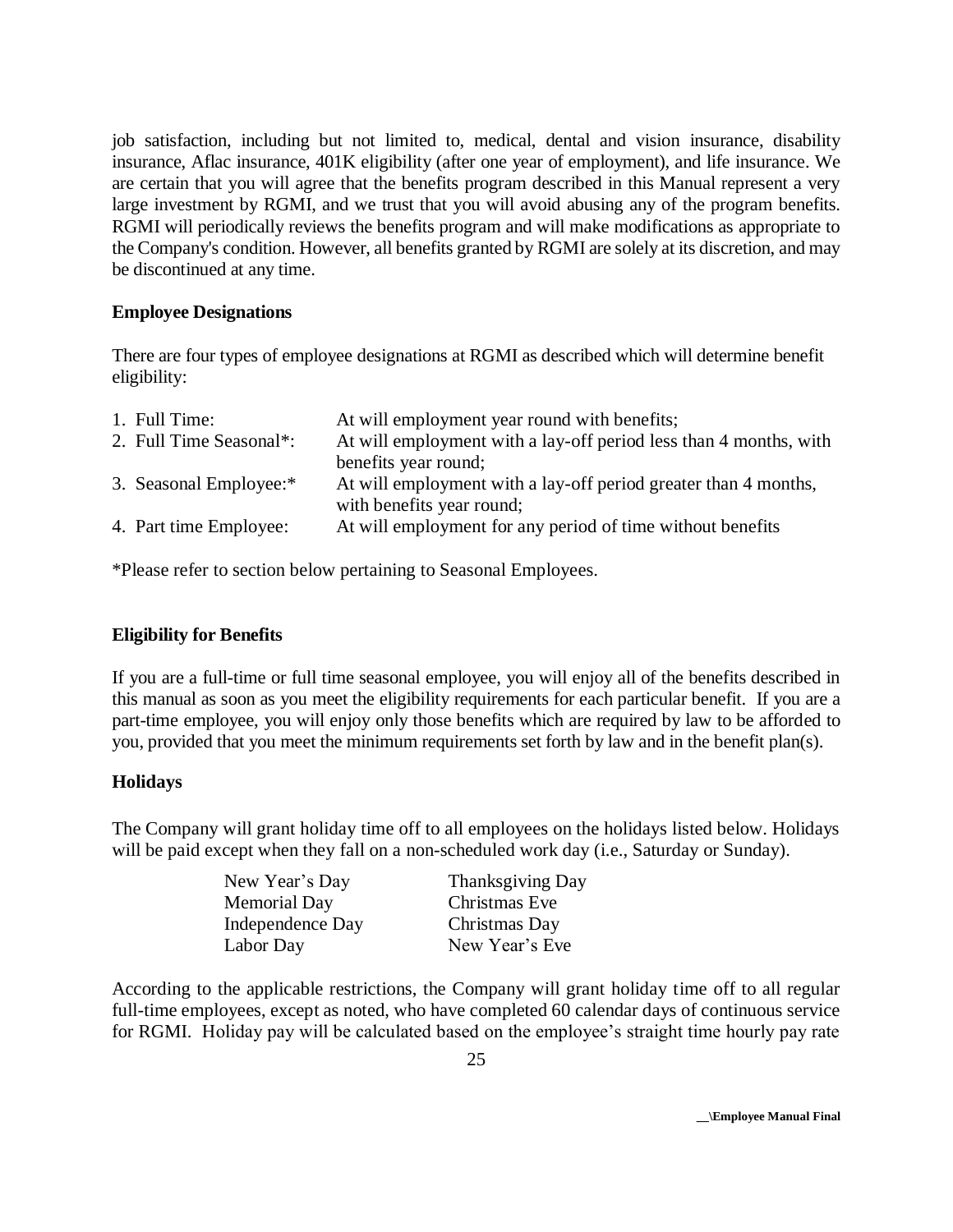(as of the date of the holiday) times the number of hours the employee would otherwise have worked on that day. To be eligible for holiday pay, employees must work the last scheduled day immediately preceding the holiday and the first scheduled day immediately following it.

If a recognized holiday falls during an eligible employee's absence (i.e., personal leave), the employee will be ineligible for holiday pay, except during vacation periods. If an eligible employee works on a recognized holiday, he/she will receive holiday pay plus wages at one and one-half times his/her straight time rate for the hours worked on the holiday. Un-worked holidays are not counted in determining whether the employee has worked over 40 hours in a workweek. Only the hours actually worked must be counted.

Employees may use personal time off to observe religious holidays (i.e. Good Friday, Jewish Holidays, etc.) so long as at least ten (10) days advance notice has been provided to Management.

#### **Vacation Benefits**

#### **Vacation Time**

You must obtain prior approval from your supervisor for your vacation schedule. Therefore, you must notify your immediate supervisor of your vacation request well in advance when possible. It is preferred if a time off request form is submitted a minimum of one week prior to the first date requested, it is best to give notification as soon as possible. One day of vacation equals eight hours of regular pay. It should be noted that this is a request only to be reviewed for approval. We will review your accrued time off and compare your requested dates with the business needs to determine if time off requested will be granted. Employees who separate from the company are paid any unused, accrued vacation. Employees who are put on un-employment will receive all earned vacation in the last check. Part-time and seasonal employees are not eligible for paid vacations nor are they eligible for the accrual of PTO hours.

#### **Vacation Pay – Office/Salaried Employees:**

- The exact amount of vacation time awarded to salaried employees will be determined in their individual contracts.
- Vacation time must be used in 8 hour increments and approved prior to the dates it is used on.
- The time is provided to all full time office employees at the beginning of the calendar year and is strongly discouraged from being used during the peak season months of March, April, and May. Exceptions will be made on a case by case basis.
- Although all vacation time is provided at the beginning of the year, it is earned in equal monthly increments at a rate of .8333 days per month for a total of 10 days. In the event that more vacation time is used then what the employee has earned at the time of departure with the company, the difference will be deducted from the employee's final paycheck.
- Vacation time does not roll over from one year to the next. Management will be expected to use their PTO. If management does not use the time, it is lost.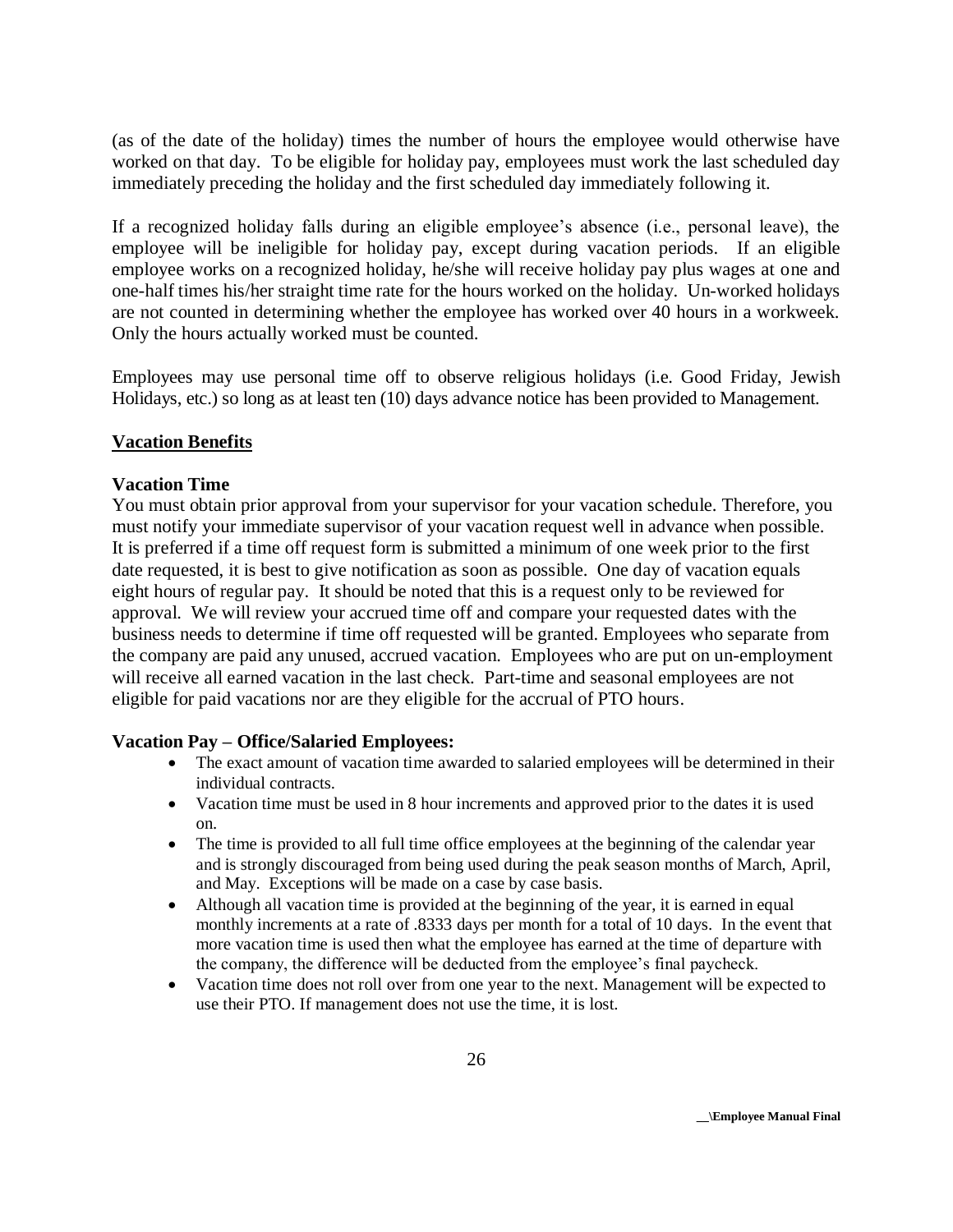#### **Vacation Pay - Hourly Employees:**

- Up to 5 days (40 hours) can be used (creating a negative) prior to accruing (after 60 days of employment for new employees).
- Vacation time must be approved prior to the dates it is used on.
- Vacation time must be used in 8 hour increments.
- The time is provided to all full time, active field employees at the beginning of the calendar year and is strongly discouraged from being used during the peak season months of March, April, and May. Exceptions will be made on a case by case basis.
- Although all vacation time is available at the beginning of the year, field employees accrue the vacation time based off of the formula listed below. In the event that more vacation time is used than what the employee has earned at the time of departure with the company, the difference will be deducted from the employee's final paycheck.
- Vacation time does not roll over from one year to the next. In the event you have used more vacation time than has been accrued, the difference will be deducted from the last pay check of the calendar year.
- Full-time, regular employees accrue vacation credit for each full hour of service (beginning January 1 of each year) in which the employee is actively employed and in a paid status. Such vacation leave accrues according to the following formula:

0.025 hours of vacation paid time off accrued per hour worked by the employee

### **Vacation Guidelines**

- 1. Vacations are assigned on a first come, first served basis. If two employees request the same vacation period at the same time, the employee with the longest time in service will be given preference.
- 2. Vacations longer than one week may only be taken with prior consent of the Department Manager. No one may take more than two consecutive weeks.
- 3. All requests for vacation must be turned in at least two (2) weeks prior to the requested time.
- 4. All vacations are assigned at the discretion of Management. Due to the seasonal nature of our business, there are certain times of the year in which vacations are discouraged because of the press of business.
- 5. RGMI often times will close down between Christmas and New Years. In the event that the office closes during that time, employees will either take the time off as paid or unpaid depending on their respective vacation and personal day benefits available. Management must be notified at least fourteen (14) days in advance of which option will be used.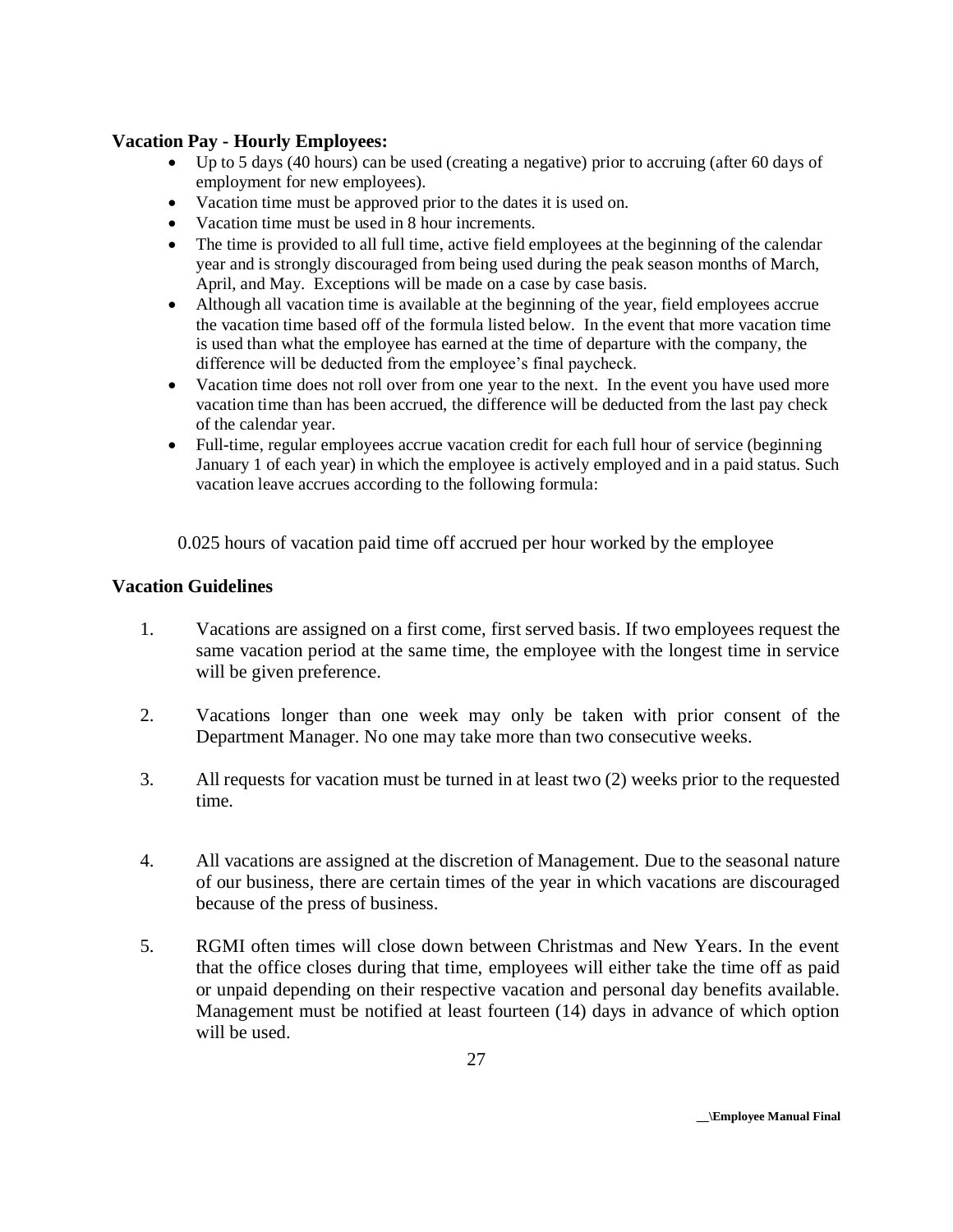#### **Medical Insurance**

Medical Insurance is currently available at the option of the full-time employee. The insurance benefits currently become effective after 60 days from the employees hire date (day 61 of full time employment). If an employee does not request medical insurance coverage, the employee will not be eligible to request enrollment in RGMI's plan until open annual enrollment, which is typically July 1, however, this date may change at the discretion of the plan administrator. If the employee wishes to enroll through open enrollment, the employee shall notify management no later than May 1 so that the necessary documentation can be completed.

RGMI currently purchases medical coverage at the sole discretion of the Company, and it is not a contract. At its sole discretion, RGMI may discontinue medical coverage, change providers, alter the coverage, and/or institute or change charges to employees and co-pay amounts, and/or make any other changes to insurance and medical coverage.

Application is made by the employee submitting an application to Management. RGMI will pay 50% of the employee's monthly premium and the employee will pay for the remaining 50% in the form of a payroll deduction. A spouse and children may be added to the employee's coverage, and the employee will be responsible for 100% of the spouse and children's monthly premium in the form of a payroll deduction.

# Health Care Benefits

- RGMI will pay half of health care benefits during the time of lay off;
- When the Employee returns to work, he/she will be responsible for paying the health care contribution amount for the months they had not been working. This will be in the form of payroll deduction. The deduction schedule will be worked out with Corporate.
- Disability benefits will not be in effect and will be cancelled during any period of layoff;

# **Consolidated Omnibus Budget Reconciliation Act (COBRA)**

The Consolidated Omnibus Budget Reconciliation Act (COBRA) gives workers and their families who lose their health benefits the right to choose to continue group health benefits provided by their group health plan for limited periods of time under certain circumstances such as voluntary or involuntary job loss, reduction in the hours worked, transition between jobs, death, divorce, and other life events. Qualified individuals may be required to pay the entire premium for coverage up to 102 percent of the cost to the plan.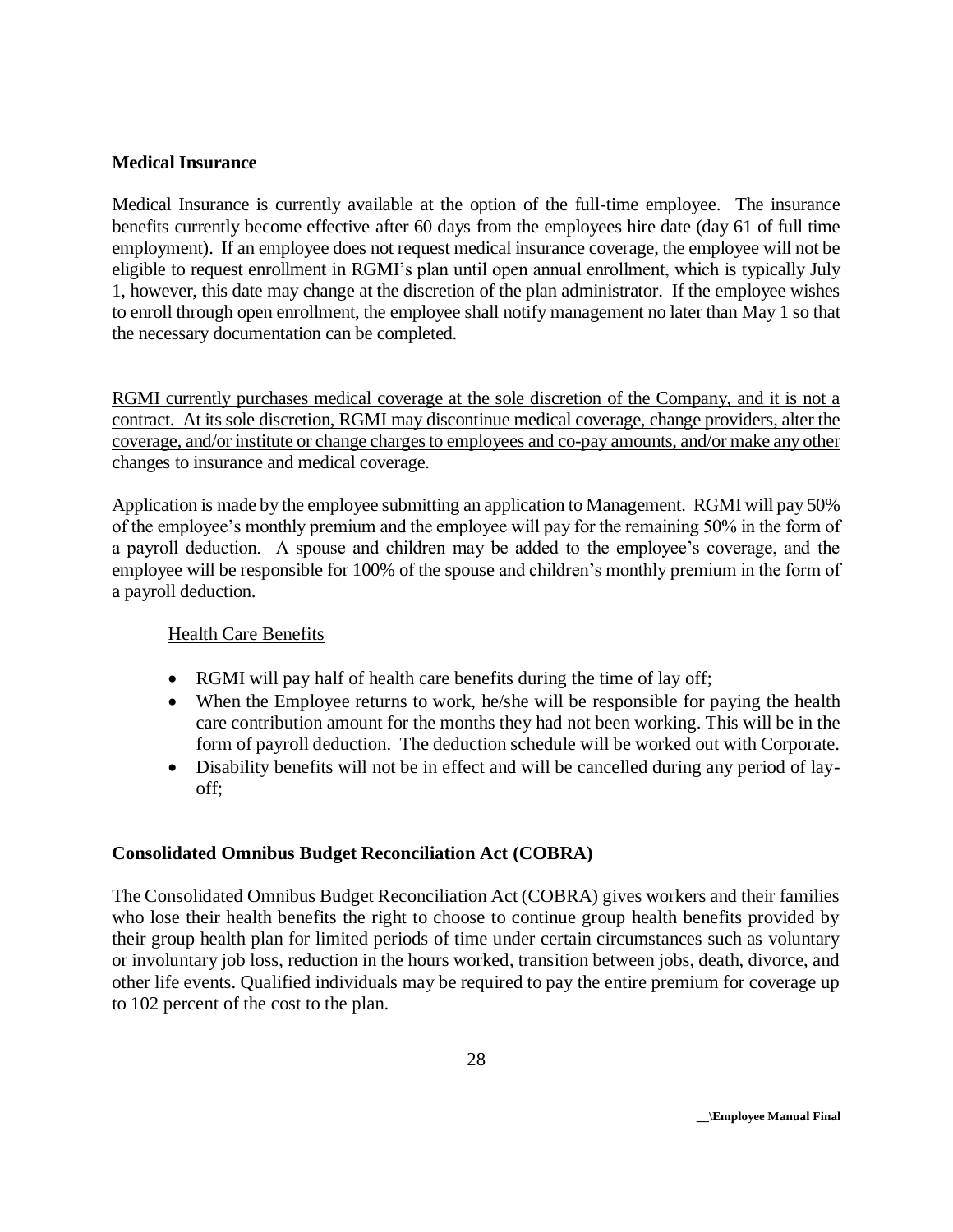COBRA generally requires that group health plans sponsored by employers with 20 or more employees in the prior year offer employees and their families the opportunity for a temporary extension of health coverage (called continuation coverage) in certain instances where coverage under the plan would otherwise end. COBRA outlines how employees and family members may elect continuation coverage. It also requires employers and plans to provide notice. RGMI complies with all requirements under COBRA. Any questions regarding COBRA should be directed to Management or the Health Insurance Plan Administrator.

# **TIME OFF BENEFITS**

#### *PART A*

#### **Family and Medical Leave Act (FMLA)**

RGMI will grant an unpaid leave of absence under the Family and Medical Leave Act (FMLA) to eligible regular full-time and regular part-time employees (who meet the requirements described below) for the care of a child after birth or adoption or placement with the employee for foster care, the care of a covered family member (spouse, child, or parent) with a serious health condition, or in the event of an employee's own serious health condition. Leave may also be granted to eligible employees to provide care for a covered service member or due to a qualifying exigency, as defined under applicable law*.* 

Leaves will be granted for a period of up to twelve weeks, or combined total of twenty-six weeks, (when providing care for a covered service member and/or certain veterans as described below) for eligible employees in any single twelve-month period. In the event that spouses are both eligible employees of RGMI and both wish to take leave for the same qualifying FMLA leave of absence, said leave may be limited to the aggregate number of workweeks of leave to which both may be entitled, whichever applicable under the law, during any single twelve month period.

An employee must have completed at least one full year of service with RGMI and have worked a minimum of 1,250 hours in the twelve-month period preceding the leave to be eligible for such leave. In addition, to be eligible for leave, an employee must work at a RGMI facility.

#### **A.** *Child/Family Care Leave*

If you request a leave of absence to care for a child after birth, adoption, or placement in your home for foster care or to care for a covered family member with a serious health condition, you will be granted unpaid leave under the following conditions:

1) If the leave is planned in advance, you must provide us with at least thirty days' notice prior to the anticipated leave date, using RGMI's official Leave-of-Absence Request Form.

2) If the leave is unexpected, you should notify Management by filing the Leave-of-Absence Request Form as far in advance of the anticipated leave date as is practicable. (Normally, this should be within two business days of when the need for the leave becomes known to the employee.)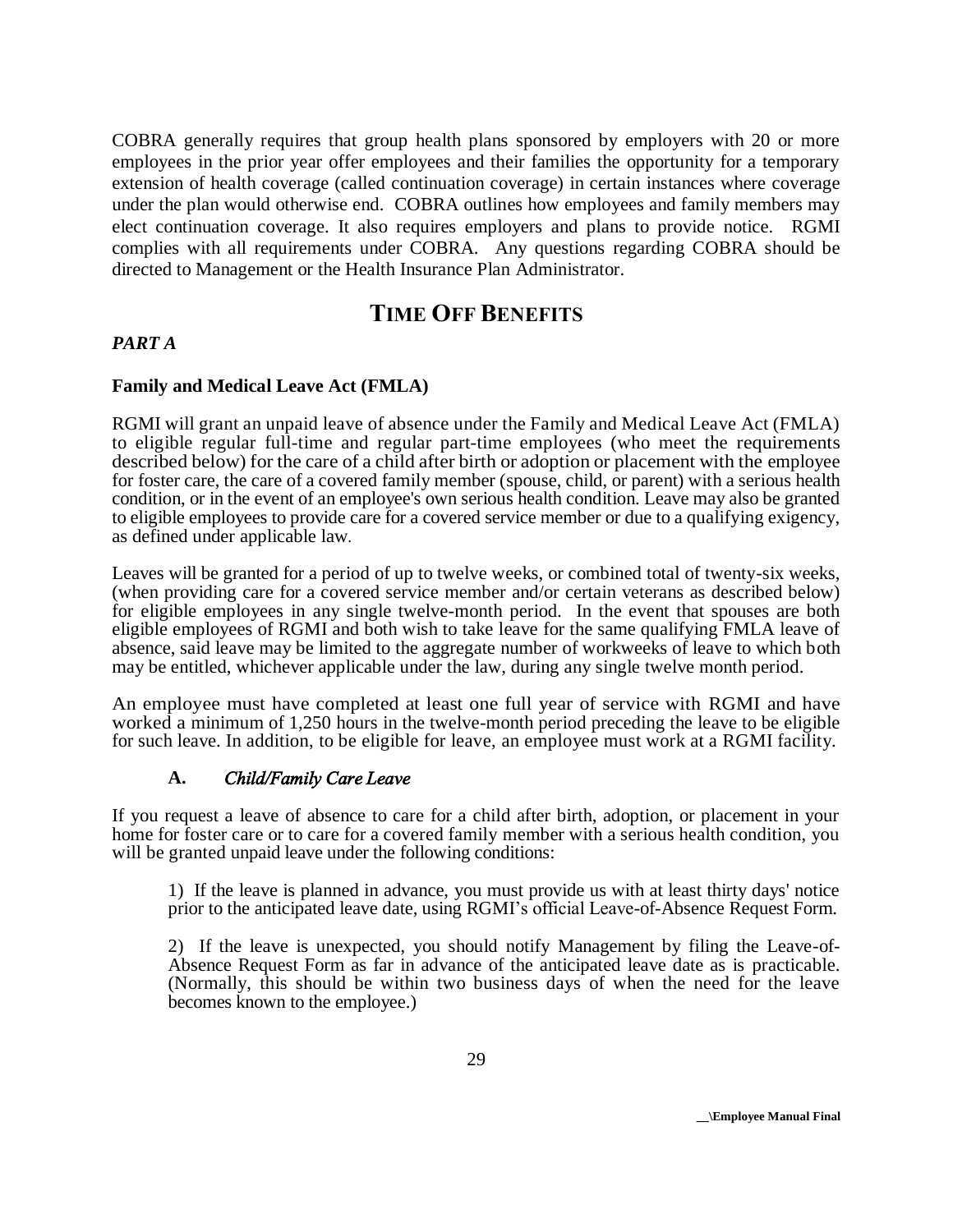All RGMI benefits that operate on an accrual basis (e.g., vacation) will cease to accrue during any period of leave, whether FMLA or otherwise, that is unpaid. You will be required to use all accrued, unused vacation and personal days during the leave period. Once such benefits are exhausted, the balance of the leave will be without pay.

All group health benefits (e.g., medical and dental insurance) will continue during the leave provided you continue regular employee contributions to these plans, if applicable. (Other benefits such as life and disability insurance will be governed in accordance with the terms of each benefit plan.)

Employees requesting a leave to care for a covered family member with a serious health condition may be required to provide medical certification from the family member's physician attesting to the nature of the serious health condition, probable length of time treatment will be required, and the reasons that the employee is required to care for this family member. Employees may also be required to provide additional physician's statements at RGMI's request. Further,

the family member may be required to submit to a medical examination by a physician designated by RGMI at RGMI's expense.

### *B. Leave for Employee's Serious Health Condition*

If you request a leave of absence for your own serious health condition, you will be granted leave under the following conditions:

1) If the leave is planned in advance, you must provide us with at least thirty days' notice prior to the anticipated leave date, using RGMI's official Leave-of-Absence Request Form.

2) If the leave is unexpected, you should notify Management by filing the Leave-of-Absence Request Form as far in advance of the anticipated leave date as is practicable. (Normally, this should be within two business days of when the need for the leave becomes known to the employee.)

3) Any time that you expect to be or are absent for more than five consecutive workdays as a result of your own serious health condition (including pregnancy), you will be required to submit appropriate medical certification from your physician. Such certification must include, at a minimum, the date the disability began, a diagnosis, and the probable date of your return to work.

All RGMI benefits that operate on an accrual basis (e.g., vacation and personal days) will cease to accrue during any period of unpaid leave, whether FMLA or otherwise. You will be required to use all accrued, unused vacation and personal days during the leave period. Once such benefits are exhausted, the balance of the leave will be without pay, unless you are eligible for short-term disability benefits.

All group health benefits will continue during the leave provided you continue regular employee contributions to these plans. (Other benefits, such as life and disability insurance will be governed in accordance with the terms of each benefits plan.)

During your leave, you may also be required to provide RGMI with additional physician's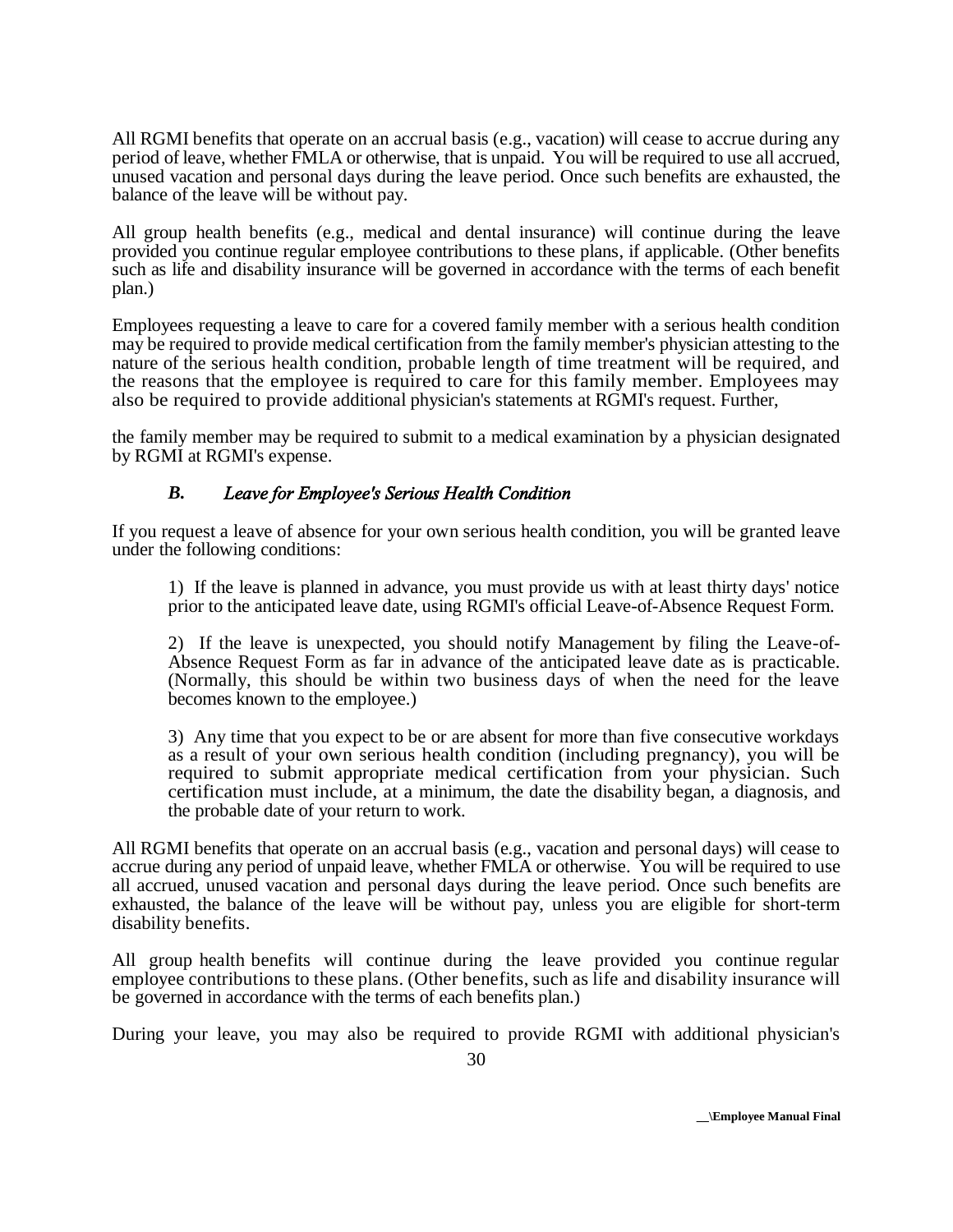statements on request from RGMI or RGMI's insurance carriers at reasonable intervals, attesting to your continued disability and inability to work. You may also be required to submit to medical examinations by physicians designated by RGMI at its discretion and at RGMI's expense, at the beginning of, during, or at the end of your leave period, and to provide RGMI with access to your medical records as required.

Before you will be permitted to return from medical leave, you will be required to present RGMI with a note from your physician indicating that you are capable of returning to work and performing the essential functions of your position, with or without reasonable accommodation. Where required, RGMI will consider making reasonable accommodation for any disability you may have in accordance with applicable laws.

# *C. Length of Leave*

Eligible employees are entitled to a leave for up to twelve weeks in any twelve-month period. Leave taken to care for a child after birth, adoption, or placement in the employee's home for foster care must be taken in consecutive workweeks. Leave taken for the employee's or a covered family member's serious health condition may be taken consecutively, intermittently, or on a reduced work/leave schedule based on certified medical necessity. In such instances, RGMI will follow applicable federal and state laws in reviewing and approving such leave requests.

# *D. Leave to Provide Care for a Covered Service Member and/or Certain Veterans*

Eligible employees are entitled to up to twenty-six (26) weeks of leave within a single twelve (12) month period to provide care for a covered service member and/or certain veteran(s) (as defined under applicable law) who is the spouse, son, daughter, parent, or next of kin of the eligible employee, who is recovering from a serious illness or injury sustained in the line of active duty.

Eligible employees are only entitled to a combined total of twenty-six (26) weeks of all types of FMLA leave within a single twelve (12) month period.

# *E. Leave Due to a Qualifying Exigency*

Eligible employees are entitled to up to twelve (12) weeks of leave within a single twelve (12) month period because of any qualifying exigency, as defined under applicable law, arising out of the fact that the eligible employee's spouse, son, daughter, or parent is on active duty, or has been notified of an impending call or order to active duty, in the Armed Forces in support of a contingency operation, as defined under applicable law.

In any case in which the eligible employee seeking leave under this section is foreseeable, whether because the spouse, son, daughter, or parent of the employee is on active duty, or because of notification of an impending call or order to active duty in support of a contingency operation, the employee shall provide such notice to the employer as is reasonable and practicable.

# *F. Reinstatement Rights*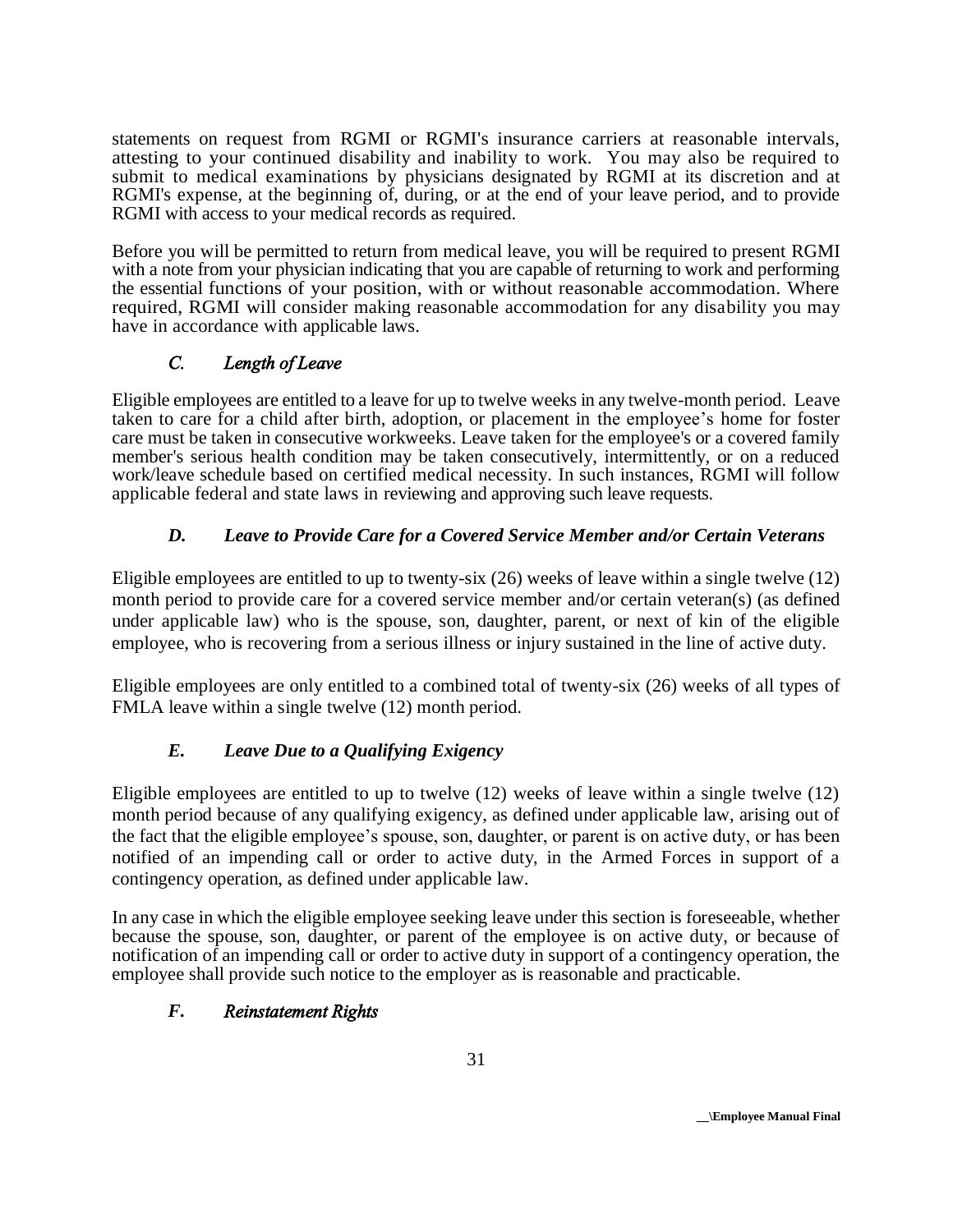Eligible employees are entitled on return from leave to be reinstated to their former position or an equivalent position with equivalent employment benefits, pay, and other terms and conditions of employment. Exceptions to this provision may apply if business circumstances have changed (e.g., if the employee's position is no longer available due to a job elimination). Exceptions may also apply for certain highly compensated employees under certain conditions. **In addition, employees on a leave extension, which is granted at the discretion of Management, are not guaranteed reinstatement.** Employees who fail to return to work after expiration of FMLA leave will be considered to have voluntarily terminated employment with RGMI. Should an employee engage in employment outside of RGMI while on FMLA leave it will be considered a violation of Company policy which could lead to discipline up to and including discharge.

#### *G. Requests for Leave Extension*

Although employees may request an extension of their leave, which may be considered at the discretion of management, if approved, any extension will not be an extension of FMLA leave. Rather the FMLA leave will end at the end of the applicable time period and the extension will continue as a **non-FMLA unpaid leave of absence** governed by Part B, shown below. As such, employees who fail to return to work after expiration of FMLA leave will not maintain any protections as to reinstatement, or otherwise, provided by the FMLA.

### *PART B*

#### **Medical Leaves of Absence for Non FMLA Qualifying Employees**

Full-time regular and part-time regular employees who have less than one year of service and/or who have not worked a minimum of 1,250 hours during the twelve-month period prior to their leave may request an eight (8) week medical leave of absence, which is unpaid, subject to the following terms and conditions:

1) Leave requests must be made at least thirty days in advance of the date the employee would like the leave to begin or, in emergency situations, with as much advance notice as is practicable, using RGMI's official Leave-of-Absence Request Form. (Normally, this should be within two business days of when the need for the leave becomes known to the employee.)

2) The certification requirements and the conditions for required use of accrued time off, benefits accrual, and continuation of group health insurance during leave set forth in Part A apply to all medical leave requests.

3) Unless applicable state or local law requires otherwise, leaves will be limited to an eight (8) week duration. This time may be extended at the discretion of Management.

4) Unless applicable state or local law requires otherwise, reinstatement will not be guaranteed to any employee requesting a leave under this Part B. However, RGMI will endeavor to place employees returning from a medical leave in their former position or a position comparable in status and pay, subject to budgetary restrictions and RGMI's need to fill vacancies and its ability to find qualified temporary replacements.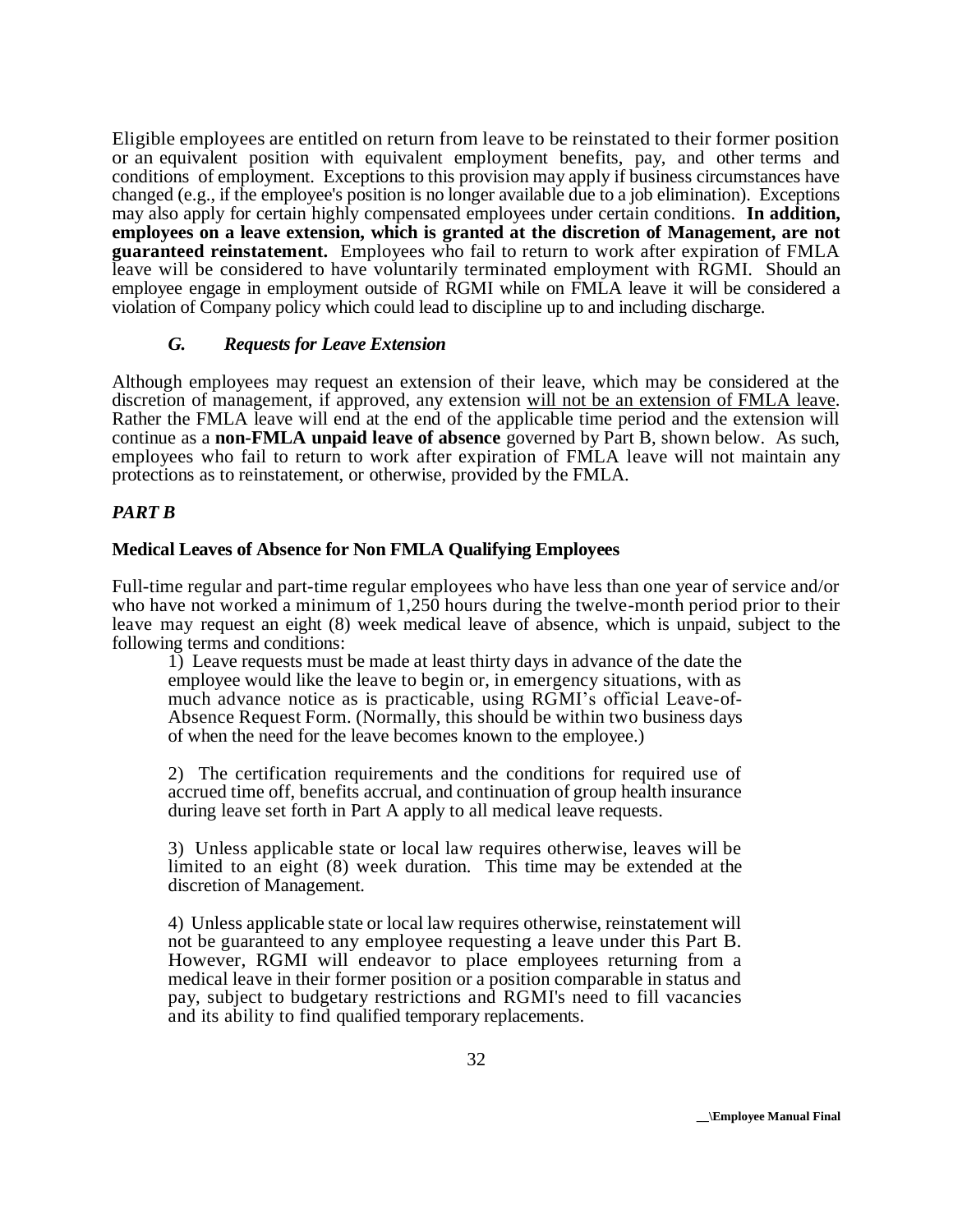5) An employee who fails to return to work upon completion of medical leave will be considered to have voluntarily terminated employment with RGMI. Should an employee engage in employment outside of RGMI while on medical leave it will be considered a violation of Company policy which could lead to discipline up to and including discharge.

#### **Military Service Leave**

Employees called to or voluntarily engaging in military service, including absences for the purpose of being inducted into, entering, determining physical fitness to enter, performing training or deployment duty will be placed on inactive status with RGMI in accordance with the law. Employees are able (but are not required) to use accrued vacation or annual leave if available while performing military duty. Employee's leaving their employment to report for duty are required to give as much advanced notice of pending military service as reasonable under the circumstances.

Employees seeking re-employment with RGMI, after being discharged from military service, will be eligible for reinstatement, with earned accrued unused benefits which could not be earned as a result of the military service, according to applicable law.

For military service leaves of absence of more than 180 days employees must reapply for employment not later than 90 days after completion of service. For leaves of absence of 31 days to less than 180 days, reinstatement to employment must be sought within 14 days after completion of service. Employees seeking reinstatement following military leaves of absence less than 31 days must reapply for employment not later than the beginning of the first full regularly scheduled work period on the first full calendar day following the completion of the period of service. Extensions of these time limits are granted for medical necessity in accordance with law. Further details concerning reinstatement following completion of military leave may be obtained from Management.

While on military service leave, you may pay to continue your Company sponsored health care insurance coverage, if applicable. For leaves for training or service of 30 days or less, you will be required to only pay your normal employee share, if any, of the cost of the employer sponsored or provided health insurance coverage. For service leaves longer than 30 days, you will be charged 102% of the entire premium. If you choose to continue your coverage, the right to coverage ends on the greater of the day after the deadline to apply for re-employment or 24 months after the leave for military service began. For further details please contact the Office Manager.

#### **Bereavement Leave**

If an employee wishes to take time off due to the death of an immediate family member the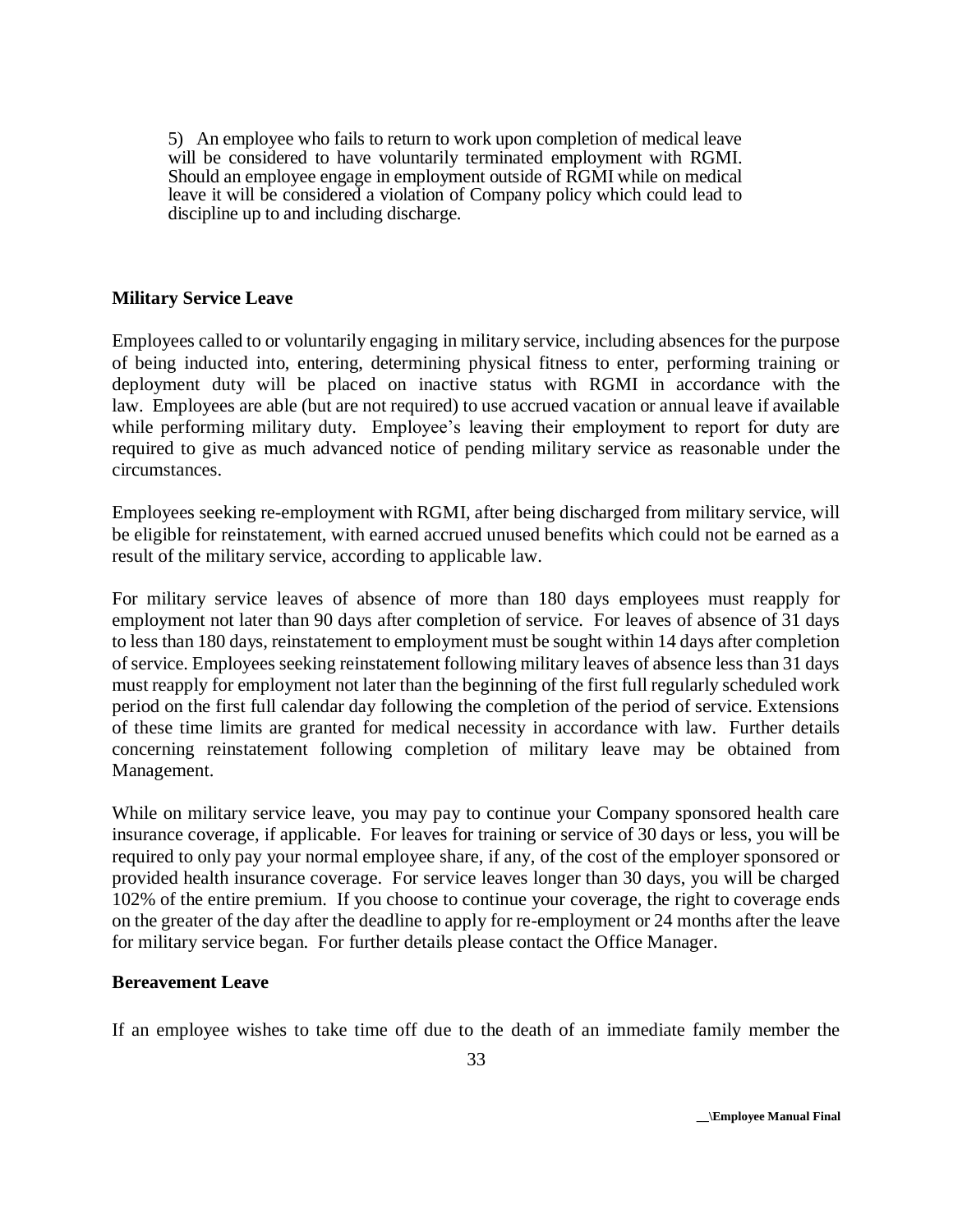employee should notify Management immediately. Regular full-time employees who have worked for RGMI for 90 calendar days of continuous service are eligible for three (3) days of paid bereavement leave. Bereavement pay is calculated based on the base rate times the number of hours the employee would otherwise have worked on the day of absence.

Approval of bereavement leave is within the discretion of the Company and will occur in the absence of unusual operating requirements. Any employee may, with the approval of Management, use any available paid leave for additional time off, if necessary.

The Company defines "immediate family member" as the employee's spouse, parent, grandparent, child, sibling; the spouse's parent, grandparent, child, or sibling. Unpaid time off may be granted to allow the employee to attend the funeral of an individual who is not part of his/her immediate family as well upon the prior approval of the Company.

# **Jury Duty**

The Company encourages employees to fulfill their civic responsibilities by serving jury duty when required. Regular full-time employees who have worked for RGMI for 90 calendar days of continuous service are eligible for three (3) days of paid jury duty leave over any two-year period. Jury duty pay will be calculated pursuant to the employee's base pay rate times the number of hours the employee would otherwise have worked on the day(s) of absence, less monies received from the court.

If an employee is required to serve on jury duty beyond the period of paid jury duty leave, he/she may use any available paid time off (e.g. vacation time) or may request an unpaid jury duty leave of absence.

Employees must show the jury duty summons to Management, as soon as possible, so that Management may make arrangements to accommodate the employee's absence. Of course, the employee is expected to report for work whenever the court schedule permits.

RGMI may call upon the employee to request the rescheduling of jury duty if, in the Company's judgment, the employee's absence would create operational or scheduling difficulties.

RGMI will continue to provide insurance benefits for a maximum period of thirty (30) days after the jury duty leave begins. At that time, employees must pay the full costs of their insurance benefits (such as, medical, dental or disability). The Company will resume payment of the costs of insurance benefits when the employee returns to active employment. Time spent away from work during unpaid jury duty leave will not be considered service time for benefits calculations such as vacation, personal leave or holiday pay.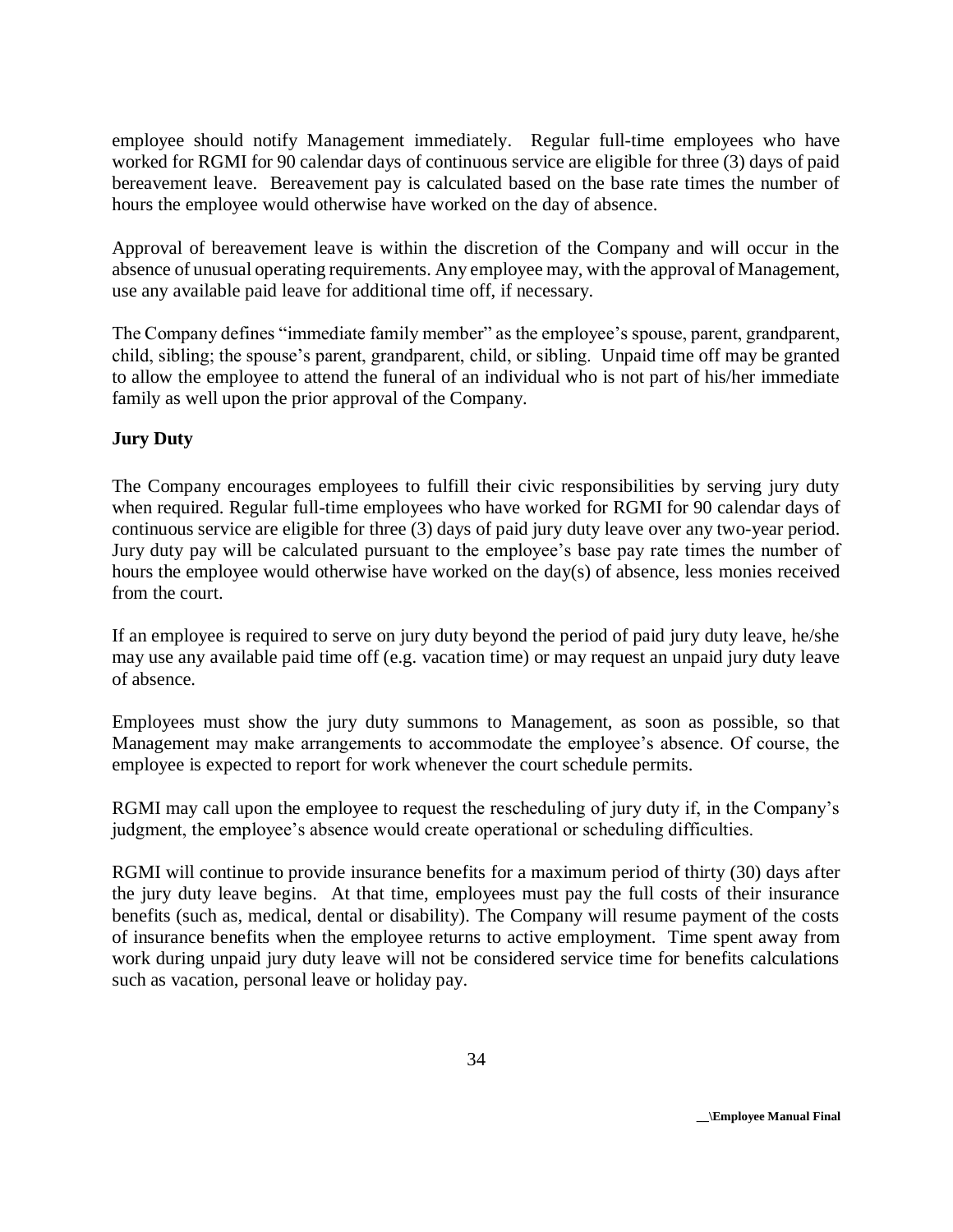#### **Witness Duty**

The Company encourages employees to appear in court for witness duty whenever subpoenaed to do so. Employees will be granted unpaid time off for absence due to witness duty. Employees are free to use any available paid leave benefit (e.g. vacation time) to receive compensation for the period of this absence.

The subpoena should be shown to Management immediately after it is received so that operating requirements can be adjusted, where necessary, to accommodate the employee's absence. The employee is expected to report for work whenever the court schedule permits. If the employee has been subpoenaed as a witness of the Company as a result of a job-related event, said employee will receive paid time off for the entire period of witness duty.

# **E-MAIL, TELEPHONE AND OTHER ELECTRONIC COMMUNICATIONS**

The purpose of this policy is to ensure the proper use and protection of RGMI's email and electronic communications system, including but not limited to e-mail, computers, facsimile, photocopiers, telephones, voicemail systems, PDAs and Internet. All messages distributed via the company's email and other electronic communications systems, even personal communications, are RGMI's property. You must have no expectation of privacy in anything that you create, store, send or receive on the company's email and electronic communications system, or anything that you create, store send or receive on the company's computer. Your emails and communications can be monitored without prior notification if RGMI deems this necessary. If there is evidence that you are not adhering to the guidelines set out in this policy, the company reserves the right to take disciplinary action, up to and including discharge and/or legal action. If you have any questions or comments about this Policy, please contact Management.

#### **It is strictly prohibited/Be Aware:**

- Send or forward emails or other communications containing libelous, defamatory, offensive, racist or obscene remarks. If you receive an email of this nature, you must promptly notify Management.
- Forward a message or communication or copy a message, communication or attachment belonging to another RGMI employee user without acquiring permission (verbal or written) from the originator first.
- Never click on pop-up advertisements, as they may contain malicious viruses that can harm your computer.
- Be wary of websites and links that are not widely accepted, and may contain viruses.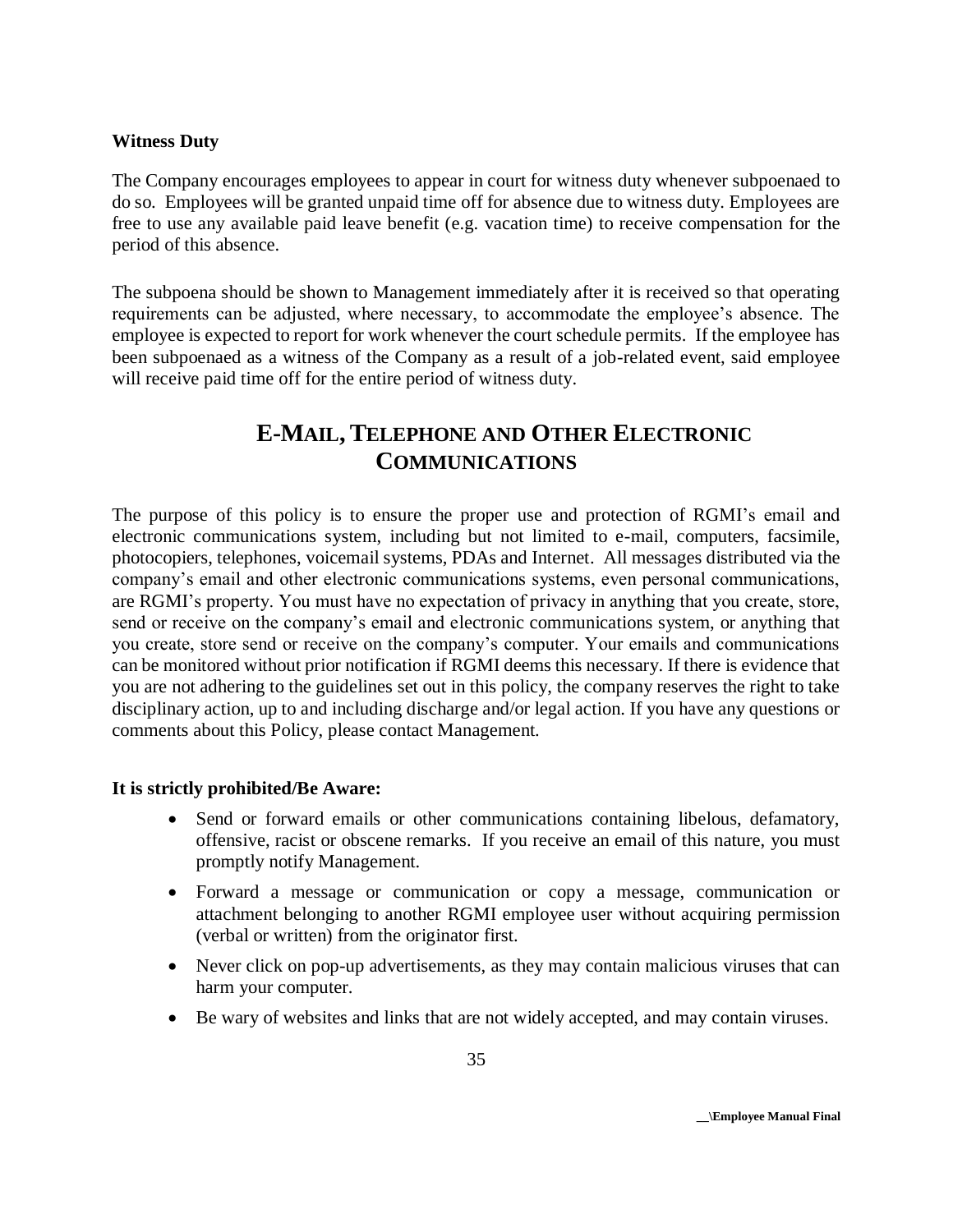- Never open text messages on your work mobile device that you do not recognize, as this may be spam text and cause charges to the company phone bill.
- Send unsolicited email messages or communications or chain mail.
- Forge or attempt to forge email messages or communications, or disguise or attempt to disguise your identity when sending communications.

Duty of Care: Users must take the same care in drafting an email as they would for any other communication. You should obtain approval prior to sending very sensitive or extremely confidential information via email. All company business and information sent or received by email is considered strictly confidential, and must be treated as confidential, and must not be sent to anyone who is not an RGMI employee, or only if intended, a client of RGMI.

# **Electronic Communication and Internet Use Policy**

In an effort to provide you additional guidance when using the internet or electronic communications, RGMI has established this policy ("policy") to regulate access and disclosure of messages created, sent, or received by company employees using the company's electronic communications (notably e-mail, voice-mail, and fax) systems ("systems") and Internet systems ("Internet"). The company intends to honor the policies set forth below, but reserves the right to change them at any time as may be required by the circumstances. These policies apply to all users of the company's electronic communications and Internet systems.

# *A. General Policy*

The company is committed to providing an environment that encourages the use of computers and electronic information as essential tools to support the company's business. It is the responsibility of each employee to ensure that such technology is used for proper business purposes and in a manner that does not compromise the confidentiality of proprietary or other sensitive information of the company or its clients or which violates any other company policy. This policy supplements, and should be read in conjunction with, other company policies.

# *B. E-Mail Policy*

- 1. The company maintains an electronic mail (e-mail) system. This system is provided by the company to assist in the conduct of business within the company.
- 2. The e-mail system hardware is company property. The e-mail system software is licensed by the company. Additionally, all messages composed, sent, or received on the e-mail system are and remain the property of the company. They are not the private property of any employee. Company management reserves the right to at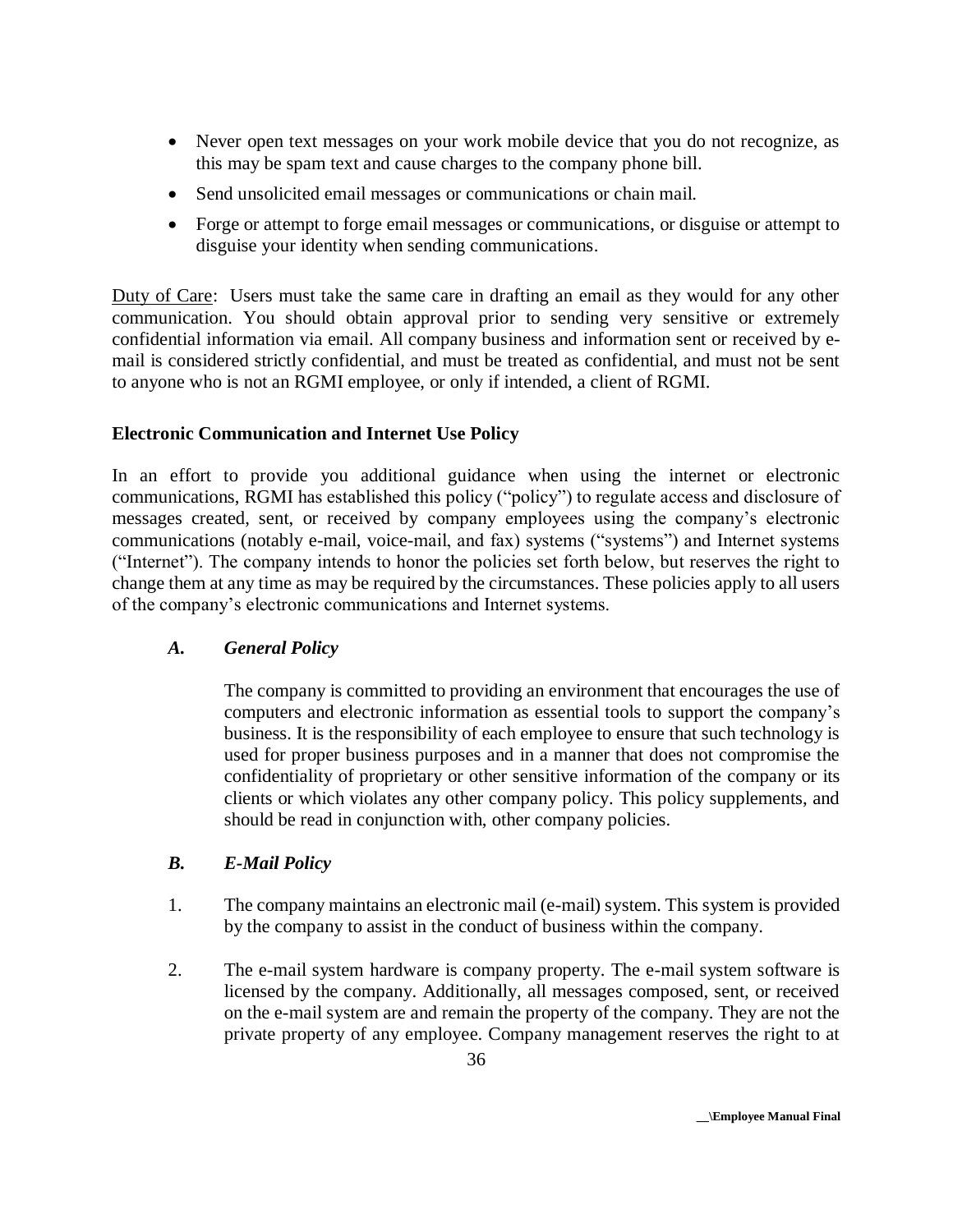any time, for whatever reason, open the e-mail files of any employee on any company computer. E-mail communications should be treated like a shared filing system—with the expectation that messages sent will be available for review by any authorized representative of the company. Employees do not have any expectation of privacy in messages sent/received on the company system.

- 3. The use of electronic communications is reserved for the conduct of business at the company. Limited personal use of the company's electronic communications may be made, provided such does not negatively affect an employee's work performance. Furthermore, as per paragraph 2 above, even personal messages composed, sent, or received on the company's e-mail system are and remain the property of the company. They are not the private property of any employee. Company management reserves the right to at any time, for whatever reason, open any personal e-mail files of any employee on any company computer.
- 4. All e-mail must identify the sender. E-mails may not be sent anonymously.
- 5. The electronic communications systems may not be used to solicit or proselytize for commercial ventures, religious or political causes, outside organizations or other non–job-related solicitations. Use of e-mail, voice-mail, or fax for personal messages, solicitation of employees, or distribution of information not related to the official business of the company, including but not limited to e-mail directed to all users of the company system, is prohibited without the prior review and approval of a representative of the company's human resources department.
- 6. The electronic communications systems are not to be used to create any offensive or disruptive messages. Among those which are considered offensive are any messages that contain sexual implication, racial slurs, gender-specific comments, or any other comment that addresses someone's race, color, sex, age, disability, religion, national origin, marital status, sexual orientation, height, weight, ancestry, genetic information, political belief or activity, or status as a veteran.
- 7. The e-mail system shall not be used to send (upload) or receive (download) copyrighted materials, trade secrets, proprietary financial information, license agreements, patents, or similar materials. E-mails sent to recipients who are not company employees should not be used to convey proprietary, confidential, or trade secret information of the company or its customers. Business information conveyed via electronic communications cannot be utilized for personal purposes and/or gain. E-mail may not be used in a manner that violates copyright, patents, license agreements, and proprietary material constraints.
- 8. The company reserves and intends to exercise the right to review, audit, intercept,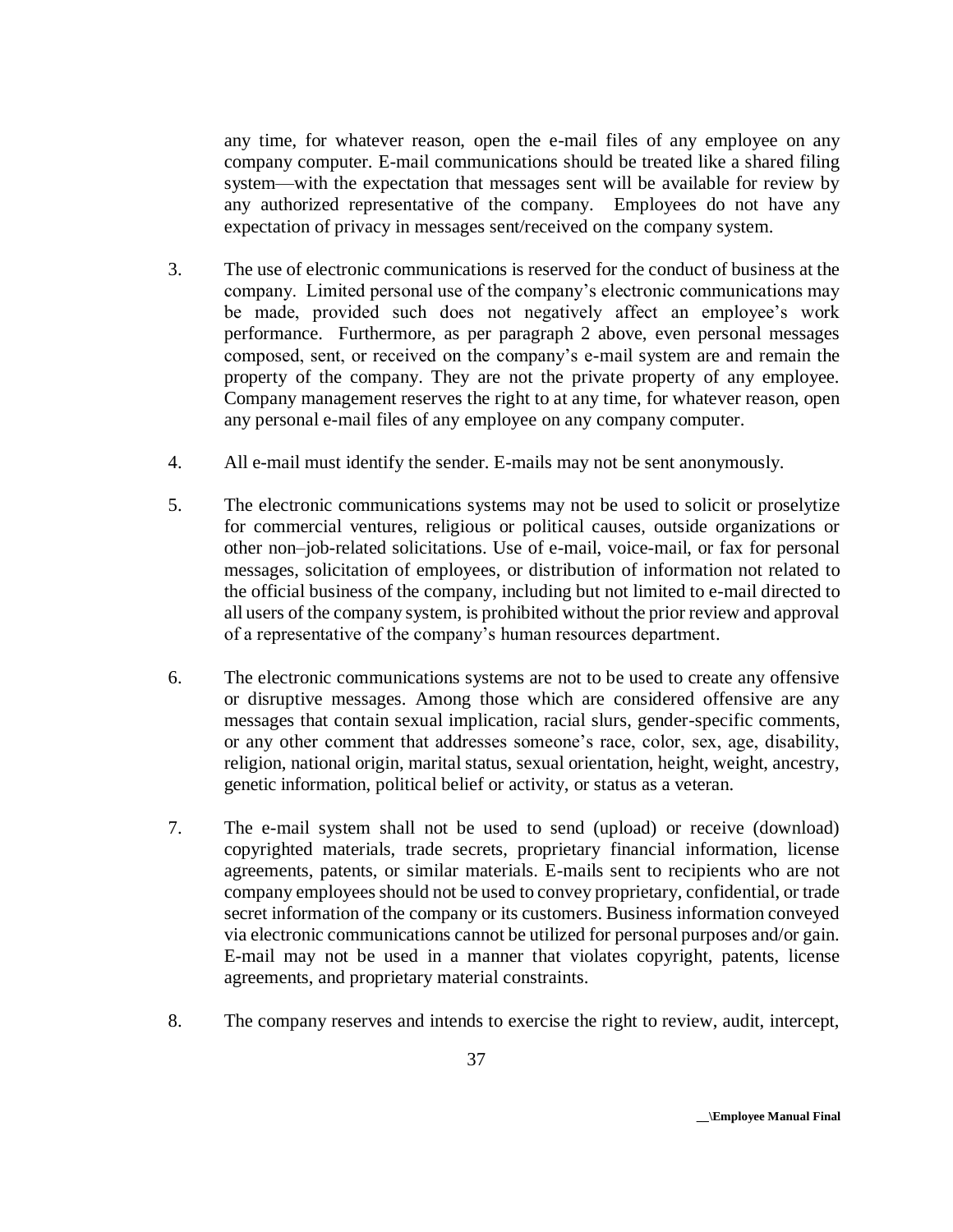access, and disclose all messages created, received, or sent over the e-mail system for any purpose. The contents of such e-mail messages may be disclosed within the company without the permission of the employee.

- 9. There is no confidentiality in e-mail. Even when a message is erased it is still possible to retrieve and read that message. Further, the use of passwords for security or the designation of messages as private by the sender or recipient does not guarantee confidentiality or restrict or eliminate the company's ability or right to access such messages. Although e-mail is password protected, it should not be considered personal or private.
- 10. Notwithstanding the company's right to retrieve and read any e-mail messages, such messages should be treated as confidential by other employees and accessed only by the intended recipient. Co-employees are not authorized to retrieve or read any e-mail messages that are not sent to them.
- 11. Employees shall not use a code, access a file, or retrieve any stored information, unless authorized to do so. Co-employees should not attempt to gain access to another co-employee's messages without the latter's permission.
- 12. At no time shall e-mail, voice mail, or fax be used to engage in conduct that violates the laws on defamation, i.e., slander and libel.
- 13. Employees shall not share an e-mail password or provide e-mail access to an unauthorized user. Employees shall not post, display, or make easily available any access information, including, but not limited to, passwords.
- 14. Any employees who discover a violation of this policy shall notify a member of the company's management team.
- 15. Any employee who violates this policy or uses the e-mail system for improper purposes shall be subject to disciplinary action up to and including discharge.
- 16. Never assume that documents or e-mail that a person has attempted to delete are truly gone. Companies specialize in retrieving electronic data which the senders believe has been deleted. Backup tapes are routinely searched and retrieved.
- 17. You should avoid casual or humorous messages as they are often misconstrued or taken out of context.

# *C. Internet Usage*

1. The company's network, including its connection to the Internet, is to be used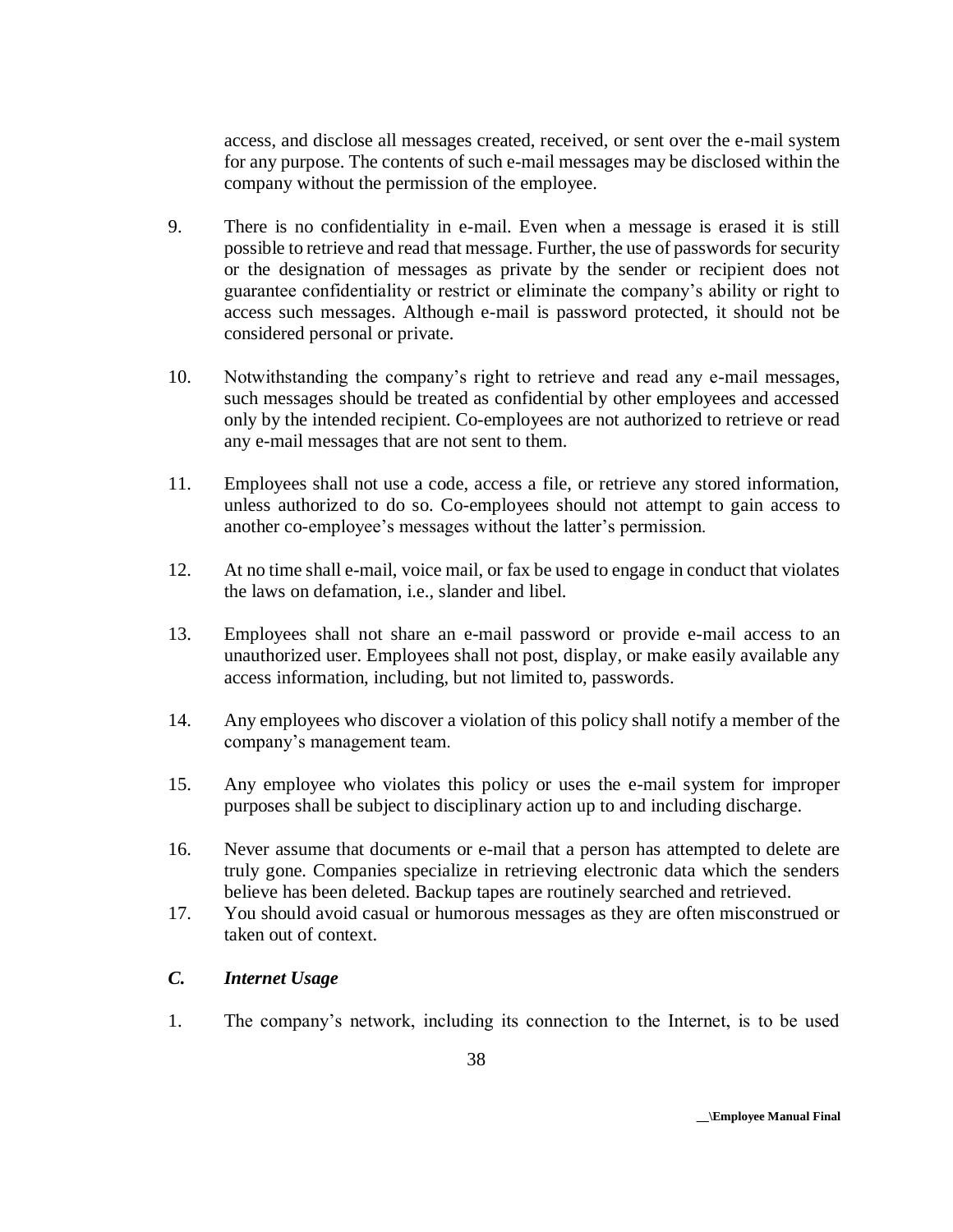primarily for business-related purposes. Incidental and occasional personal use of the Internet is permitted within the company, subject to the other policies contained herein.

- 2. Accessing or displaying any kind of sexually explicit image or document on any company system is a violation of our policy on sexual harassment. In addition, sexually explicit material may not be archived, stored, distributed, edited, or recorded using the company's network or computer resources.
- 3. Prohibited use of the company Internet connection includes, but is not limited to, engaging in computer "hacking" and other related activities or attempting to disable or compromise the security of information contained on the company computers.
- 4. Because postings placed on the Internet may display the company's address, make certain before posting information on the Internet that the information reflects the standards and policies of the company. Under no circumstances shall information of a confidential, sensitive, or otherwise proprietary nature be placed on the Internet.
- 5. Information posted or viewed on the Internet may constitute published material. Therefore, reproduction of information posted or otherwise available over the Internet may be done only by express permission from the author or copyright holder.
- 6. Unless prior approval of management has been obtained, users may not establish Internet or other external network connections that could allow unauthorized persons to gain access to the company's systems and information. These connections include the establishment of hosts with public modem dial-ins, World Wide Web home pages and File Transfer Protocol (FTP).
- 7. Any company employee who violates these policies may be subject to discipline, up to and including termination.

#### **Cell Phone Usage-Personal and Company Issued**

In order to provide a professional environment free of distractions, the personal use of cell phones, including texting is not permitted during work hours, but for emergency purposes. For those employees who are provided cell phones by RGMI, the following rules and policies apply:

1. Company cell phones are the property of RGMI and are to be used for RGMI business purposes only. Company cell phones are issued at the discretion of Management.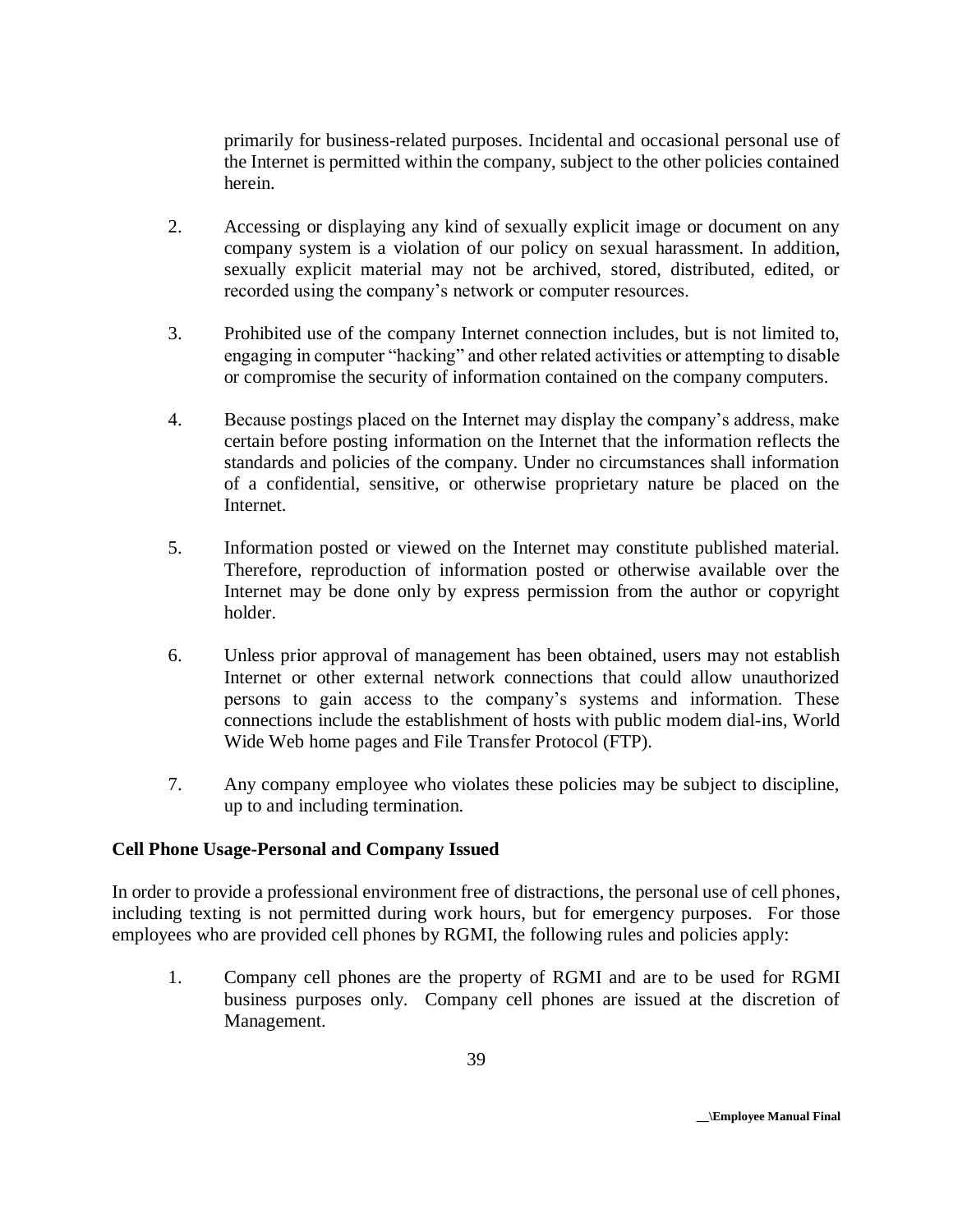- 2. Employees talking on Company issued cell phones while driving have the responsibility of taking all necessary precautions of driving safely. Before you set out for someplace new, employees should become familiar with the general directions. If you need to check your map or call for directions along the way, employees should pull over.
- 3. If a cell phone call must be made while driving, these general rules should be followed when possible: Use a hands-free device (or speaker phone) and speed dial to place calls when possible; never take notes or look up phone numbers while driving; never use your wireless phone in heavy traffic, severe weather or other hazardous road conditions; and let voicemail pick up a call if you cannot easily reach your phone, and then pull over at the next opportunity to retrieve the message.
- 4. Notice: All Company cell phones and/or vehicles are equipped with a GPS device so your location may be determined by RGMI on an as needed basis. In addition, employees should have no expectation of privacy in anything created, stored, sent or received on a Company issued phone system, whether mobile phone or land line. Phone calls may be monitored and/or recorded for quality assurance.

### **Company Phone and Mail Systems**

In order to provide a professional environment free of distractions, the personal use of the RGMI business telephone during the workday should be kept to an absolute minimum to assure your uninterrupted attention to your job. If abuse is discovered, employees may be required to reimburse the Company for any charges resulting from their personal use of the telephone.

It is important that RGMI be perceived as professional and courteous. In order to assure this, it is important to employ effective telephone communications, and employees should always use the approved greeting and speak in a courteous and professional manner. Please confirm information received from the caller, and hang up only after the caller has done so. Employees should have no expectation of privacy in anything created, stored, sent or received on the RGMI business telephone system. Phone calls may be monitored and/or recorded for quality assurance purposes.

The use of Company-paid postage for personal correspondence is not permitted.

# **WORKERS COMPENSATION INSURANCE COVERAGE**

**Accident and Workers' Compensation**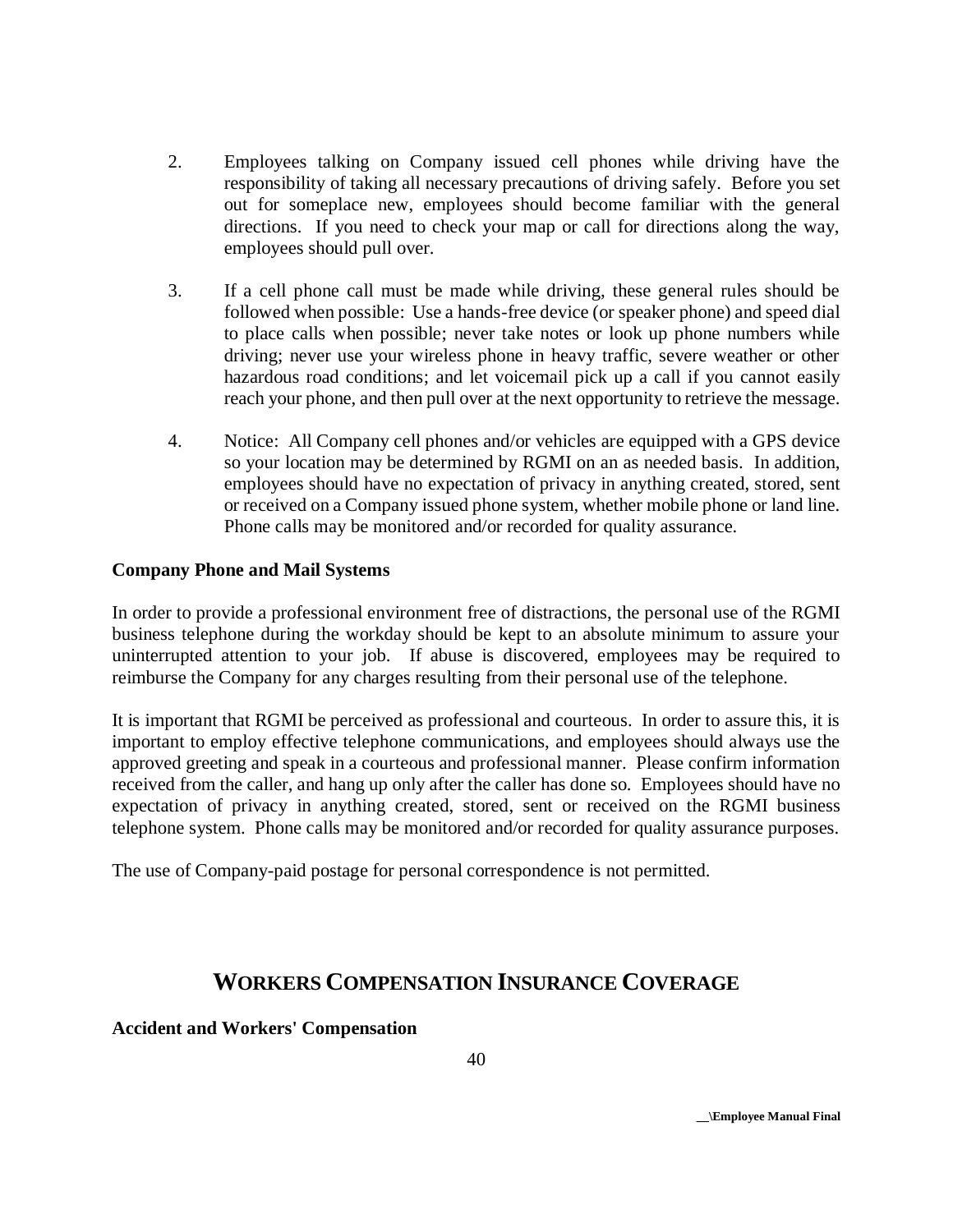In case of accident, injury or illness on the job the Company provides Workers' Compensation coverage pursuant to law. Workers' Compensation helps cover doctor bills and provides your family with a continuing income should you be temporarily or permanently disabled.

You are required to immediately report any work related accident, injury or illness to Management no matter how trivial you think it may be. Immediate notice is essential. If you do not report an accident, injury or illness, you may forfeit some or all of your workers' compensation benefits.

Employees returning to work after being absent due to an injury or illness must report to Management prior to beginning work, and must bring a doctor's clearance for returning to duty.

# **SAFETY REGULATIONS AND POLICIES**

# **Use of Equipment and Vehicle**

Equipment and vehicles are essential in accomplishing job duties and are expensive and difficult to replace. When using Company property, employees are expected to exercise care, perform required maintenance, and follow all operating instructions, safety standards and guidelines. All employees are expected to uphold the standards as outlined in "Vehicle Standards" attached hereto as **Appendix A**. Please consult Management if you have any questions on the attached Vehicle Standards.

Please notify Management if any equipment, machines, tools or vehicles appear to be damaged, defective or in need of repair. The prompt reporting of damages, defects, and the need for repairs can prevent deterioration of equipment and possible injury to employees or others. If an employee is responsible for damaging equipment, machines, tools, vehicles or any other property of RGMI, he or she is responsible for the amount of the repair or the deductible whichever is greater. Management can answer any questions about an employee's responsibility for maintenance and care of equipment or vehicles used on the job.

The improper, careless, negligent, destructive, or unsafe use or operation of equipment or vehicles, as well as excessive or avoidable traffic and parking violations, can result in disciplinary action, up to and including discharge and/or paying for damages.

#### **Driving Practices and Safety**

Given that driving is often an essential function of one's position, and often with a Company vehicle, employment with RGMI is contingent upon an acceptable driving record. If it is found that an applicant has accumulated significant driving history, an offer of employment will not be extended. After employment with RGMI, RGMI continues to run an annual driving record for quality assurance and safety purposes. If during employment it is found that an employee has accumulated significant driving history on his or her driving record, employees may be subject to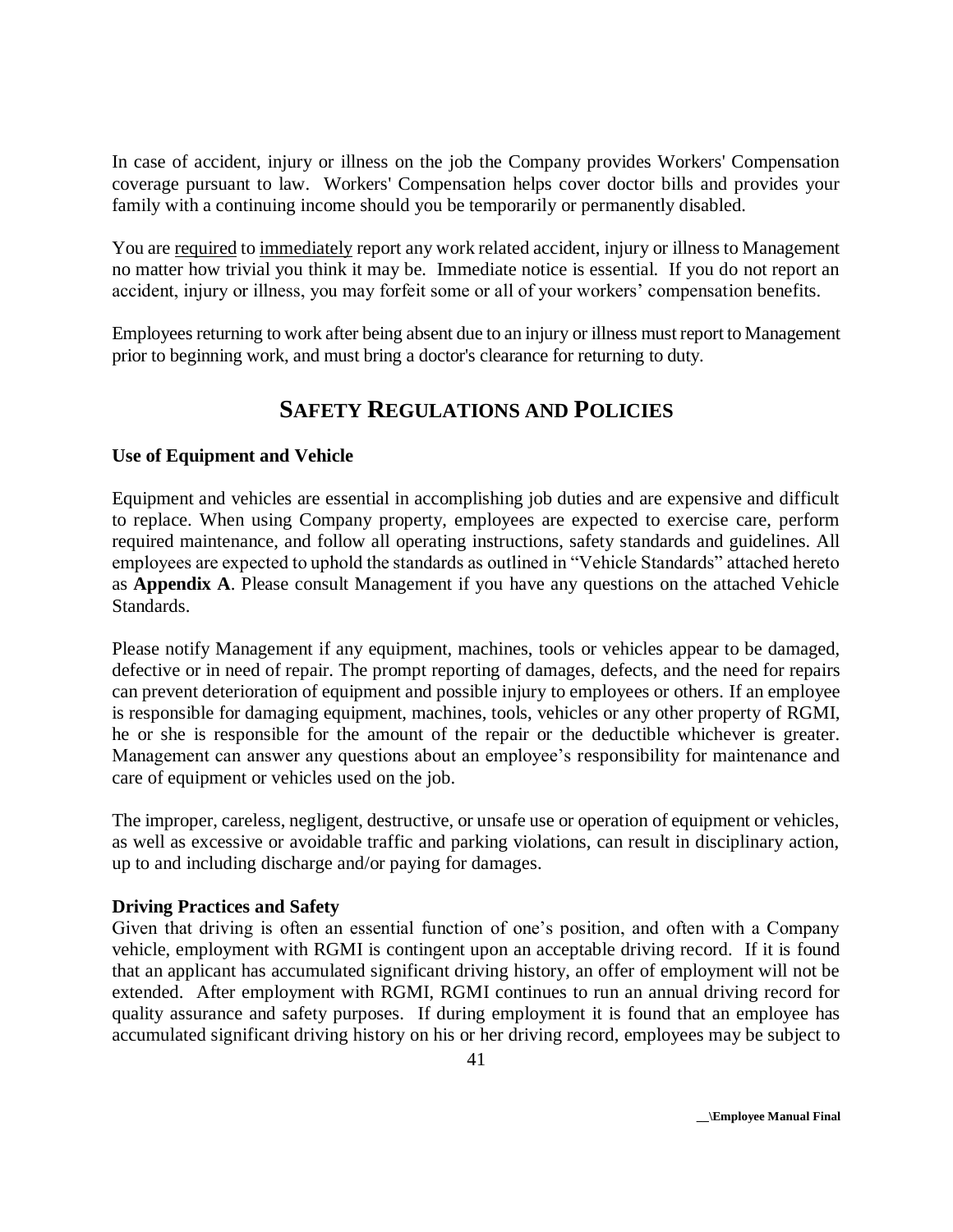disciplinary action, up to and including discharge. Driver safety classes may be part of the discipline process.

Employees must be over the age of 18 to be eligible to drive a Company vehicle. A vehicle owned/leased by RGMI can only be driven by the employee of the Company. No family member or non-employee of RGMI may drive or be a passenger in the vehicle. The improper, careless, negligent, destructive, or unsafe use or operation of vehicles, as well as excessive or avoidable traffic and parking violations, can result in disciplinary action, up to and including discharge and/or paying for damages.

RGMI expects all drivers of vehicles to obey traffic laws and to properly wear their seat belts at all times. It is incumbent on each driver to set a good example on the road, as your vehicle is a billboard for our Company.

To ensure that your vehicle is in safe operating condition a periodic safety check will be done on the vehicle equipment, i.e., brakes, lights, etc. Additionally, it is the employee's responsibility to immediately notify Management in writing of any known safety concerns relating to any vehicle or repairs needed on any vehicle.

### **Vehicle Use Tax**

The Federal Government determined that driving a vehicle supplied by a company was a benefit and worth a considerable amount of money, and as a result a portion of that benefit should be viewed as taxable income.

Technicians will have the imputed rate of \$3.00 per day done on a weekly pay period. Staff and salespersons will have the imputed income done on a quarterly basis.

#### **Safety Rules**

Establishment and maintenance of a safe work environment is the shared responsibility of the Company and employees from all levels of the organization. RGMI will attempt to do everything within its control to assure a safe environment and compliance with federal, state and local safety regulations. Employees are expected to obey safety rules and to exercise caution in all of their work activities. Employees are asked to immediately report any unsafe or hazardous conditions to Management.

Employees are responsible for adhering to the following safety guidelines. Failure to adhere to Company safety guidelines may result in discipline up to and including termination.

1. Protective gear, which is necessary to properly protect you from injury, must be used.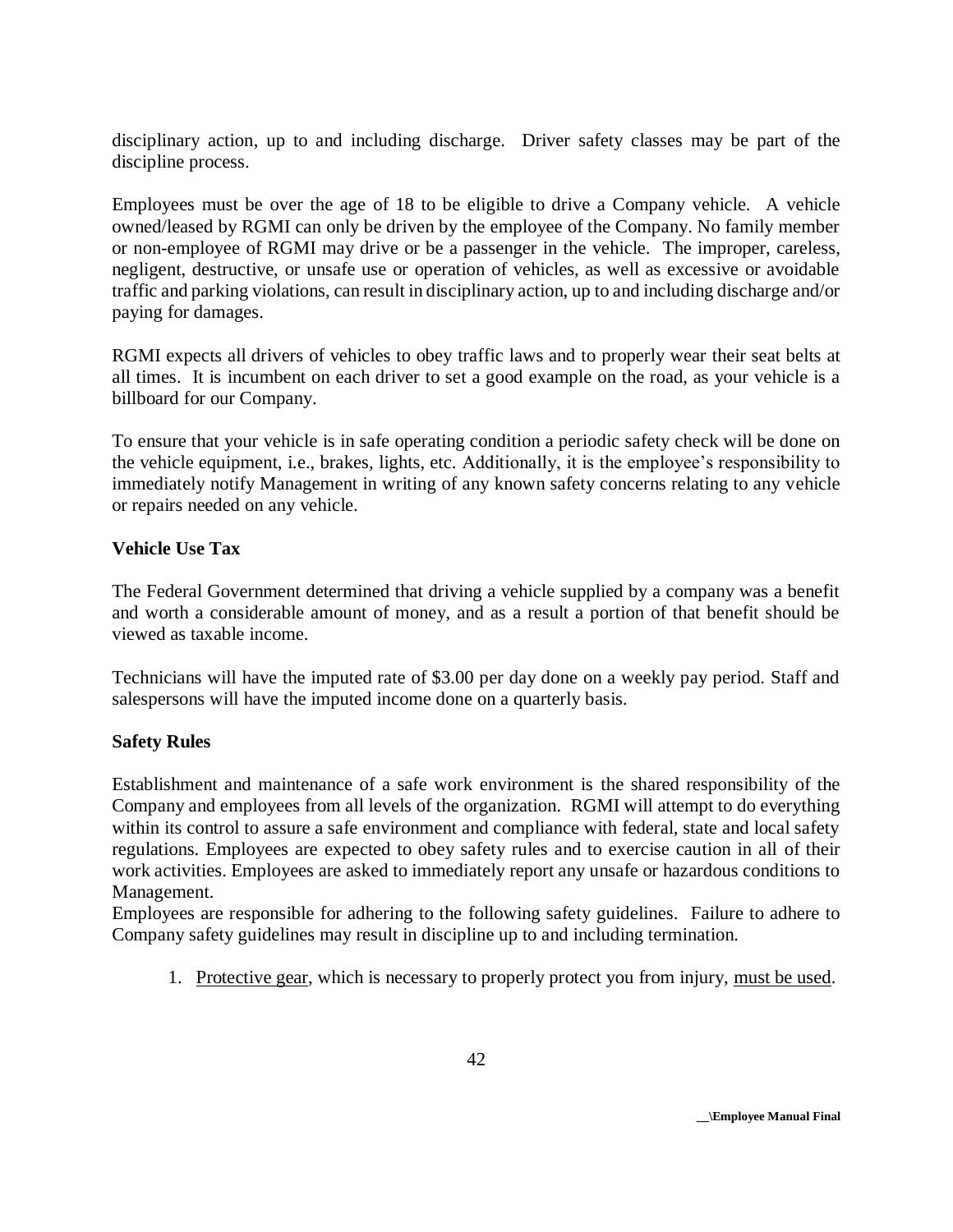- 2. Protective guards for mechanical equipment must be used at all times. Guards should never be removed. Employees should never reach around, over or under, a safety guard while a machine is in operation. If a safety guard is not properly functioning, then the machine should not be used and Management should be notified immediately.
- 3. Employees are required to put equipment away when not using it. Orderly conditions in your work place (and vehicle) are as important to safety as is your appearance. You should at all times keep your individual work area clean and free from objects which could in any way cause accidents or injury to you or others.
- 4. ONLY qualified personnel are permitted to conduct repairs of any electrical device.
- 5. Observe all instructional signs posted in the facility, whether in the RGMI offices or our client's facilities.
- 6. Keep all aisles and emergency exits clear at all times.
- 7. Be constantly alert for hazardous conditions. Report any unsafe conditions to Management immediately.
- 8. A list of emergency phone numbers can be found at every supervisor's desk.
- 9. Only authorized personnel are permitted to operate Company equipment.
- 10. **Never** attempt to push, pull or lift an object (i.e., refrigerators, washer/dryers) that could cause back injury or damage to the facility. ASK FOR ASSISTANCE.

All accidents that result in injury or damage must be reported to the appropriate supervisor, regardless of how insignificant the injury or damage may appear. Such reports are necessary to comply with laws and initiate insurance and workers' compensation procedures.

If the accident or injury happened at work and requires medical treatment after going home, employees are to see a doctor of his/her choice or go to the emergency room at the hospital. As soon as possible thereafter, employees are responsible for advising your supervisor of the name of the doctor or hospital where treatment was received.

#### **Vehicle Accidents**

If you are driving a Company vehicle or on Company time and are involved in a vehicle accident the following rules and procedures apply:

1. If there is injury to a person(s) resulting from the accident then call 911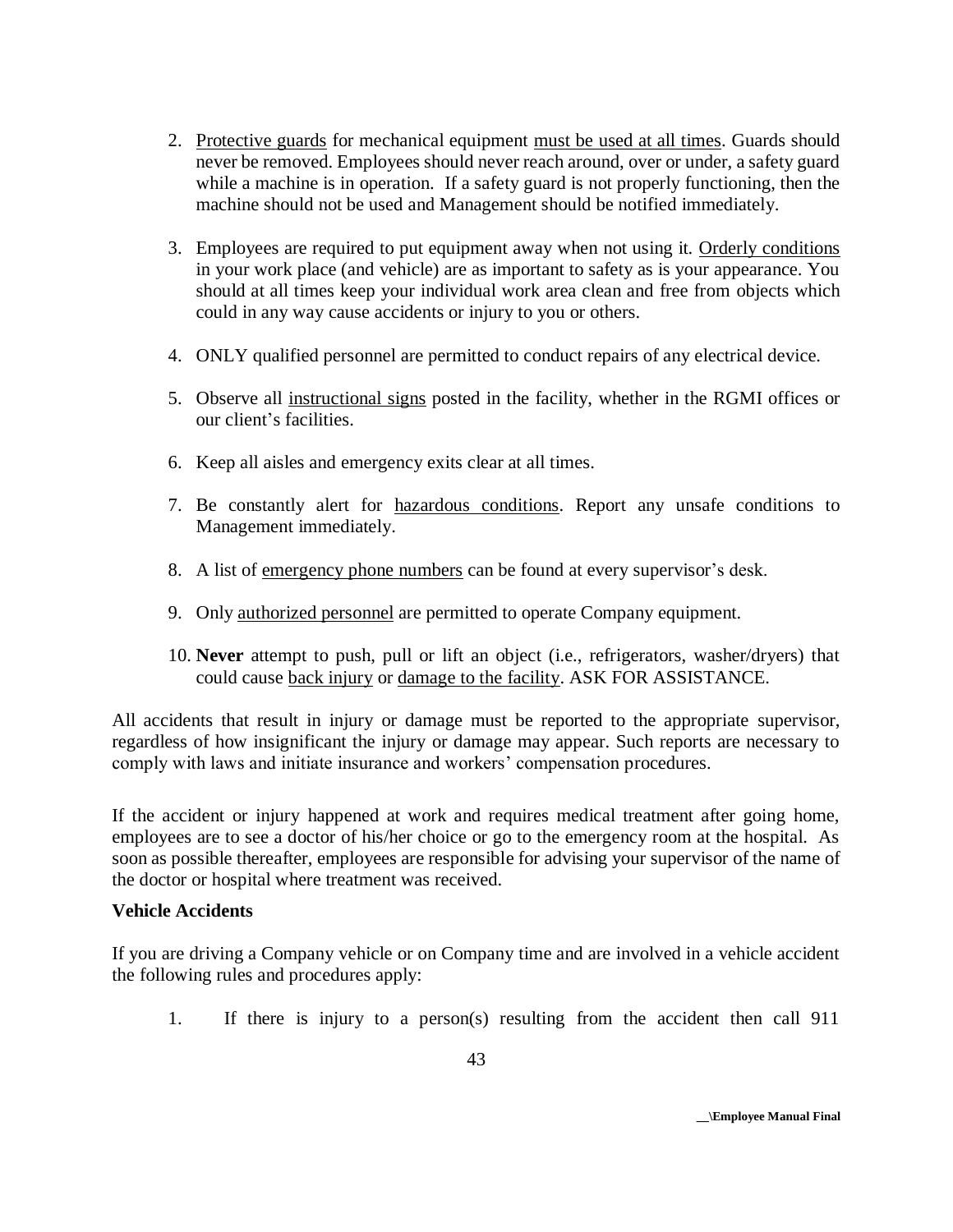immediately.

- 2. If there is damage to property resulting from the accident, then report the accident to the police and make every effort to obtain names, addresses, telephone numbers and insurance information of all others involved, as well as any witnesses. **DO NOT MAKE ANY STATEMENT** as to responsibility for the accident at the scene. Report any damage to the Company immediately thereafter so that we can notify our insurance company. Adequate insurance is carried on all Companyowned vehicles.
- 3. Employees may not operate a Company vehicle or drive on Company business after they have consumed alcohol or taken any illegal drugs or if their ability to operate a vehicle is impaired in any way. Employees who violate this rule may be disciplined up to and including termination.
- 4. If employee is at fault, he or she is responsible for the repair or the deductible whichever is greater.

# **Occupational Safety and Health Act (OSHA)**

OSHA provides job safety and health protection for employees through the maintenance of a safe and healthful working conditions. RGMI takes the requirements and compliance with applicable state and local regulations very seriously and has appointed a special coordinator to insure such compliance. If you have any questions or concerns regarding compliance with either federal or state requirements, please direct your questions to Management.

In addition, pursuant to legal requirements, the posters specifically outlining the employer and employee requirements are posted in each RGMI facility in an area generally accessible to all employees.

#### **Emergency Closings**

Emergency conditions, such as severe weather, fire, flood, earthquake, or loss of power, can disrupt Company operations and interfere with work schedules, as well as endanger an employee's well-being. These extreme circumstances may require the closing of the work facility. When operations are required to close, the time off from scheduled work will be unpaid.

If an employee does not come into work due to weather conditions when the RGMI facility has not closed due to the weather conditions, the time off from scheduled work will be unpaid.

# **Workplace Violence and Security Inspections**

Incidents of workplace violence have increased in recent years. RGMI has a zero-tolerance policy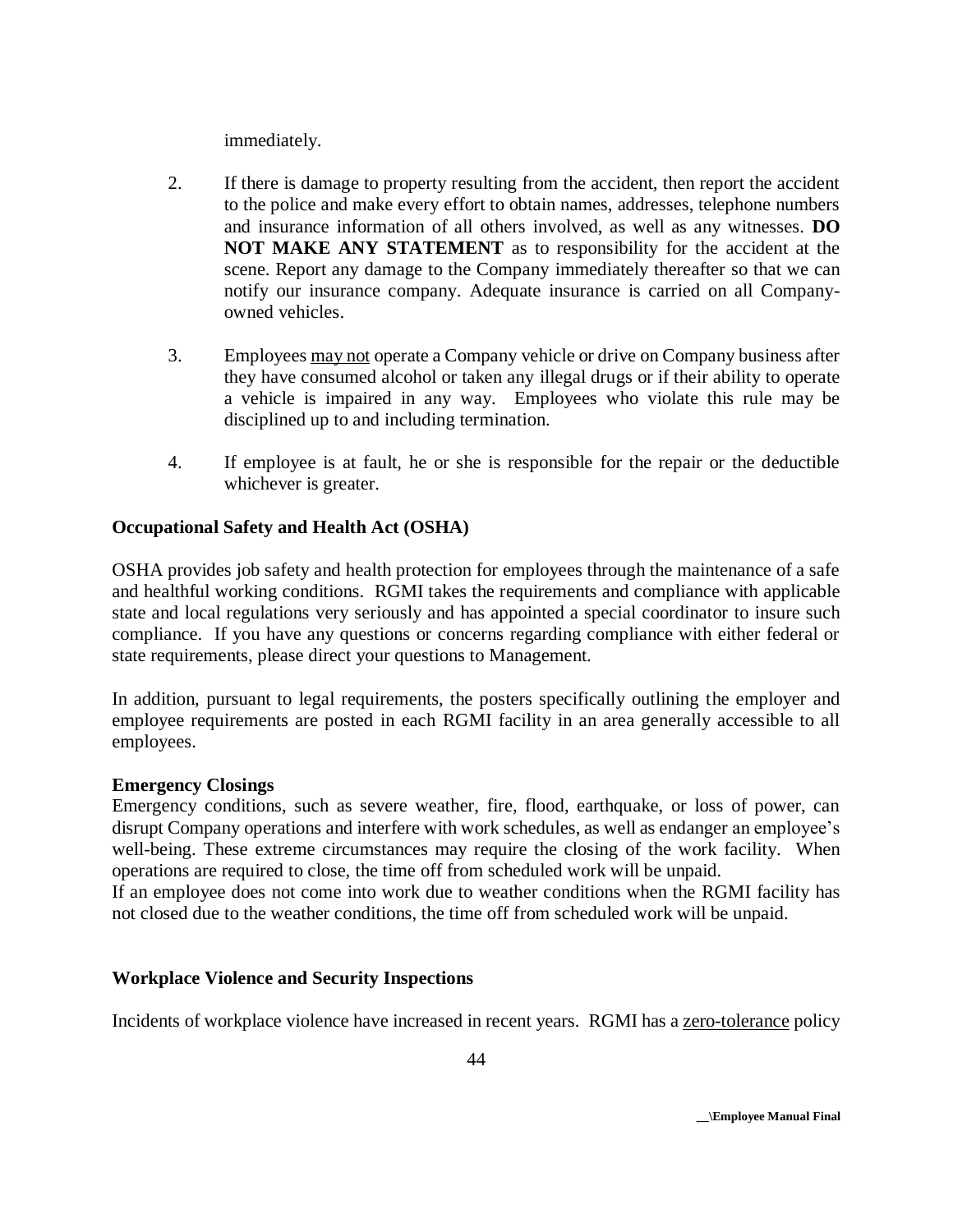against threats or acts of violence in the workplace and threats or acts of violence against any RGMI employee, customer or visitor. Employees are prohibited from bringing any type of firearm, weapon, knife or explosive device onto any RGMI premises. RGMI reserves the right, at its sole discretion, to inspect any desk, work area, package, purse, wallet, vehicle or other personal belongings brought onto any RGMI premises (including the parking area) for any type of firearm, weapon, knife, or explosive device.

Employees play an indispensable role in keeping the workplace safe. They, in many cases, are the eyes and ears of the Company. Employees have a duty to warn their supervisor or higher management of any suspicious workplace activity, situations or incidents that they observe or that they are aware of that involve other employees, former employees or visitors which appear problematic or dangerous. This includes, but is not limited to, threats or acts of violence, aggressive behavior, offensive acts, threatening or offensive comments or remarks and the revealing or indication of the presence of a weapon or other dangerous instrumentality. Employees have a responsibility to keep doors locked at all times and take other necessary safety precautions.

Employee reports of violence or potential violence will be held in confidence to the extent possible. Retaliation of any kind is not permitted against any employee who makes a report under this policy.

If a threat of actual violence is imminent, employees should call 911, contact Management and seek safety.

# **OTHER IMPORTANT POLICIES**

# **SOCIAL MEDIA POLICY**

At RGMI, we understand that social media can be a fun and rewarding way to share your life and opinions with family, friends and co-workers around the world. However, use of social media also presents certain risks and carries with it certain responsibilities. To assist you in making responsible decisions about your use of social media, we have established these guidelines for appropriate use of social media. This policy applies to all employees and/or contractors who work on behalf of RGMI, or one of its subsidiary companies (hereinafter collectively referred to as "RGMI"). Managers and supervisors should use the supplemental Social Media Management Guidelines, below, for additional guidance in administering the policy.

#### **GUIDELINES**

In the rapidly expanding world of electronic communication, *social media* can mean many things. *Social media* includes all means of communicating or posting information or content of any sort on the Internet, including to your own or someone else's web log or blog, journal or diary, personal web site, social networking or affinity web site, web bulletin board or a chat room, whether or not associated or affiliated with RGMI, as well as any other form of electronic communication.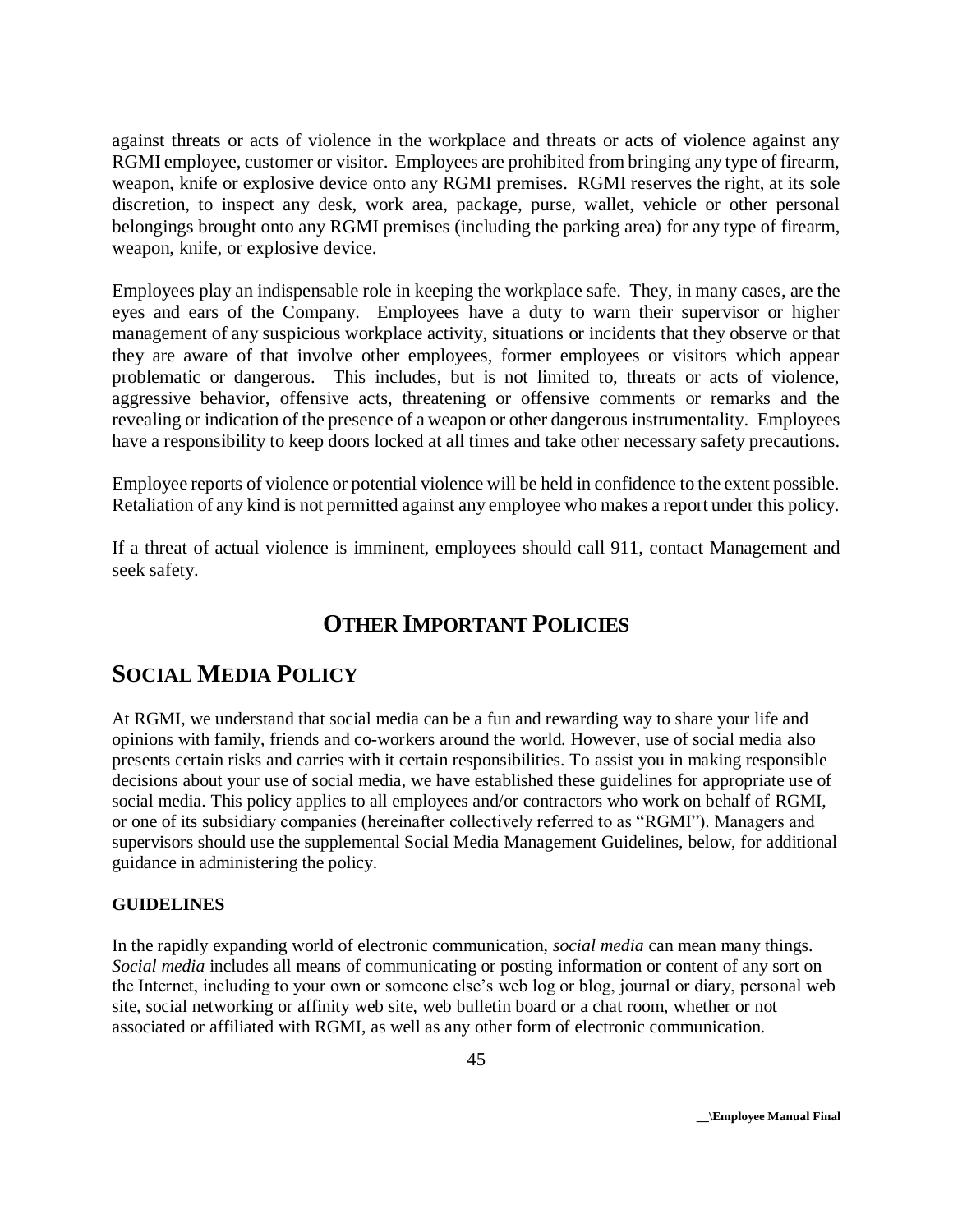Ultimately, you are solely responsible for what you post online. Before creating online content, consider some of the risks and rewards that are involved. Keep in mind that any of your conduct that adversely affects your job performance, the performance of fellow employees, associates or otherwise adversely affects members, customers, suppliers, people who work on behalf of RGMI, the company image of RGMI or RGMI's legitimate business interests may result in disciplinary action up to and including termination.

#### **a. Know and follow the rules**

Carefully read these guidelines, RGMI's Employee Handbook, and namely RGMI's policy against discrimination and harassment, and ensure your postings are consistent with these policies. Inappropriate postings that may include discriminatory remarks, harassment, and threats of violence or similar inappropriate or unlawful conduct will not be tolerated and may subject you to disciplinary action up to and including termination.

#### **b. Be respectful**

Always be fair and courteous to fellow employees, customers, members, suppliers or people who work on behalf of RGMI. Also, keep in mind that you are more likely to resolve work-related complaints by speaking directly with your co-workers or by utilizing our Open Door Policy than by posting complaints to a social media outlet. Nevertheless, if you decide to post complaints or criticism, avoid using statements, photographs, video or audio that reasonably could be viewed as malicious, obscene, threatening or intimidating, that disparage fellow employees, customers, members, associates or suppliers, or that might constitute harassment or bullying. Examples of such conduct might include offensive posts meant to intentionally harm someone's reputation or posts that could contribute to a hostile work environment on the basis of race, sex, disability, religion or any other status protected by law or company policy.

#### **c. Be honest and accurate**

Make sure you are always honest and accurate when posting information or news, and if you make a mistake, correct it quickly. Be open about any previous posts you have altered. Remember that the Internet archives almost everything; therefore, even deleted postings can be searched. Never post any information or rumors that you know to be false about RGMI, fellow employees, associates, members, customers, suppliers, individuals working on behalf of RGMI or competitors.

#### **d. Post only appropriate and respectful content**

 Maintain the confidentiality of RGMI trade secrets and private or confidential information. Trades secrets may include information regarding the development of systems, processes, products, knowhow and technology. Do not post internal reports, policies, procedures or other internal business-related confidential communications.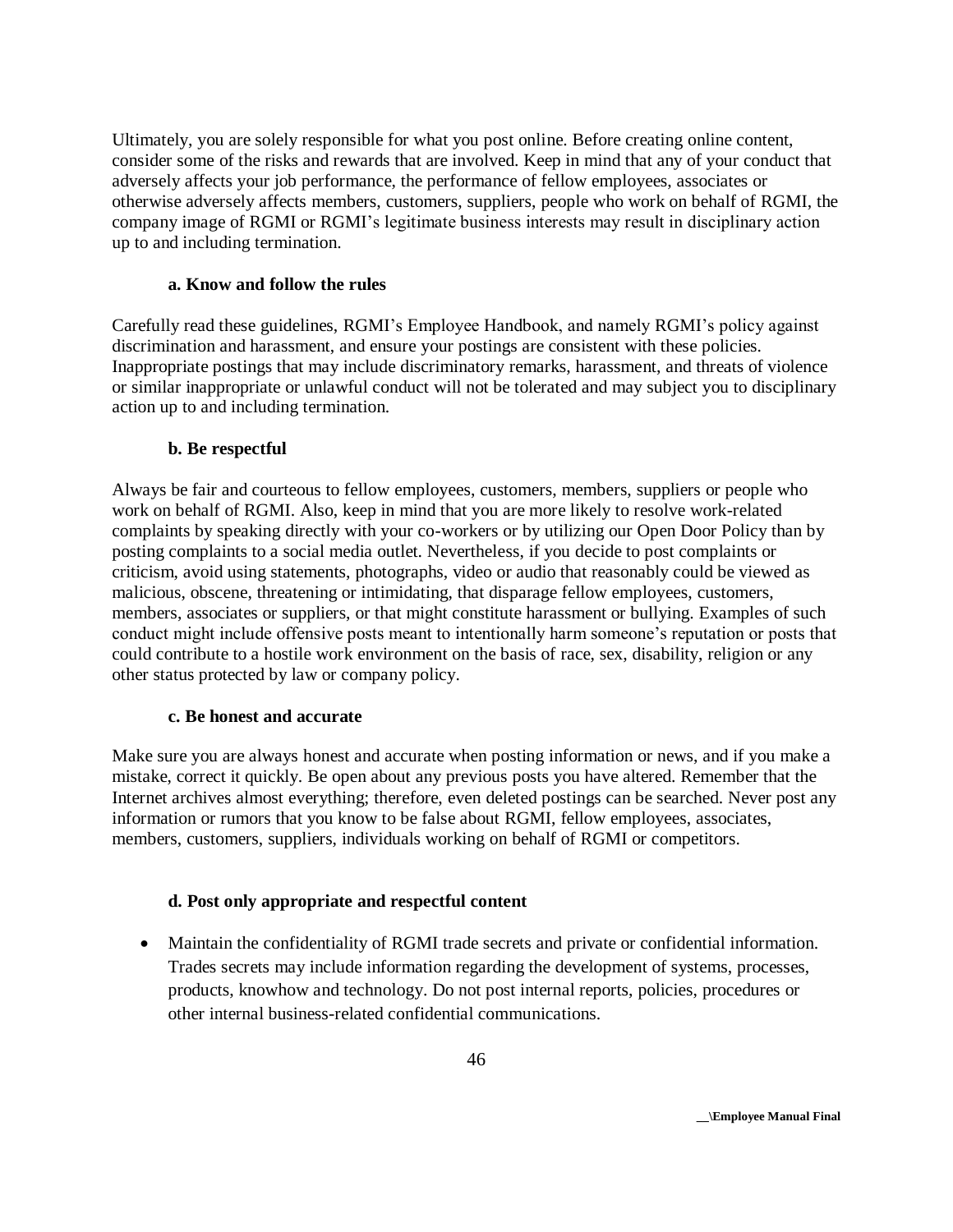- Maintain the confidentiality and privacy rights of all customers (and/or their tenants) and refrain from posting any pictures, comments and/or information about customers (and/or their tenants), or their respective property, which may adversely affect the customers' corporate image or place said customer (and/or their tenants) in a false light or invade the privacy rights held by said individuals.
- Do not create a link from your blog, website or other social networking site to a RGMI website without identifying yourself as an RGMI employee.
- Express only your personal opinions. Never represent yourself as a spokesperson for RGMI. If RGMI is a subject of the content you are creating, be clear and open about the fact that you are an employee and make it clear that your views do not represent those of RGMI, fellow employees, associates, members, customers, suppliers or people working on behalf of RGMI. If you do publish a blog or post online related to the work you do or subjects associated with RGMI, make it clear that you are not speaking on behalf of RGMI. It is best to include a disclaimer such as "The postings on this site are my own and do not necessarily reflect the views of RGMI<sup>"</sup>

#### **e. Using social media at work**

Refrain from using social media while on work time or on equipment we provide, unless it is workrelated as authorized by your manager or consistent with the Company Policy. Do not use any RGMI email addresses to register on social networks, blogs or other online tools utilized for personal use.

#### **f. Retaliation is prohibited**

RGMI prohibits taking negative action against any employee for reporting a possible deviation from this policy or for cooperating in an investigation. Any employee who retaliates against another employee for reporting a possible deviation from this policy or for cooperating in an investigation will be subject to disciplinary action, up to and including termination.

#### **g. Media contacts**

Employees should not speak to the media on RGMI's behalf without contacting the Management. All media inquiries should be directed to them.

# **Social Security Number Privacy Policy**

RGMI has adopted a Social Security Number Privacy Policy in accordance with state law. The purpose of the Social Security Number Privacy Act and this policy is to ensure, to the extent possible, the confidentiality of social security numbers, to prohibit the unlawful disclosure of social security numbers, to limit the persons who have access to the information and documents that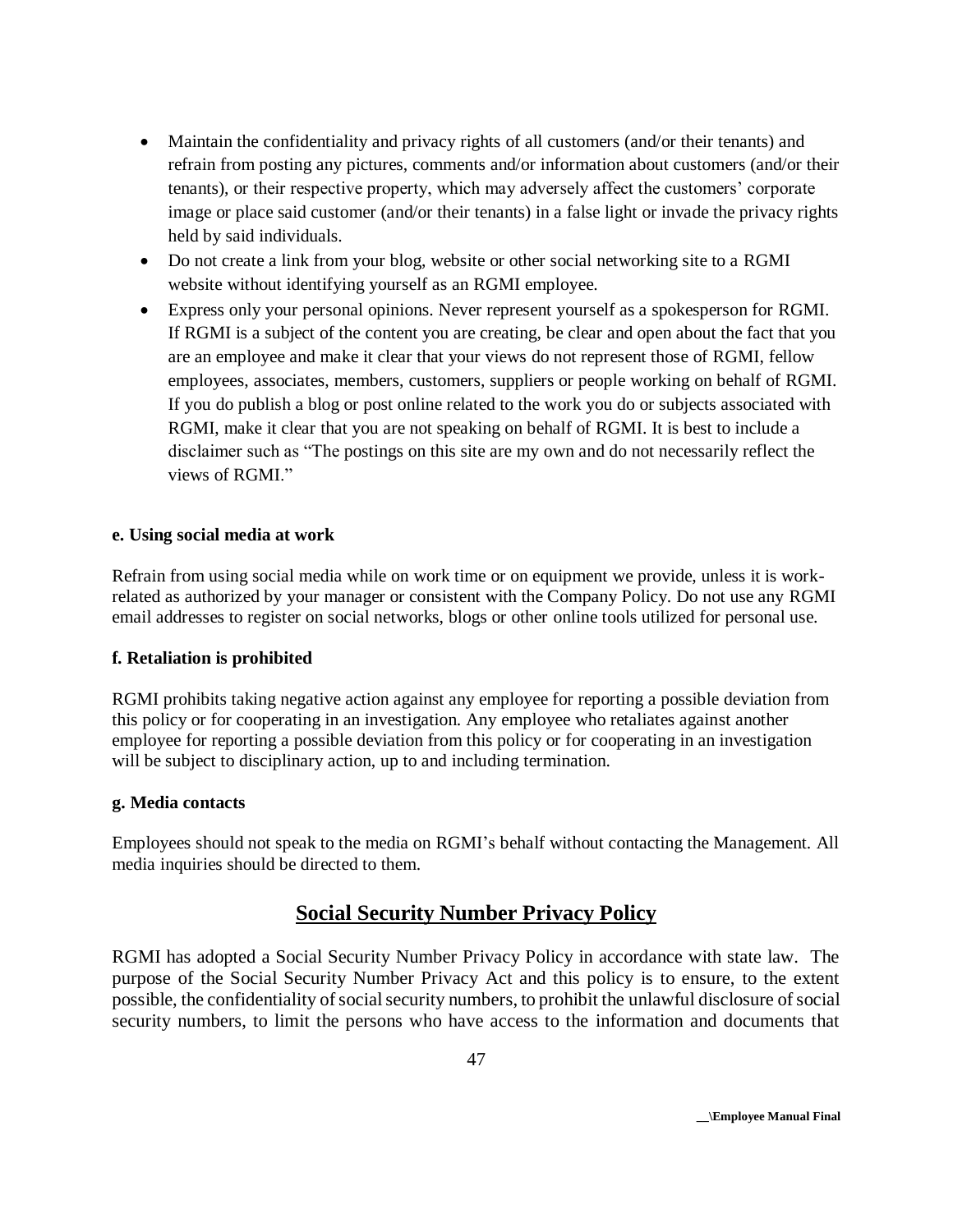contain social security numbers, and to set forth and practice proper procedures for the disposing of documents which contain social security numbers.

In the regular course of business, RGMI collects and maintains documents which contain social security numbers, under conditions and circumstances allowed by law. In accordance with company policy, and as required by law, all or more than four sequential digits of a social security number may not be placed on identification cards, badges, time cards, employee rosters, bulletin boards, permits, licenses, or any other materials or documents for public display. Documents, materials or computer screens that display all or more than 4 sequential digits of a social security number may not be disclosed for public viewing and are limited only to authorized personnel who have a business reason for reviewing such information.

All documents containing social security numbers must be stored in a physically secure manner so that only authorized personnel have access to such information. Social security numbers may not be stored on computers or electronically unless they are secured from unauthorized access. Only management personnel who have legitimate business reasons to know may have access to records containing social security numbers. Social security numbers must be kept private and secure at all times. Documents may not be sent through the mail which contain all or more than 4 sequential digits of a social security number, if the number can be seen through the envelope window or is otherwise visible from the outside of the envelope or package.

If documents containing social security numbers need to be disposed of, such disposal must be done in such a way to protect the confidentiality of the social security numbers. It is the policy of RGMI that this is done by shredding.

Violations of the Social Security Privacy Act carry criminal and civil penalties. Additionally, violations of this company policy can and will result in discipline up to and including discharge. Employees are encouraged to immediately report any violations of this policy to Management.

# **Reduction of Applicable Statute of Limitation Period**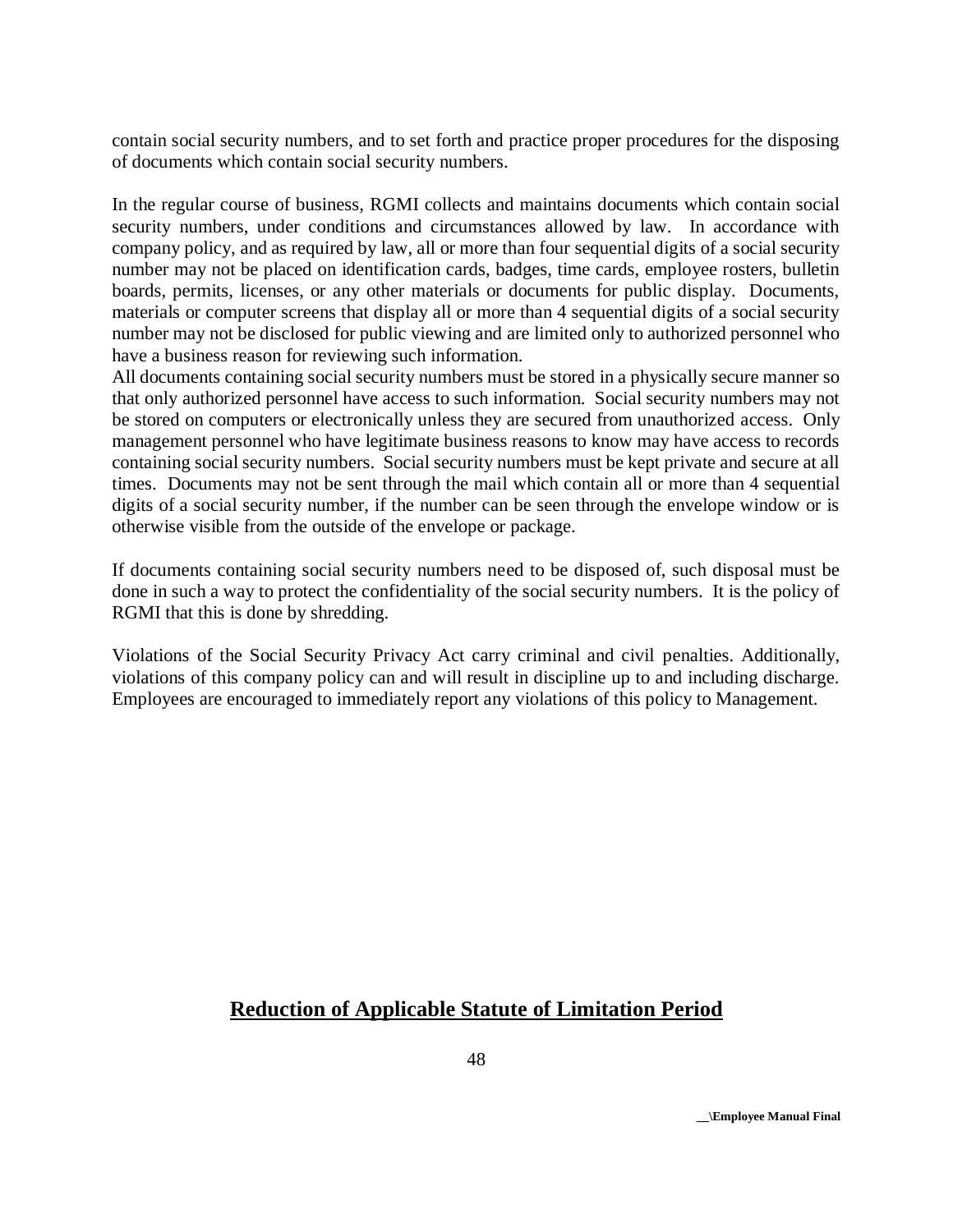### **\*\*\*VERY IMPORTANT NOTICE\*\*\* PLEASE REVIEW CAREFULLY**

On rare occasion, an employee may have a dispute with respect to an adverse employment action, change in compensation, or an unlawful working condition, including the termination of his/her employment that cannot be resolved internally. In consideration of employment, or continued employment by RGMI, employees' claims or lawsuits relating to their employment or service with RGMI must be filed **not more than six (6) months** after the date of the employment action or unlawful working condition, or less if provided by law, which is the subject of the claim or lawsuit. Any longer statute of limitation to the contrary is waived.

#### **Immigration Law Compliance**

All offers of employment are contingent on verification of the potential Employee's right to work in the United States. On the first day of work, new Employees will be asked to provide original documents verifying their right to work and, as required by federal law, to sign Federal Form I-9, Employment Eligibility Verification Form. If at any time The Company cannot verify the Employee's right to work in the United States, The Company will be obligated to terminate the person's employment. Periodically, The Company may be required to re-verify employment eligibility.

# **Credit Card Privacy Policy**

RGMI has implemented this privacy policy in order to ensure the confidentiality of all credit card numbers which RGMI obtains from its customers in the ordinary course of doing business. The purpose of obtaining the credit card numbers is solely for the payment of services performed by RGMI.

In order to protect the confidentiality of our customers, the following policies shall be in force at all times:

- 1. Employees may not unlawfully use and/or disclose credit card numbers by:
	- a. Publicly displaying more than four (4) consecutive digits of a credit card. To publicly display means to exhibit, hold up, post or make visible or set out for open viewing, including but not limited to, open viewing on a computer, computer network, website, or other electronic medium or device so that members of the public or unauthorized employees can view the information.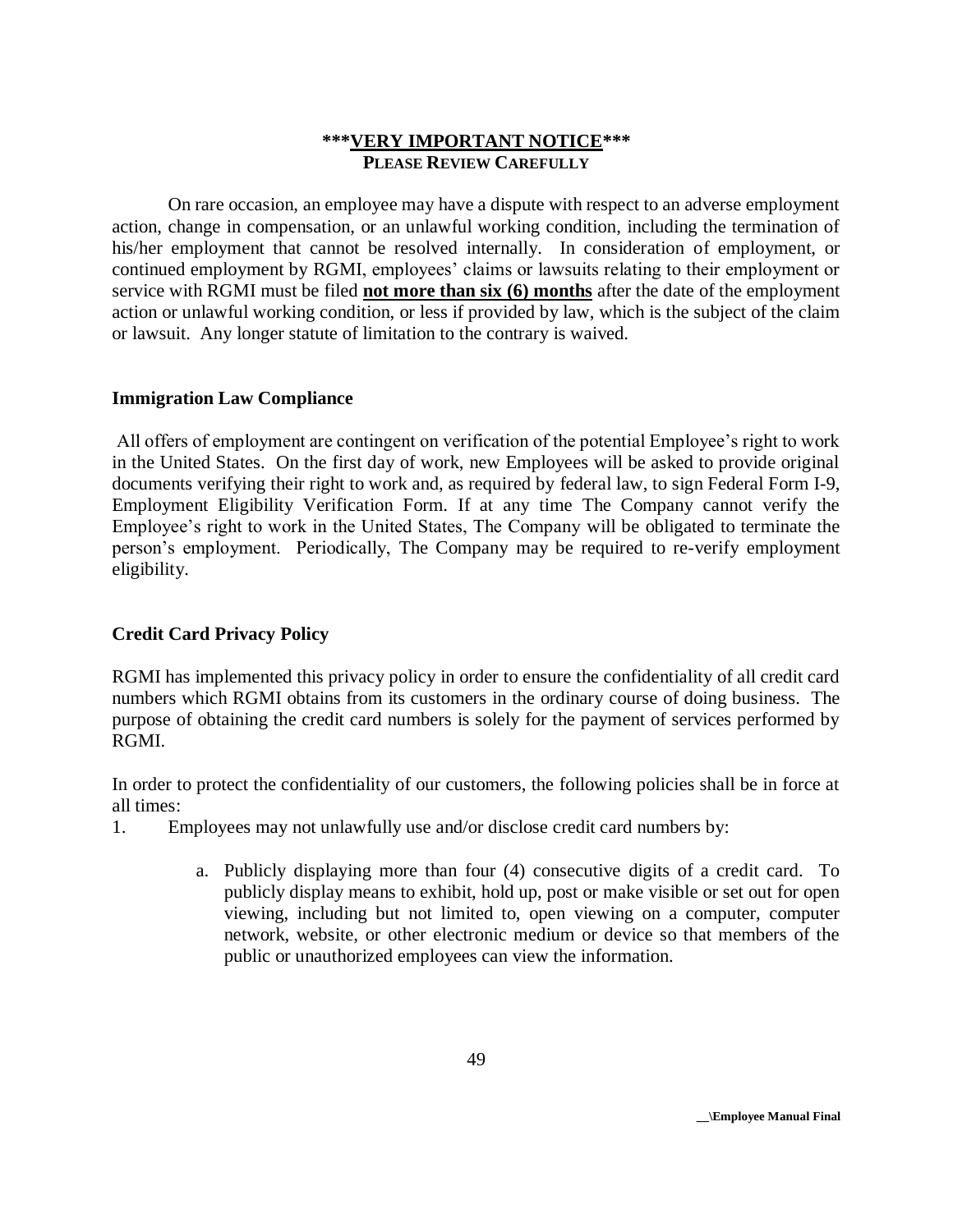- b. Copying, communicating, transmitting or revealing to an unauthorized employee or any non-employee, credit card information obtained from a RGMI customer in the course of business.
- c. Using credit card numbers obtained from RGMI customers for any purpose other than payment for the Company's services.
- 2. Employees shall not leave open and unattended in an unsecured area any document which includes a customer credit card number. The Company's security procedures regarding the handling of cash and checks apply equally to documents containing credit card numbers.
- 3. To prevent unauthorized individualized from unlawfully obtaining credit card numbers from discarded documents, all documents will be disposed of **only by shredding**. No documents which include credit card numbers are to be placed in the trash or disposed of in any manner which will enable unauthorized individuals to obtain credit card numbers from the documents.
- 4. Employees violating this policy may be subject to discipline up to and including discharge.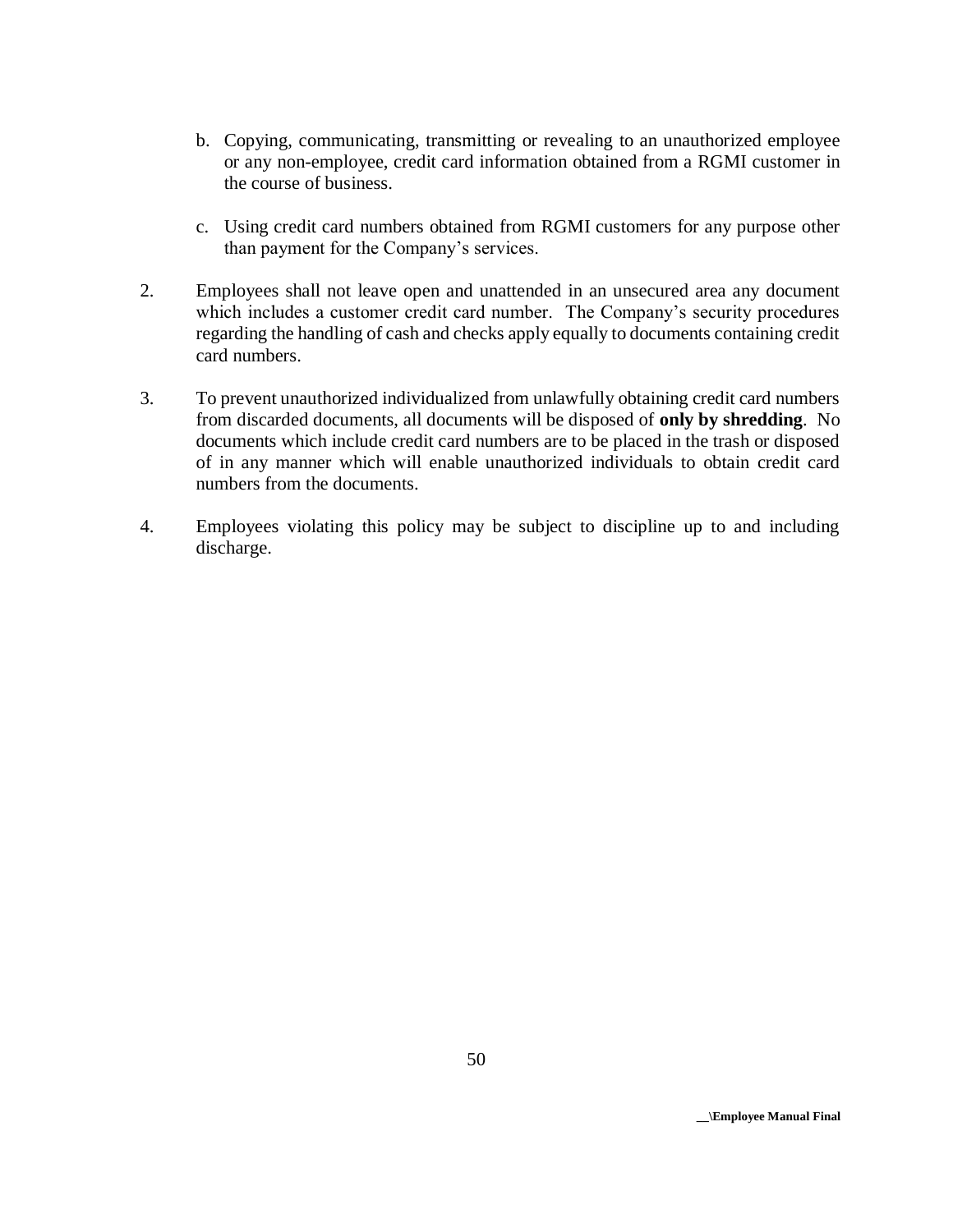#### **ACKNOWLEDGMENT AND AGREEMENT** \*\*\* **Important Read Carefully**\*\*\*

I acknowledge receipt of the Employee Manual dated below. I understand and agree that I am bound by the Policies, terms and conditions of employment set forth in this Manual, and it is my responsibility to become familiar with the Policies, terms and conditions herein. However, notwithstanding the foregoing, nothing in this Manual modifies, alters, waives or changes any individual written employment contracts between Reinhart Grounds Maintenance, Inc ("RGMI") and any employee. To the extent the Policies in this Manual conflict with such individual written employment contract the terms of the individual contract controls. I also understand and agree that RGMI has the right to unilaterally modify and/or terminate any policies, practices, procedures and standards it has adopted or implemented, to the extent not limited by law. I also understand that this Manual is not a contract, express or implied, and it does not guarantee employment for any specific duration.

I understand and agree that my employment with RGMI is **At-Will** and my employment may be terminated, either by me or RGMI, at any time, for any reason, with or without notice. I understand and agree that the Policies and conditions stated in this Manual govern my employment at RGMI. I understand and agree that this Manual supersedes and cancels any prior contrary verbal or written policies, statements, understandings or agreements concerning the terms and conditions of my employment with RGMI. I understand and agree that no employee has the authority to change the terms of my employment as stated in this Manual, other than in writing, signed by the President of RGMI and directed to me personally.

AS CONSIDERATION FOR EMPLOYMENT AND/OR AS CONSIDERATION FOR CONTINUED EMPLOYMENT WITH RGMI, I AGREE THAT ANY CLAIM OR LAWSUIT ARISING OUT OF MY EMPLOYMENT WITH, OR MY APPLICATION FOR EMPLOYMENT WITH RGMI OR ANY OF ITS SUBSIDIARIES MUST BE FILED NO MORE THAN SIX (6) MONTHS AFTER THE DATE OF THE EMPLOYMENT ACTION THAT IS THE SUBJECT OF THE CLAIM OR LAWSUIT. WHILE I UNDERSTAND THAT THE STATUTE OF LIMITATIONS FOR CLAIMS ARISING OUT OF AN EMPLOYMENT ACTION MAY BE LONGER THAN SIX (6) MONTHS, I AGREE TO BE BOUND BY THE SIX (6) MONTH PERIOD OF LIMITATIONS SET FORTH HEREIN, AND I **WAIVE ANY STATUTE OFLIMITATIONS TO THE CONTRARY**. SHOULD A COURT DETERMINE IN SOME FUTURE LAWSUIT THAT THIS PROVISION ALLOWS AN UNREASONABLY SHORT PERIOD OF TIME TO COMMENCE A LAWSUIT, THE COURT SHALL ENFORCE THIS PROVISION AS FAR AS POSSIBLE AND SHALL DECLARE THE LAWSUIT BARRED UNLESS IT WAS BROUGHT WITHIN THE MINIMUM REASONABLE TIME WITHIN WHICH THE SUIT SHOULD HAVE BEEN COMMENCED.

I certify that I have read, fully understand and accept all of the foregoing terms of this Acknowledgement and Agreement.

Employee Signature:

| Print Name of Employee: |  |
|-------------------------|--|
|                         |  |

Date: \_\_\_\_\_\_\_\_\_\_\_\_\_\_\_\_\_\_\_\_

**\_\_\Employee Manual Final**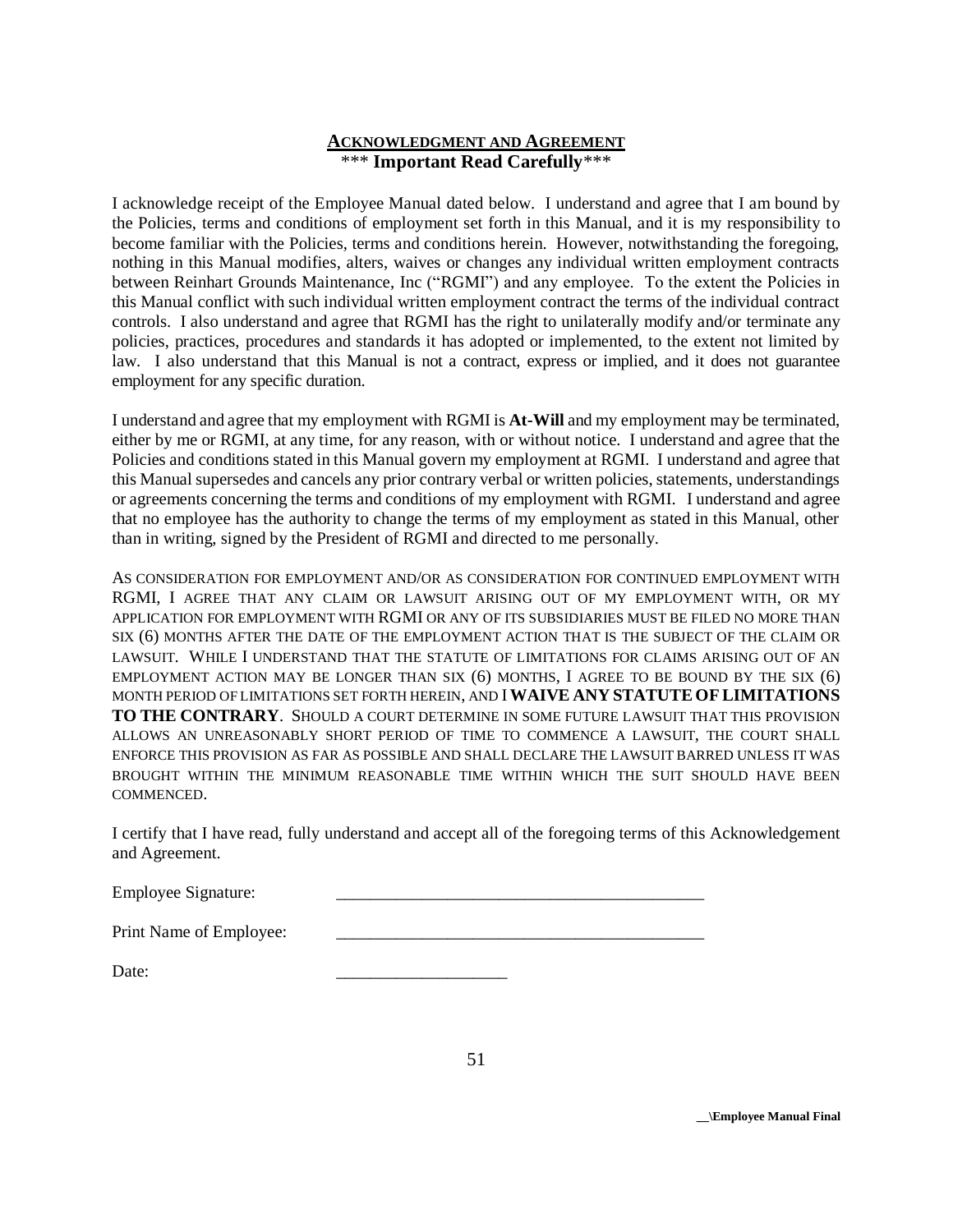# **APPENDIX A THE RGMI STANDARDS**

The image that RGMI wants to project is one of businesslike professionalism. The Company image is most noticeable by the appearance of our vehicles, our personnel, our offices, and our garages. It is also reflected in our telephone transactions and general courtesy in all situations.

# **STANDARDS FOR VEHICLES**

| <b>EXTERIOR:</b>                      | 1. Vehicles must be clean.<br>2. Windshields and other windows must not have cracks.<br>3. The paint should be in good condition.<br>4. No rust, dents, or damage should be on them.<br>5. Decals must be properly placed and in good condition.<br>6. Tires in good condition.<br>7. Hubcaps in place.<br>8. Vehicle must be free of chemical stains.    |
|---------------------------------------|-----------------------------------------------------------------------------------------------------------------------------------------------------------------------------------------------------------------------------------------------------------------------------------------------------------------------------------------------------------|
| <b>INTERIOR:</b>                      | 1. Clean and neat<br>2. Free of excess materials (bags, trash, pop bottles, etc.)<br>3. Paperwork neat and in containers.<br>4. No chemicals or chemical odor to be in the driver compartment.<br>5. Dashboard free of debris or papers.<br>6. All windows clean.<br>7. Rearview mirror clean.<br>8. All M.S.D.S and shipping papers to be properly kept. |
| <b>CHEMICAL</b><br><b>COMPARTMENT</b> | 1. Clean and well organized.<br>2. No chemical spills.<br>3. All containers properly labeled.<br>4. All carrying containers must be in proper spot, properly cleaned,<br>and maintained.                                                                                                                                                                  |

If a sprayer or other equipment must be kept in the vehicle in order to keep it from freezing it must be kept in a carrying container and empty.

It is the driver's responsibility to report any problems on the vehicle that must be addressed to maintain the Company Standards.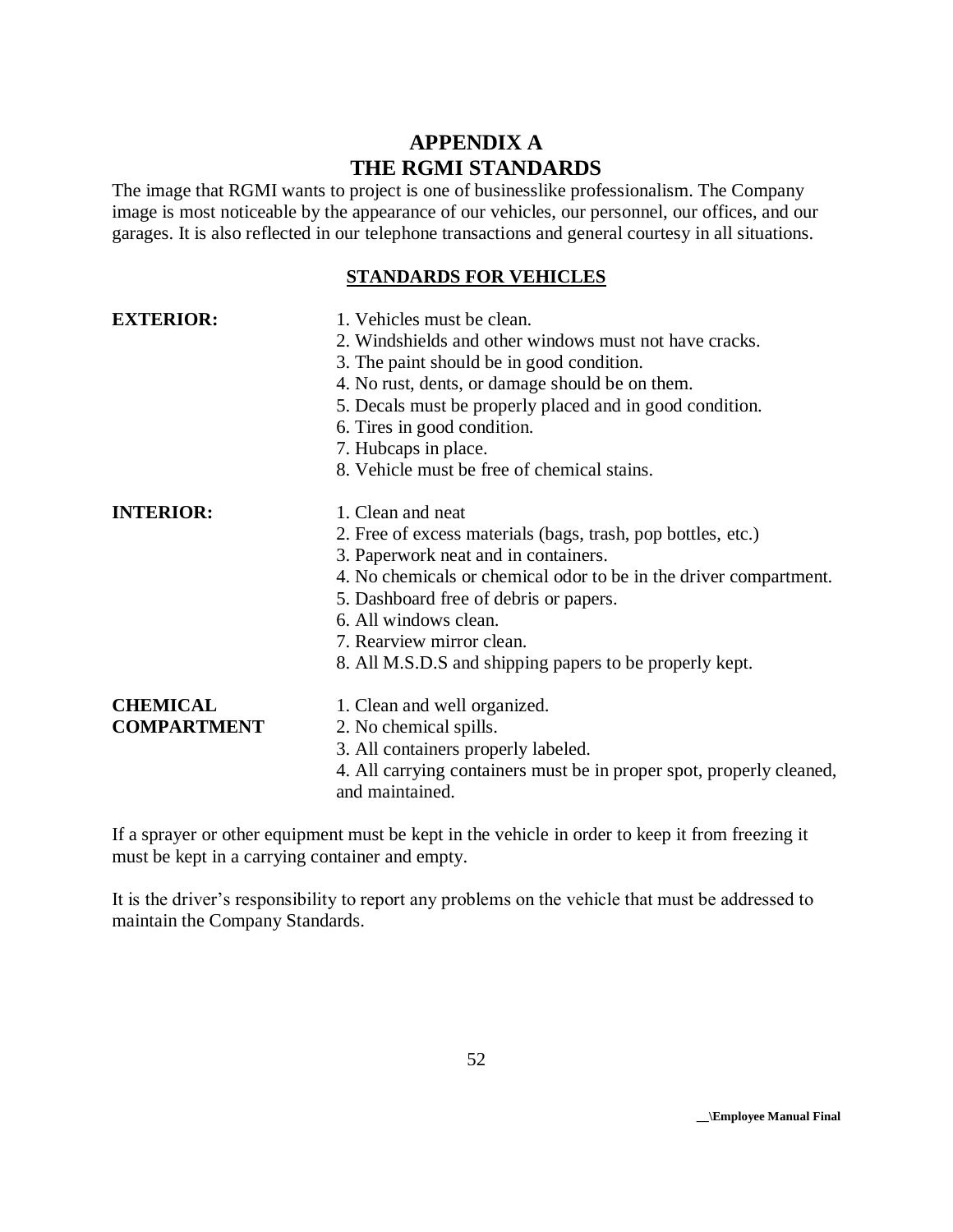# **STANDARDS FOR EQUIPMENT**

- 1. All equipment to be clean and in good working order.
- 2. There must be no leaks.
- 3. All safety equipment must be clean, operable and properly stored.
- 4. If applicable, wash-water and soap must be available.

It is the Technician's responsibility to have all equipment and other supplies necessary to complete their assigned work. The safe use and storage of chemicals and safety equipment is also a primary concern and an important responsibility.

### **STANDARDS FOR PERSONAL APPEARANCE**

### **GROOMING** 1. All employees are expected to maintain a clean and professional appearance at all times.

- 2. Hair is to be neatly and appropriately maintained.
	- A Male technician's hair is to be neatly trimmed, maintained off the collar in an acceptable manner. Ponytails, mohawks, or other extreme hairstyles are not permitted.
	- A female technician's hair, which is longer than shoulder blade length, must be pulled back in a ponytail fashion or other neat and acceptable manner. Extreme hairstyles are not permitted (i.e. blue hair, etc.).
	- Management, sales, and customer service reps are to adhere to the above standards with the exception that female personnel may wear longer hair in an appropriate style and do not have to put long hair into a ponytail.
- 3. Facial hair may be worn if it is neatly trimmed (any technician wearing a beard will have to sign a waiver regarding respirator fittings).

4. If a waiver for facial hair is not executed, Male technicians must be freshly shaven daily.

5. The only jewelry which may be worn is rings and watches. Neck chains may be worn if inside the shirt. No earrings, bracelets, or symbolic ornaments may be worn unless approved by the Service Center Manager.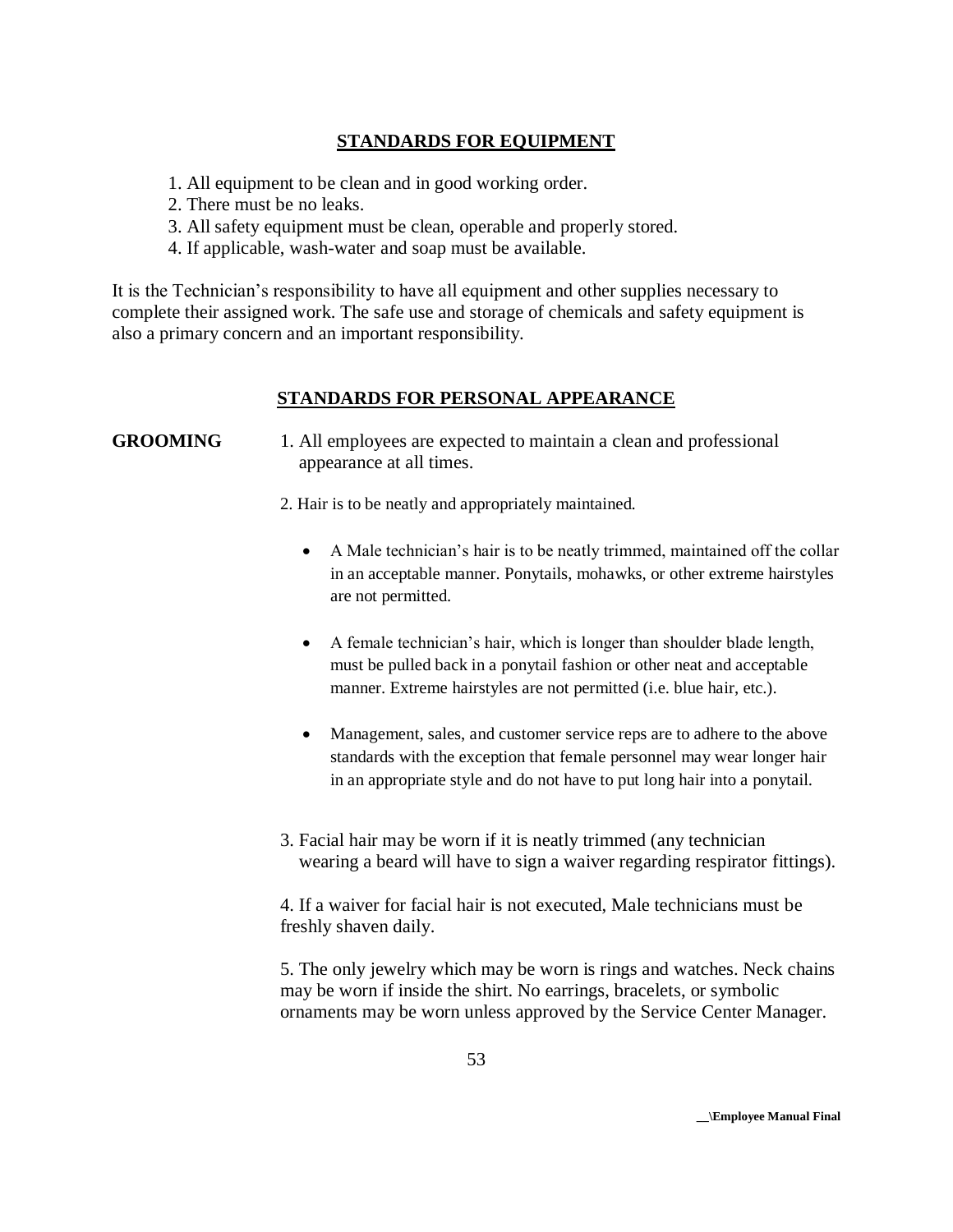6. Technicians must wear uniforms at all times during the work day including meetings, unless otherwise instructed. Uniforms must be clean and pressed on a daily basis.

7. Management, office, sales, and customer service reps must be dressed in appropriate business attire.

#### **STANDARDS FOR OFFICES, AND GARAGES**

**EXTERIOR:** The grass must be cut and all debris picked up. Snow and ice must be properly removed in winter

- **INTERIOR:** 1. The office area is to be cleaned and neat. The desks and office supplies are to be neatly organized.
	- 2. All personnel must be dressed in accepted professional business attire.
	- 3. Bathrooms are to be clean, neat and supplied with towels. There will be soap and air freshener at all times.
	- 4. The garage must be neat and clean. It must be well organized.
	- 5. Material rooms must be neat and clean. All materials and supplies are to be properly stored and maintained. Any spills must be cleaned immediately.

6. There must be no safety related problems (i.e. frayed electrical cords, open sockets, chemical spills, etc.)

#### **STANDARDS FOR COMMUNICATION**

Communication is transmitting, giving, or exchanging of information through any means. It is basic to the proper performance of our job.

- **A. PHONES**: The phone is where customers get their first impression of RGMI. It is where current customers judge us on our ability to handle "their problem." How we use the phone is essential to our image.
	- 1. Always answer the phone in a bright cheery manner saying "It's an amazing day at RGMI. This is . How may I Serve you?"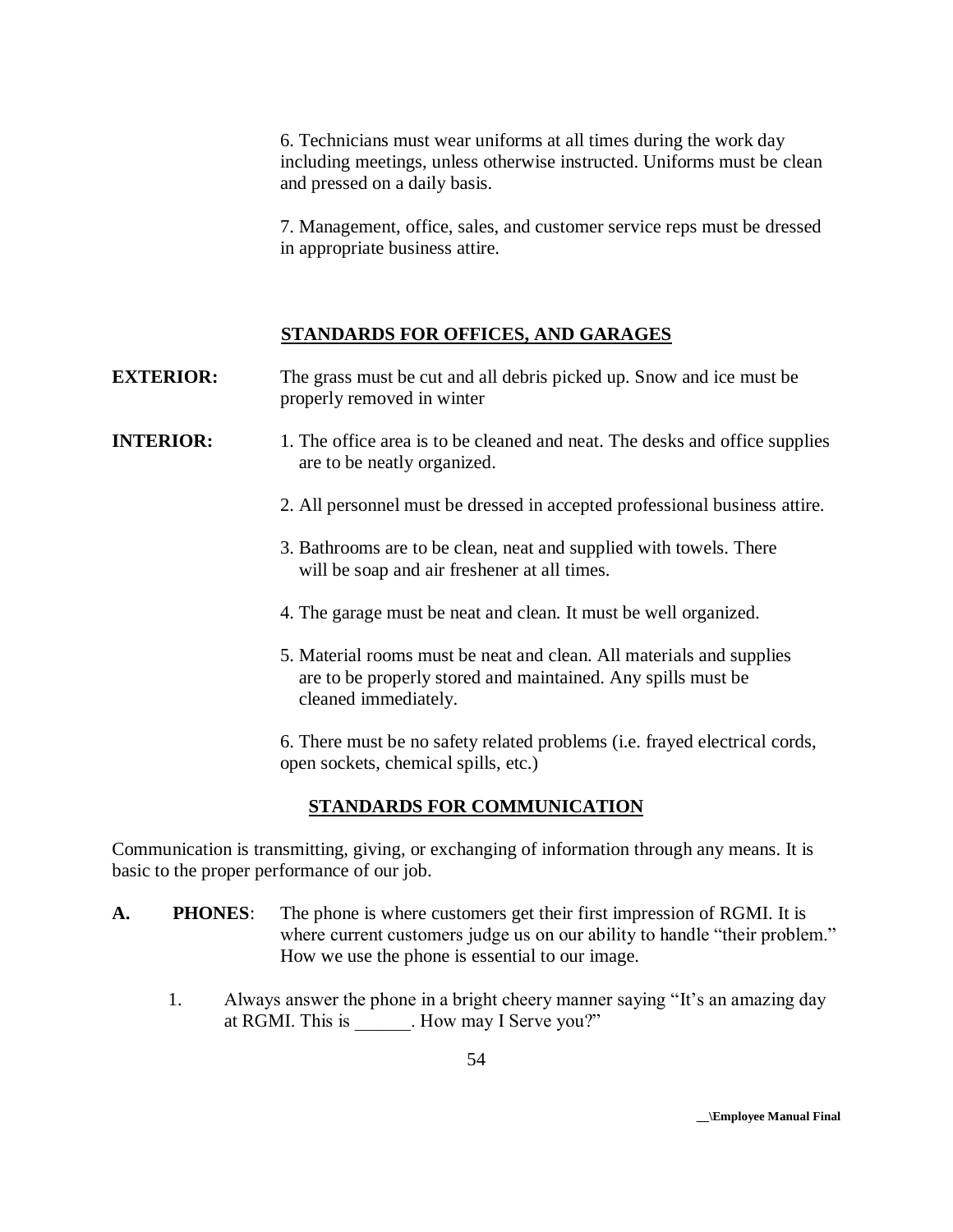- 2. Do not let a person stay on hold for more than 2 minutes without checking back and explaining what is happening.
- 3. Treat every phone call as an opportunity to take ownership of the problem, and help to resolve it.
- 4. Always be TRUTHFUL.
- 5. Always be courteous.
- 6. If you cannot solve a problem, get the problem to someone who can and let the customer know.
- 7. If you get a call for another office, offer to take the information and have the appropriate person call back. If the customer prefers to call themselves, give the number and a contact name.
- 8. Always personalize the contact.
- 9. Always write down the message and fill in all the pertinent information.
- 10. Use Thank You and the person's name as often as you reasonably can.
- 11. Phone messages must be returned promptly. Return them the same day, if possible.
- 12. Listen actively.
- 13. Make sure that the customer knows what is going to happen next (after your conversation).
- 14. Talk clearly and appropriately.
- 15. Be as helpful as possible.
- 16. If you don't know, or can't help the customer, do not misdirect them.
- 17. Get correct information.
- 18. Speak in a clear professional manner.
- 19. Ask questions..." what is this in reference to?" "How may I serve you?"
- 20. Keep conversations as simple as possible being sure to get the facts.
- 21. Use proper salutations, i.e. Mr. and Mrs. or Ms.
- 22. Confirm what you hear.
- 23. Leave customer with a positive feeling about RGMI, and that the problem will be resolved.
- 24. Recommend other types of solutions to problems by offering other programs we have available.
- 25. Try to control frustration. Pass the call to another to handle if you are getting too angry rather than causing a confrontation between you, and the customer.
- 26. Don't chew gum or eat food when talking to a customer.

# **B. PERSON TO PERSON (VERBAL)**

- 1. Do not use profanity, politics, religion or offensive words of any context.<br>2. Speak slowly and clearly with professionalism.
- Speak slowly and clearly with professionalism.
- 3. Convey to the customer that you are there to solve their problem.
- 4. Keep conversation to the point. Listen, listen, listen.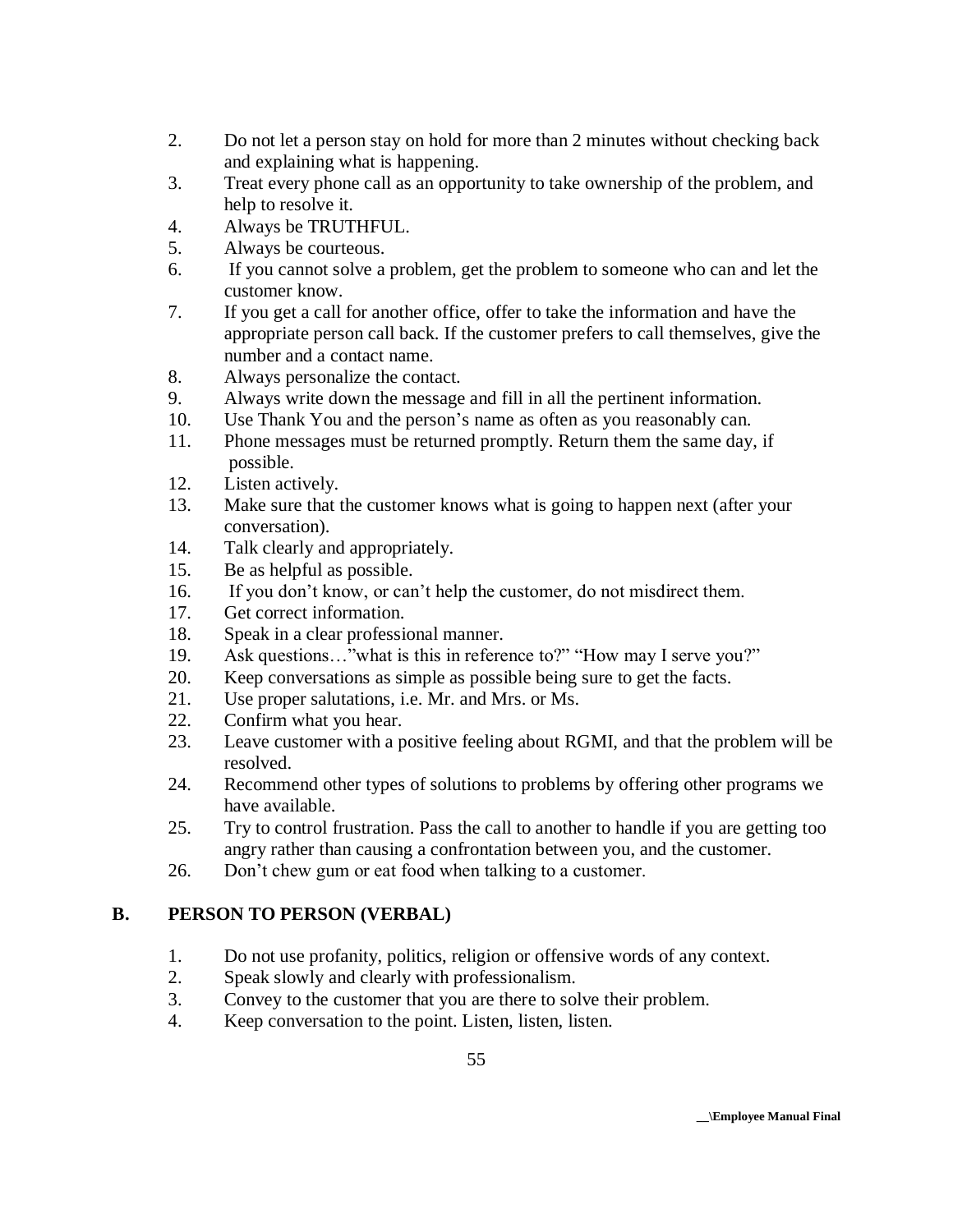- 5. Write down the highlights. Don't try to rely on memory alone.
- 6. Keep conversation to a business level. Be friendly, but avoid being too friendly.
- 7. Address the person properly using Mr., or Mrs., etc.
- 8. Use eye to eye contact.
- 9. Give the person you are talking to your complete attention.
- 10. Correct misconceptions by giving proper information and treatment of solutions in a professional informative way.
- 11. Recommend other methods of treatment.
- 12. Make maintenance recommendations, as necessary.
- 13. Be aware of body language.
- 14. Don't rush the customer because you have a busy schedule.
- 15. Listen.

# **C. WRITTEN COMMUNICATION**

- 1. Fill out work orders, reports, call slips completely and explain in a professional manner with clarity.
- 2. Tag doors properly and leave cards in the correct manner.
- 3. Pass out information provided by our office to help educate and inform the customer.
- 4. Relay complete information to the office so that it can be responded to in a proper manner, i.e. Sales Leads, Technician Information Sheets.
- 5. Be sure to fill in who, what, where, why, time, date on call messages.
- 6. List the time you were at the property on the card.
- 7. When composing letters don't be too wordy, flowery, or rude.
- 8. Use tact.
- 9. Make sure spelling of owners, property managers, and addresses are correct.
- 10. Make sure you leave all pertinent information (i.e. flags on lawns, Risk vs. Benefit, etc.)
- 11. Review all work orders with the appropriate person, office, or customer.

# **STANDARDS FOR CUSTOMER RELATIONS**

If we truly believe that we are providing the highest quality service in our industry, we also must have the highest quality customer relations.

#### **A. CUSTOMER RELATIONS**

- 1. Never lie to the customer, or misinform them.
- 2. Show a genuine concern for the customers' problems.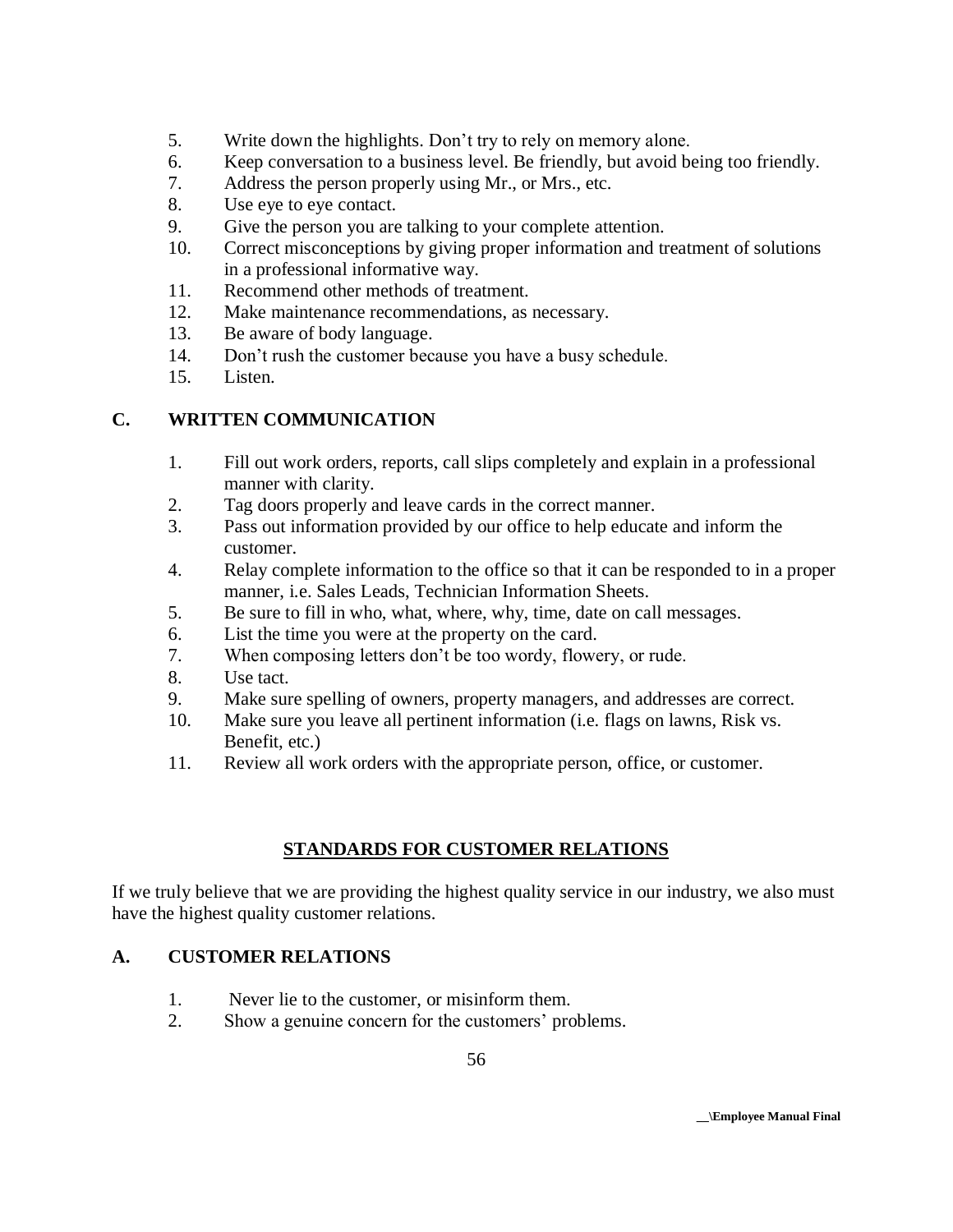- 3. Listen completely to the customer.
- 4. Keep things businesslike.
- 5. Be polite.
- 6. Resolve problems in a timely manner.
- 7. Be honest.
- 8. If you don't know, say so, but phrase it properly. Let them know you will find out, and contact them.

# **B. PERSONAL**

- 1. Be well groomed.
- 2. Maintain a professional image.
- 3. Do everything the best that you possibly can.
- 4. Be a team player.
- 5. Try to resolve complaints whenever possible to avoid passing on problems to Sales, Service Manager, or Service Center Manager.

# **C. SALES**

- 1. Show up to work ready to perform duties.
- 2. Handle all customers with respect and helpfulness.
- 3. Make a sale a "Win-Win" situation.
- 4. Resolve everything in an efficient and expedited manner.
- 5. Don't be pushy.
- 6. Don't bad mouth the competition.
- 7. Don't make promises you can't keep just to make the sale.
- 8. Be sincere, honest, and prompt.
- 9. Have pen and paper ready when returning a call.
- 10. Return calls promptly.
- 11. Build trust relationships.

# **D. SERVICE**

- 1. Show respect for the customer.
- 2. Listen to the customers' problems with intent.
- 3. Perform the best service possible.
- 4. Be on time.
- 5. Be as clean and neat as possible.
- 6. Clean up any mess you make (respect customers' property).
- 7. Try different approach if problem is persistent.
- 8. Always have the right materials with you to treat the problems.
- 9. Don't tell the customer they don't have a problem just because you see them. Do thorough inspection and if necessary, set monitors.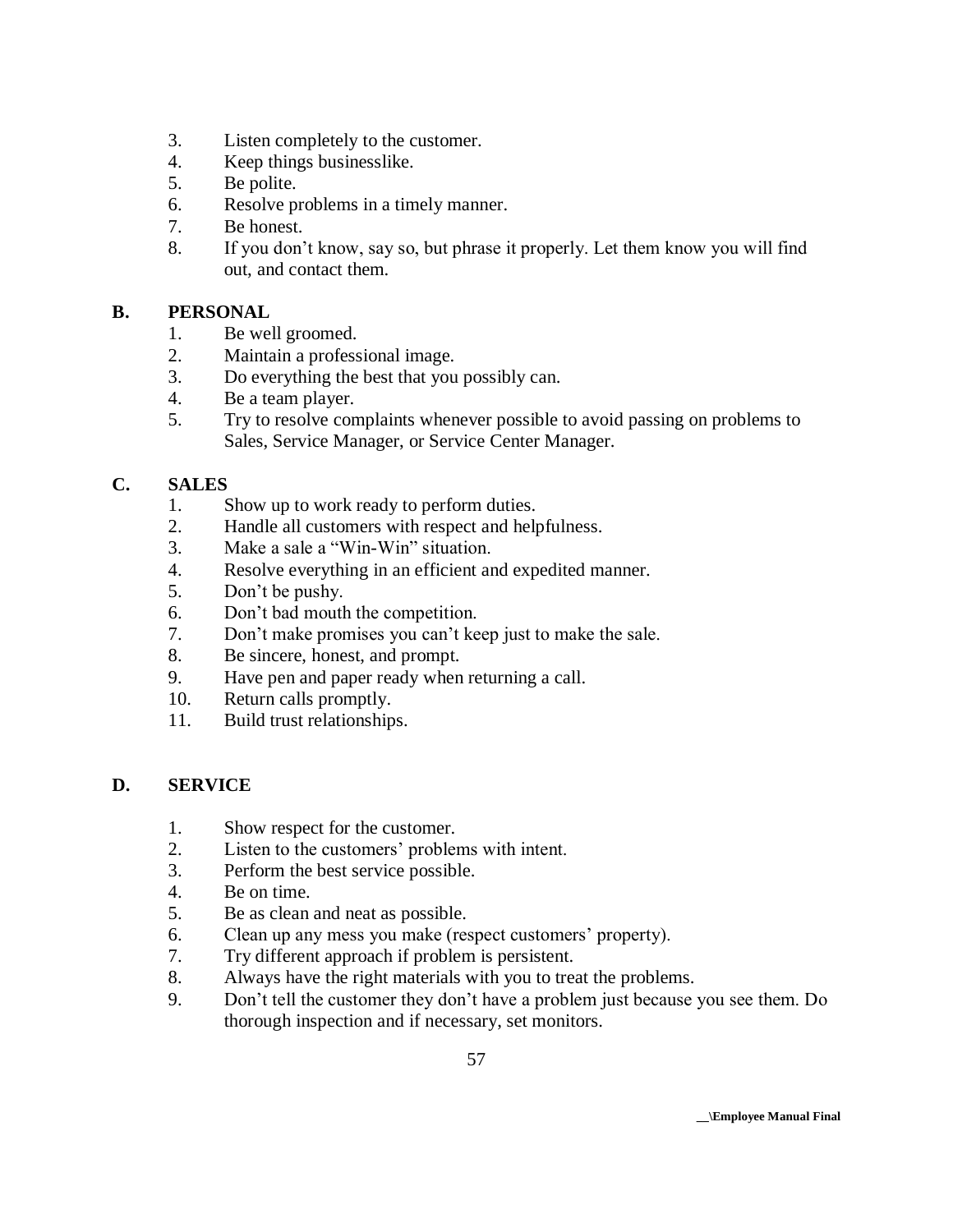- 10. Get specific directions, and record them for office also.
- 11. It is the technicians' responsibility to solve problems. If for some reason he/she can't, he/she must report it to the office so that proper service can be performed.

# **STANDARDS OF BEHAVIOR**

If our objective is to be a great Company, then we must act like a great company because we are being observed by our customers, the general public, and our fellow worker.

# **A. AMONGST OURSELVES**

- 1. Be courteous to one another. Show respect.
- 2. Be as helpful as possible to one another.
- 3. Ask questions if you don't know.
- 4. Listen and try to understand the other persons reasoning keeping it simple.
- 5. If you are going into another person's area, ask him/her questions before you go. Advise person of locations, problem areas, and problem managers.
- 6. Critique one another's image.
- 7. Make everyone feel like a member of the team.
- 8. Stand by each other by supporting team decisions.
- 9. Confront a person tactfully on a one-to-one basis if you have a complaint.

# **B. LANGUAGE**

- 1. Think before you speak.
- 2. Never swear or use profanity.
- 3. Try not to interrupt anyone during a conversation.
- 4. Use "Please" and "Thank You."
- 5. Avoid using slang words such as, "Cool, Man," "Baby," "Dear," and other terms of affection.
- 6. Avoid the need to always be right.
- 7. Encourage discussion, instead of being argumentative.
- 8. Use proper English. Enhance your vocabulary.
- 9. Use "small talk" to ease tension.

# **C. PUBLICLY**

- 1. You are a billboard for RGMI. How you act represents everyone employed here.
- 2. Talk positive about the Company you work for (avoid using negatives).
- 3. Keep vehicle clean inside and outside.